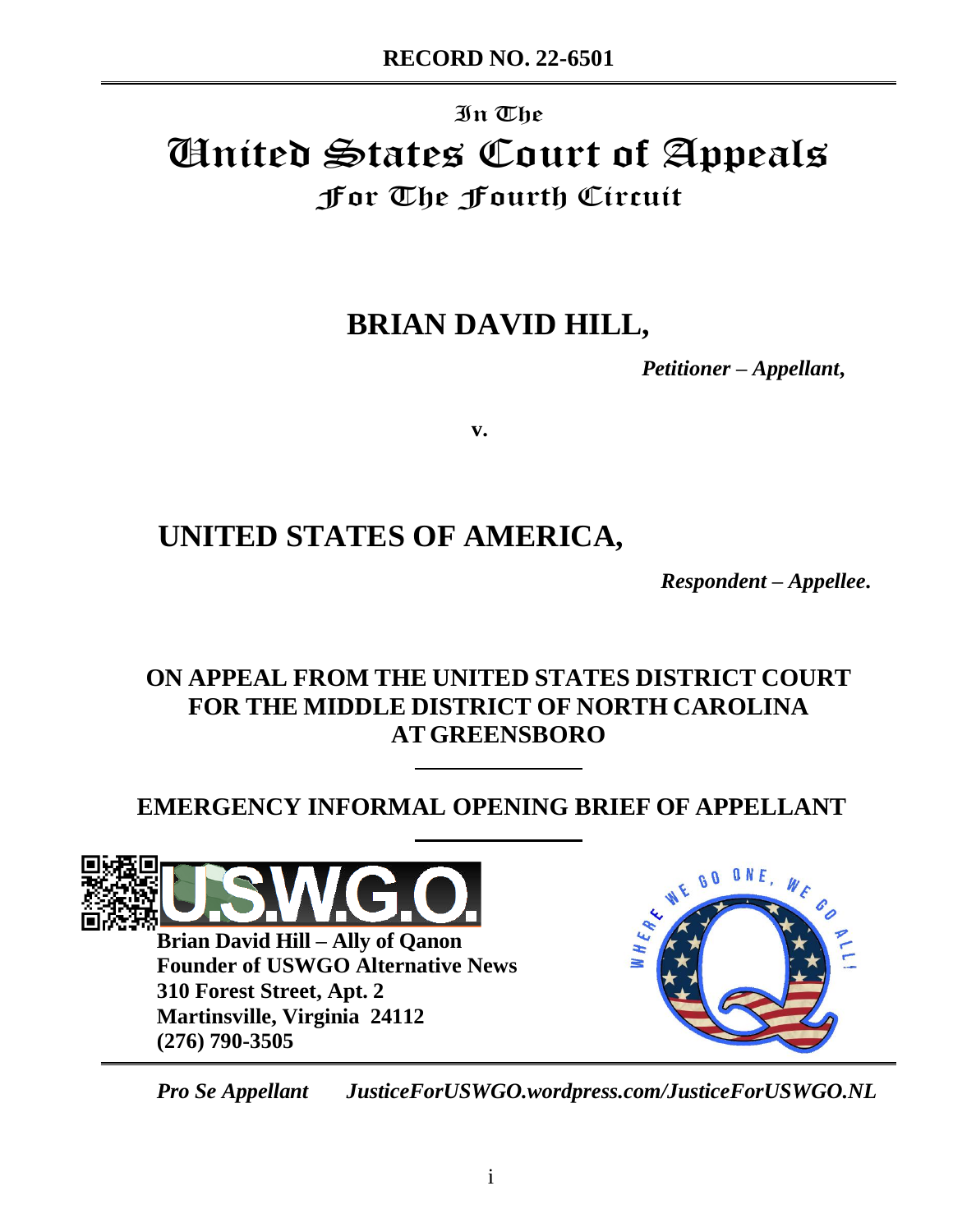## **TABLE OF CONTENTS**

| $\mathbf{I}$ . |  | STATEMENT OF SUBJECT MATTER |  |  |  |
|----------------|--|-----------------------------|--|--|--|
|                |  |                             |  |  |  |
|                |  |                             |  |  |  |
|                |  |                             |  |  |  |
|                |  |                             |  |  |  |
|                |  |                             |  |  |  |
|                |  |                             |  |  |  |

## **GROUND i.**

**GROUND i.The district court erred as a matter of law and as a matter of fact or abused discretion in denying the Appellant's uncontested Motion for Reconsideration (Document #301) and Appellant's Emergency Motion for Extension of Time (Document #309), by ignoring the evidence which violates the Procedural Due Process and Substantive Due Process rights of Brian David Hill. In violation of Amendment V, U.S. Constitution. Ignored evidence of credibility of witnesses including Attorney L. Lin Wood regarding blackmail of "judges" and "officials". Ignoring the good causes and reasons for the need for relief requested in the denied Motions. Ignoring that the motion despite being uncontested by the Government..** .........................................10

## **GROUND ii.**

**The district court erred as a matter of law or abused discretion in denying the Appellant's uncontested Motion for Reconsideration (Document #301) and Appellant's "Emergency Motion" for Extension of Time (Document #309), by ignoring the law and its own local rules which**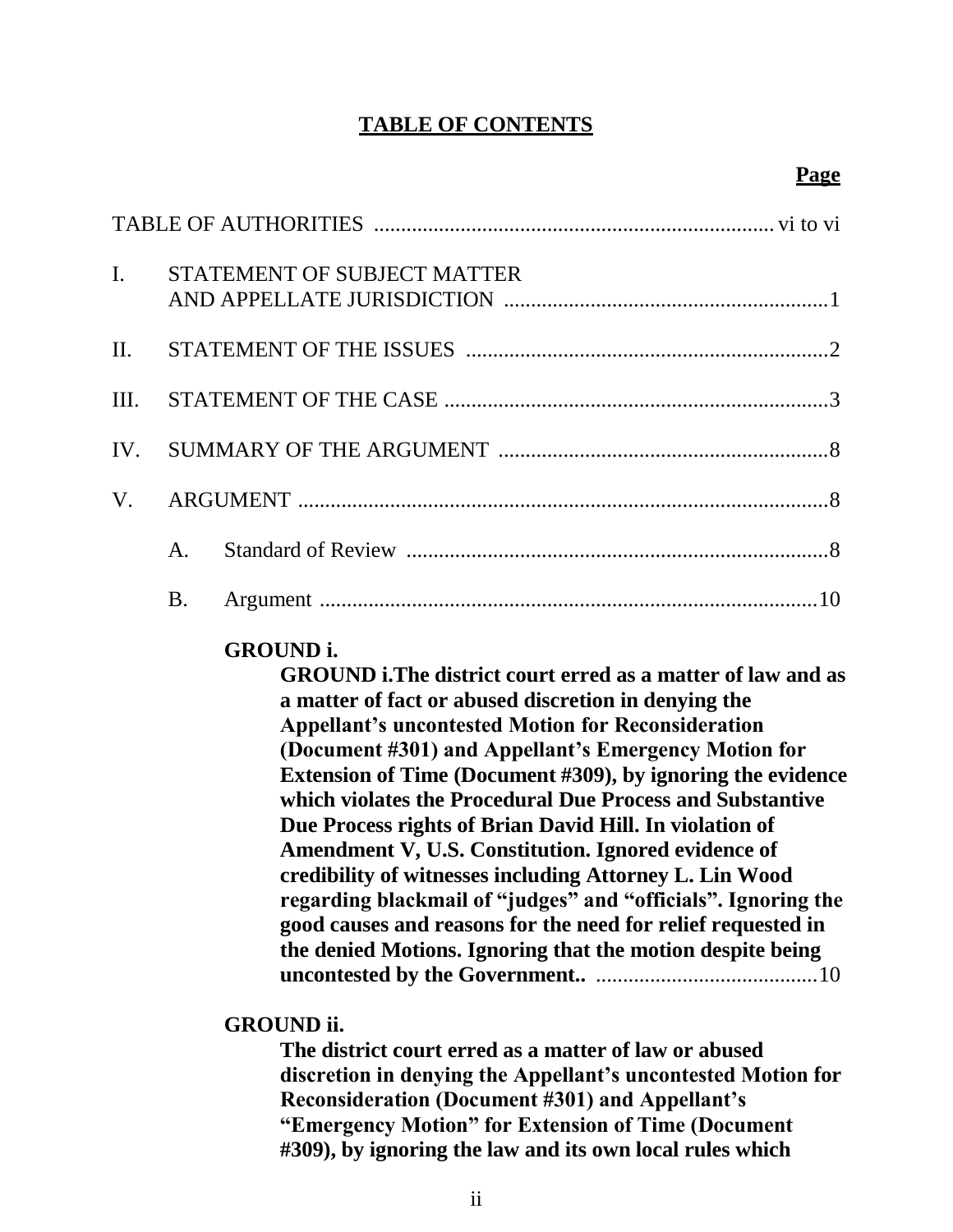| violates the Procedural Due Process and Substantive Due<br>Process rights of Brian David Hill. In violation of |     |
|----------------------------------------------------------------------------------------------------------------|-----|
|                                                                                                                |     |
|                                                                                                                |     |
| The district court erred as a matter of law or abused<br>discretion in denying the Appellant's uncontested     |     |
| Motion for Reconsideration (Document #301), by<br>ignoring the witnesses and not giving them an                |     |
| opportunity to explain their relevance and proven                                                              |     |
| credibility as referenced in the 2255 Motion which<br>violates the Procedural Due Process and Substantive      |     |
| Due Process rights of Brian David Hill. In violation of                                                        |     |
|                                                                                                                | .27 |

**GROUND iv.**

**The district court erred as a matter of law or abused discretion in denying the Appellant's Emergency Motion for Extension of Time for the Government to Respond to Petitioner's 2255 Motion (Document #309), by not exercising Judicial Restraint and Comity in allowing the State Courts to finish their processes and the Secretary of the Commonwealth's final determination in Appellant's request for an Absolute Pardon (Actual Innocence verdict) in finding whether Brian David Hill is innocent of violating Virginia Code § 18.2-387. Indecent exposure. It is clear that the determination of Brian Hill's "Actual Innocence" is essential for the 2255 Motion case and is essential in determining whether Brian David Hill had violated his supervised release from Charging Documents #156, #157, #158 or was innocent of his charge and therefore his 2255 Motion has the merit to be granted as a matter of facts and as a matter of law. The Court did not exercise any judicial restraint or comity and instead pushed for rushing the 2255 Motion with the intention of possibly trying to have it dismissed or dispositioned prior to the State Court's determination of Brian's actual innocence of his state conviction. The Court is violating the Tenth Amendment of the U.S. Constitution and had previously violated his rights to a Jury Trial by not exercising Judicial Restraint of the state court process. They are doing it again.** ................. 32-33

#### **GROUND v.**

**The district court erred as a matter of law or abused discretion in denying the Appellant's Emergency Motion for**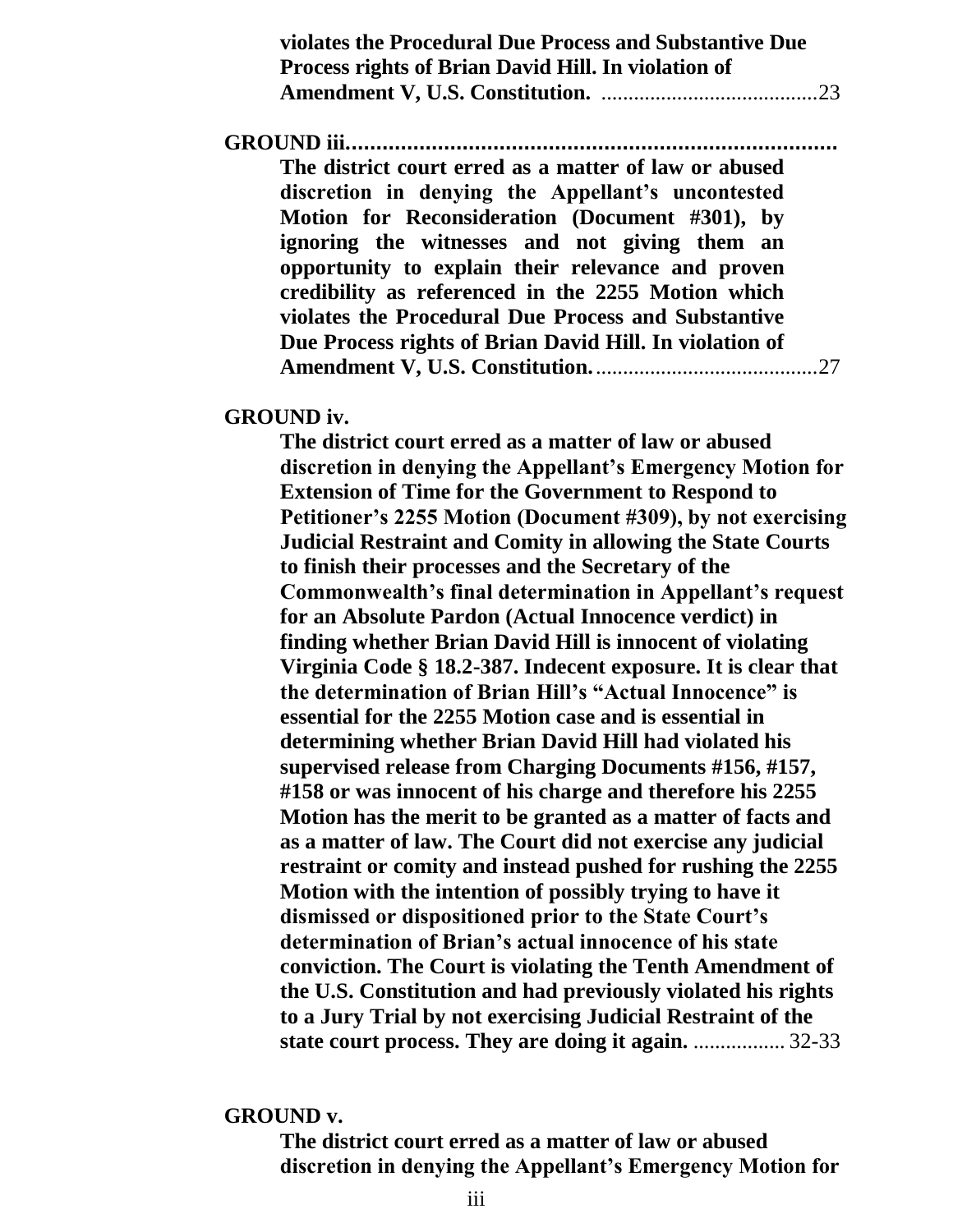**Extension of Time for the Government to Respond to Petitioner's 2255 Motion under Document #309, because of the Affidavit/Memorandum of witnesses Kenneth and Stella Forinash wanting Brian David Hill to file over 200 pages of witness investigation, testimony, and research for the District Court. The Appellant thought the Government needed more time to review over that before making a response to the 2255 Motion. The District Court refused to give the Government more time to review over the evidence and the testimony papers of Stella and Kenneth Forinash prior to ordering the Government to respond when there needs to be more time..** ...............................................................................40

#### **GROUND vi.**

**The district court erred as a matter of law or abused discretion in denying the Appellant's Emergency Motion for Extension of Time (Document #309) and denying Appellant's Motion for Reconsideration (Document #301) by erroneously ruling in both Text Orders that "Petitioner has failed to provide good cause or an adequate reason for the relief requested." The District Court has ignored all evidence, good and sufficient reasons, good and sufficient grounds, and ignored all witnesses, as well as ignoring the State Court appeals and ignoring the Governor's actual innocence pardon application process, and yet makes the gaslighting claim of false reasoning for its ruling that "Petitioner has failed to provide good cause or an adequate reason for the relief requested." Procedural Due Process and Substantive Due Process has been violated and deprived of Brian David Hill, the criminal defendant and 2255 Petitioner.**.......... 43/44

### **GROUND vii.**

**The district court erred as a matter of law and as a matter of fact or abused discretion in denying the Appellant's uncontested/undisputed Motion for Reconsideration (Document #301) when there is clearly sufficient ground or reason to suspect BLACKMAIL; including "judges" and "officials" which may also include U.S. Supreme Court Chief Justice JOHN ROBERTS may be compromised. Attorney L. Lin Wood saying that "judges" incl. Justice Roberts may be targets of a blackmail scheme of child rape and child murder. Investigation is warranted and granting the Motion for Reconsideration is warranted on the credibility proven of that witness.** .............................................................................47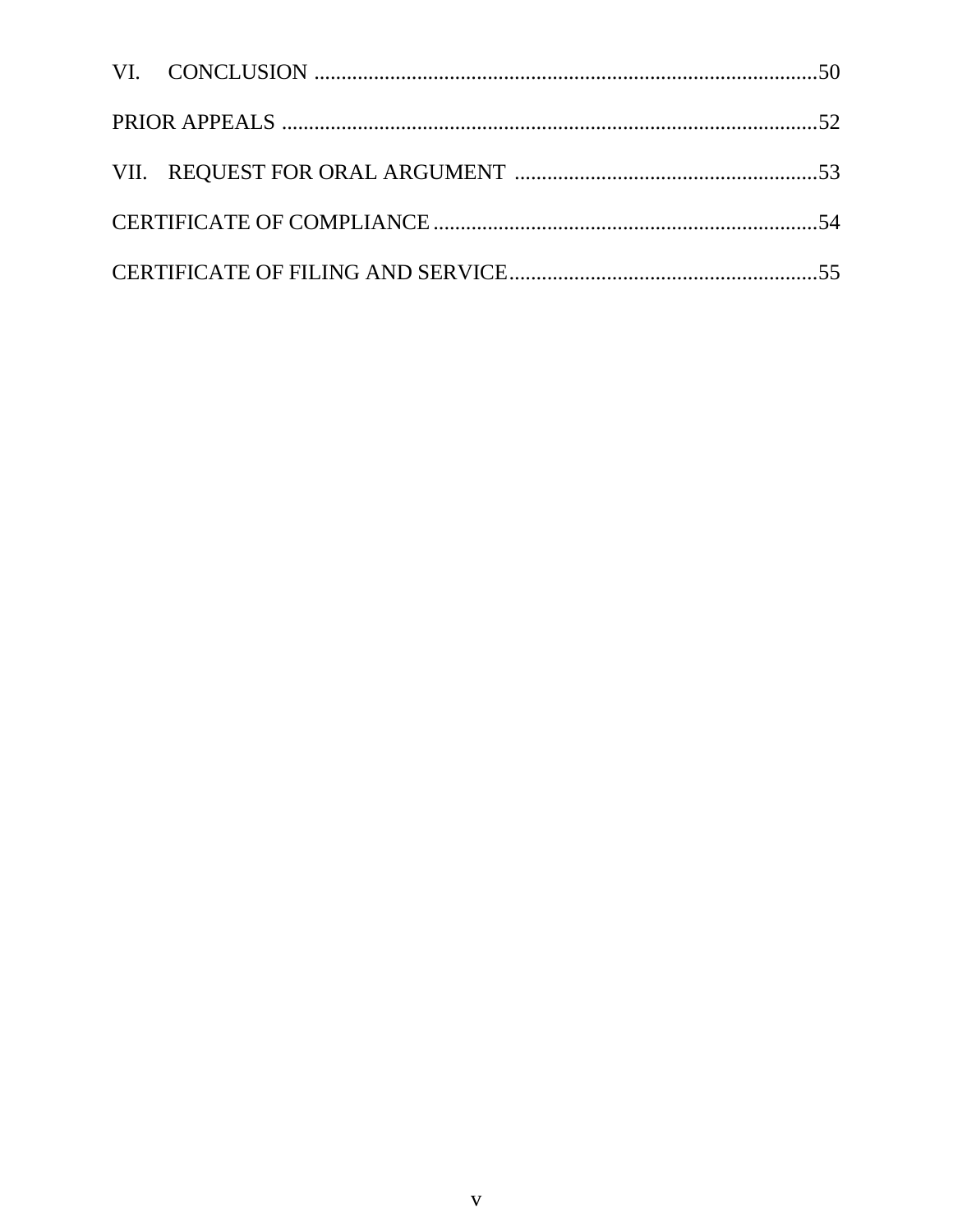# **TABLE OF AUTHORITIES/CITATIONS**

# **Page(s)**

# <span id="page-5-0"></span>**CONSTITUTIONAL PROVISIONS**

# **RULE**

| Middle District of North Carolina Local Civil Rule 7.3 paragraphs (f) and (k) |  |
|-------------------------------------------------------------------------------|--|
|                                                                               |  |
|                                                                               |  |
|                                                                               |  |
|                                                                               |  |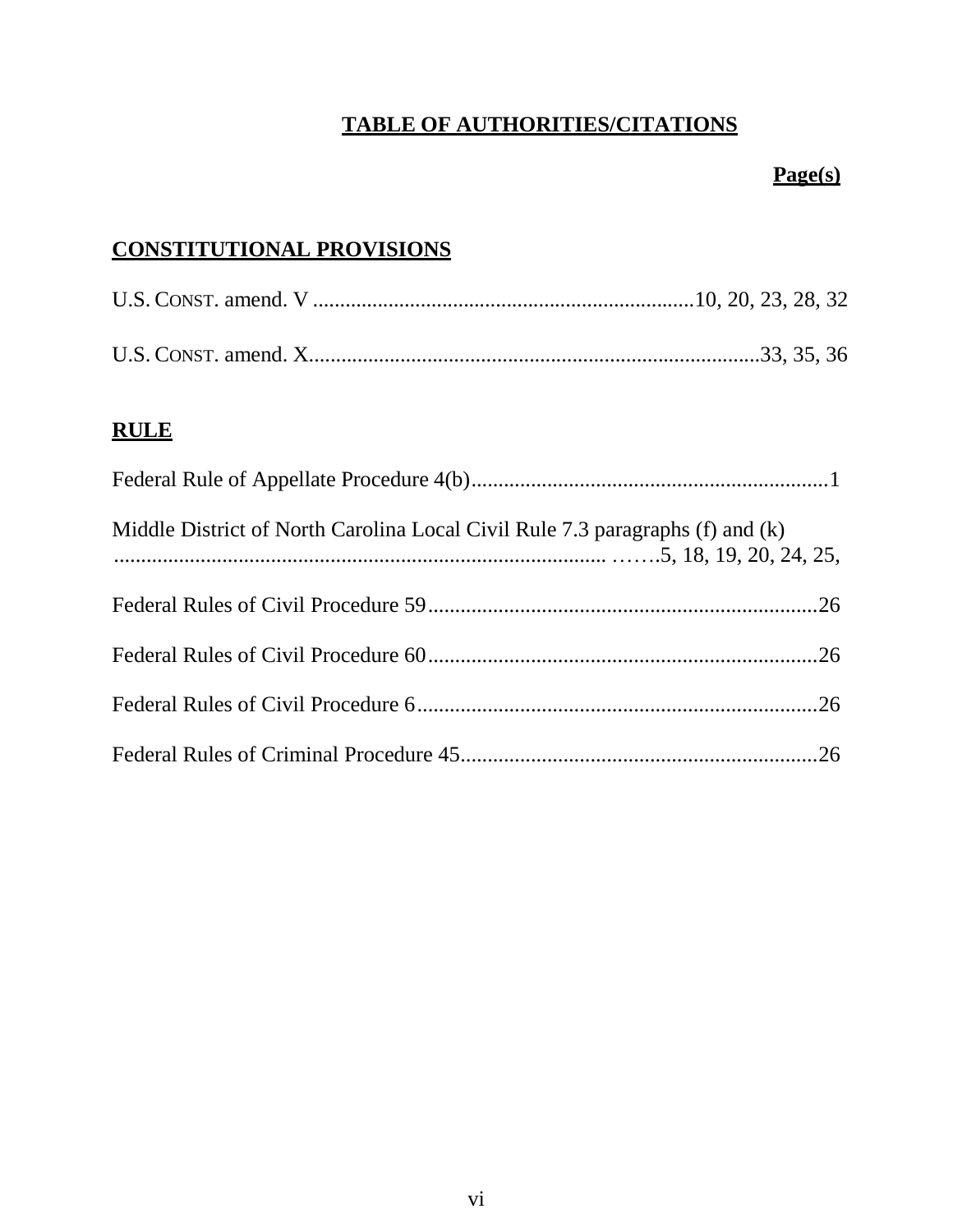### **I. STATEMENT OF SUBJECT MATTER AND APPELLATE JURISDICTION**

1. Brian David Hill, (the "Appellant") appeals from two judgments/Orders in a case, which such judgments/Orders was filed April 21, 2022, in the United States District Court for the Middle District of North Carolina. The text Orders on April 21, 2022 denying Docket Entry #301 Motion for Reconsideration and denying Docket Entry #309 Emergency Motion for Extension of Time or Delay the Time for the Government to Respond to Petitioner's 2255 motion which they necessarily must be granted for the best interests of justice. The case Manager Kirsten Hancock, Deputy Clerk informed Appellant that the two notices of appeal (#310 and #312) concerning the two Text Orders will be consolidated or merged under one Appeal case no. 22-6501. The first notice of appeal (#210) was filed on April 25, 2022. The second notice of appeal (#210) was filed on April 25, 2022. Appeal is authorized pursuant to 28 U.S.C. § 1291 and Federal Rule of Appellate Procedure 4(b), if the Certificate of Appealability is issued by the Fourth Circuit. Appellant doesn't just file this informal opening brief for this case but the Appellant also requests that this Court grant a Certificate of Appealability as there are constitutional issues, errors of law, and errors of fact in the appealed case. This is including a substantial issue for appeal concerning the denial of a constitutional right or a debatable procedural ruling. A decision must be made urgently as soon as possible and cannot wait until final disposition of the 2255 Motion. There are very important issues such as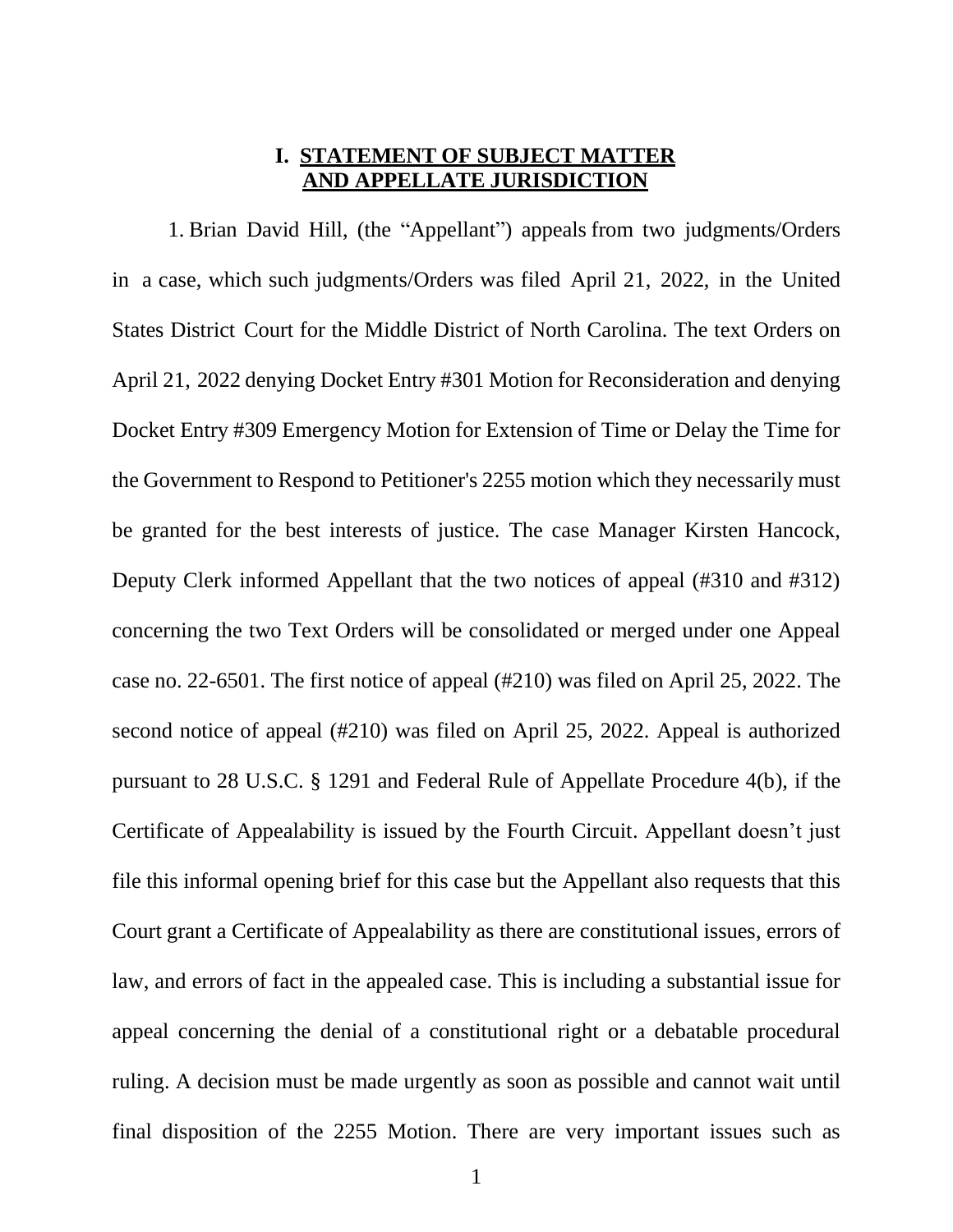blackmail scheme, evidence and law being ignored, due process violations, and issues of credibility that have not been contested/disputed by the Government, and evidence issues which the Orders did not address. It is necessary for this appeal and must be acted upon to prevent a grave miscarriage of justice involving the fear that judges may be involved as targets in a blackmail scheme of child rape and murder as alleged by Attorney L. Lin Wood.

2. This appeal concerns the denial of Appellant's Motion to Reconsider (Document #301) with evidence hoping to correct or vacate the erroneous judgment (Document #300). The appeal is because of the erroneous Order to deny the uncontested/undisputed Motion to Reconsider, with new evidence addressing the wrongful claims of "delusional" and "frivolous". Appeal concerns the denial of Appellant's Motion to Extend Time (Document #309).

#### **II. STATEMENT OF THE ISSUES**

<span id="page-7-0"></span>3. Whether the district court erred or abused discretion by denying Appellant's "MOTION To Reconsider the Order/Judgment Under Document #300 Denying Petitioner's Document #294: "Motion For Appointment of Special Master for Proceedings and Findings of Fact of Ground VII"; And Document #296: "Motion For Appointed Counsel to Assist in 2255 Case Motion and Brief/Memorandum of Law in Support of Motion by Brian David Hill."" (Document #301) by claiming that "Petitioner has failed to provide good cause or an adequate reason for the relief requested". That is not true and is not a factual reason to deny the motion as that motion to reconsider brought up adequate reasons and good causes as to the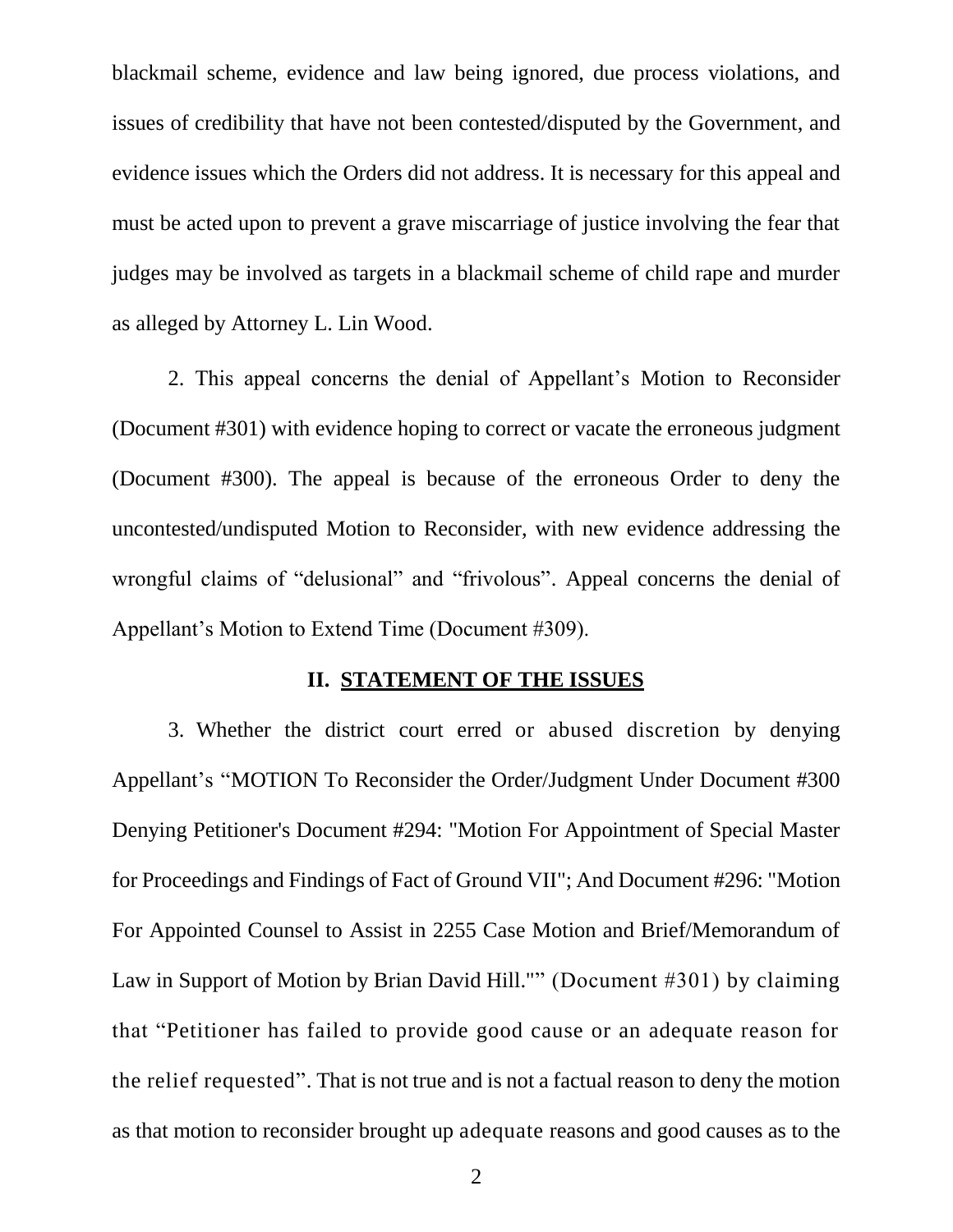relief requested in that motion.

4. Whether the district court erred or abused discretion by denying Appellant's "EMERGENCY MOTION FOR EXTENSION OF TIME OR DELAY THE TIME FOR THE GOVERNMENT TO RESPOND TO PETITIONER'S DOCUMENT # 291 MOTION TO VACATE, SET ASIDE OR CORRECT SENTENCE (PURSUANT TO 28 U.S.C. 2255) by BRIAN DAVID HILL. (Bowers, Alexis) (Entered: 04/20/2022)" (Document #309) by claiming that "Petitioner has failed to provide good cause or an adequate reason for the relief requested". That is not true and is not a factual reason to deny the motion as that EMERGENCY MOTION brought up adequate reasons and good causes as to the relief requested in that motion.

#### **III. STATEMENT OF THE CASE**

<span id="page-8-0"></span>5. On January 27, 2022, Appellant filed "MOTION FOR APPOINTMENT OF SPECIAL MASTER FOR PROCEEDINGS AND FINDINGS OF FACT OF GROUND VII "...BLACKMAIL SCHEME INVOLVING CHILD RAPE AND MURDER..." Concerning "JUDGES" MOTION AND BRIEF/MEMORANDUM OF LAW IN SUPPORT OF MOTION by BRIAN DAVID HILL. (1:22CV74) (Butler, Carol) Modified on 1/28/2022 to reflect civil case number. (Butler, Carol) (Entered: 01/28/2022)". Listed under Document #294.

6. On January 27, 2022, Appellant filed "MOTION FOR APPOINTED COUNSEL TO ASSIST IN 2255 CASE MOTION AND BRIEF/MEMORANDUM

3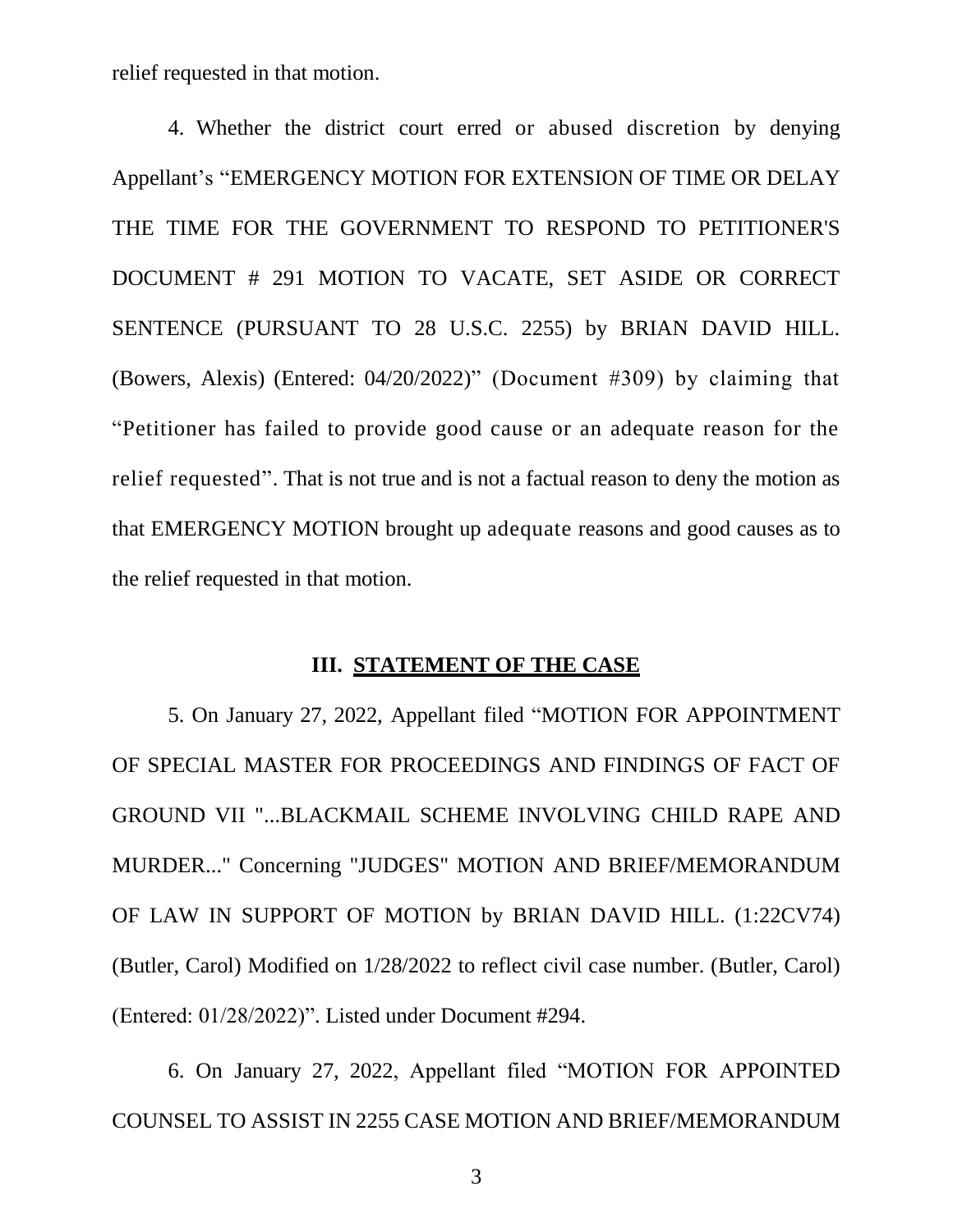OF LAW IN SUPPORT OF MOTION by BRIAN DAVID HILL. (1:22CV74)(Butler, Carol) Modified on 1/28/2022 to reflect civil case number.(Butler, Carol) (Entered: 01/28/2022)". Listed under Document #296.

7. On March 2, 2022, the U.S. Magistrate Judge Joe L. Webster had entered an Order (Document #300) denying the Motion for a Special Master in Document #294 and denying the Motion for Appointment of Counsel in Document #296. Read the original order (Document #300)

8. On March 11, 2022, Appellant filed "MOTION To Reconsider the Order/Judgment Under Document #300 Denying Petitioner's Document #294: "Motion For Appointment of Special Master for Proceedings and Findings of Fact of Ground VII"; And Document #296: "Motion For Appointed Counsel to Assist in 2255 Case Motion and Brief/Memorandum of Law in Support of Motion by Brian David Hill." re 300 Order on Motion for Miscellaneous Relief, Order on Motion to Appoint Counsel, 296 MOTION to Appoint Attorney filed by BRIAN DAVID HILL by BRIAN DAVID HILL. Response to Motion due by 4/1/2022 (Attachments: # 1 Exhibit 1, # 2 Exhibit 2, # 3 Exhibit 3, # 4 Exhibit 4, # 5 Exhibit 5, # 6 Exhibit 6, # 7 Exhibit 7, # 8 Exhibit 8, # 9 Exhibit 9, # 10 Exhibit 10, # 11 Exhibit 11, # 12 Exhibit 12, # 13 Exhibit 13, # 14 Exhibit 14, # 15 Exhibit 15, # 16 Exhibit 16, # 17 Exhibit 17, # 18 Exhibit 18, # 19 Attachment, # 20 Envelope - Front and Back) (Bowers, Alexis) (Entered: 03/11/2022)". Listed under Document #301. Despite "Response to Motion due by 4/1/2022", the U.S. Attorney/Respondent/Appellee of the United States of America did not respond by that deadline set by the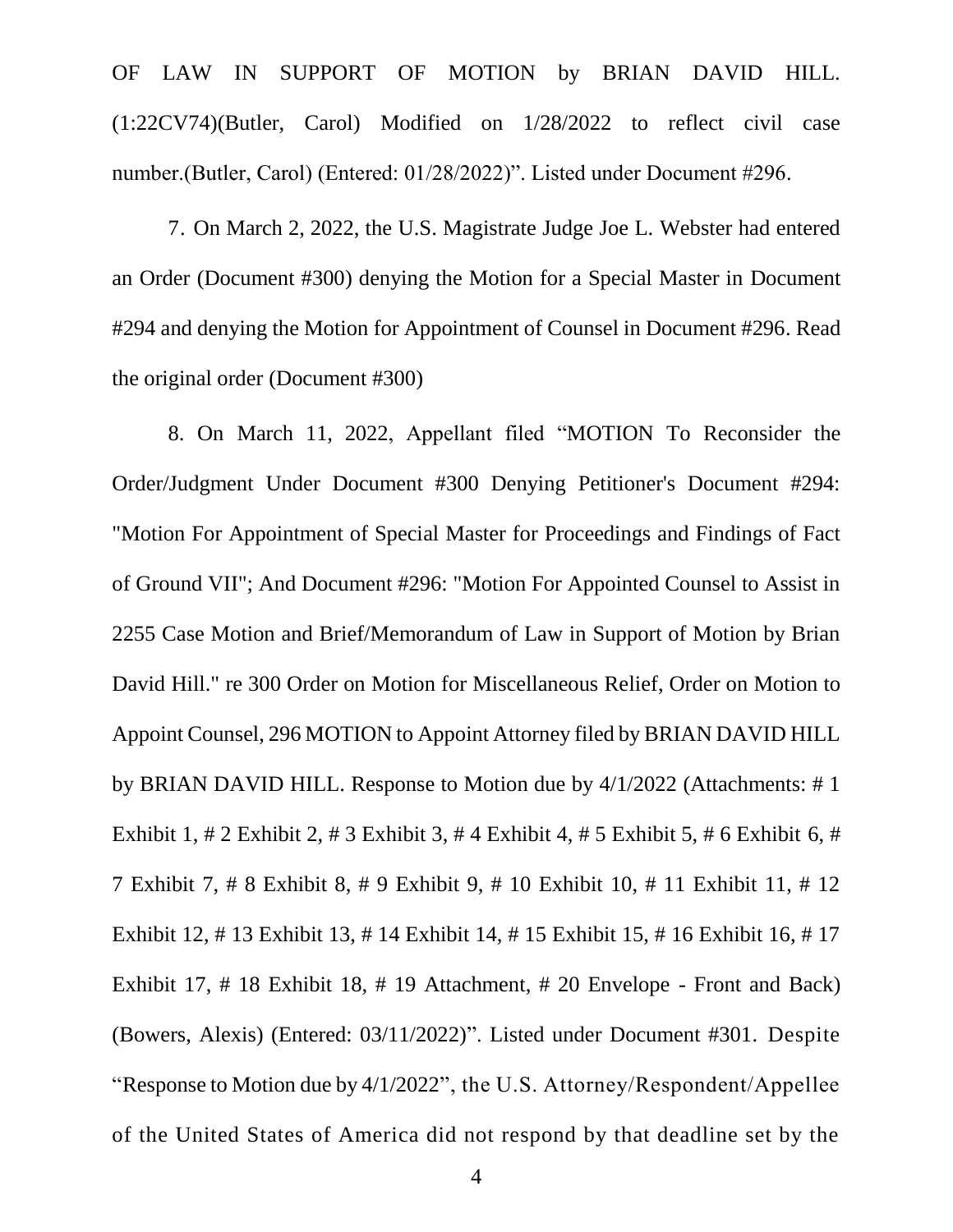Clerk of the Court on the Docket sheet and Notice of Electronic Filing when serving a copy of that pleading with the Respondent/Appellee. Under Middle District of North Carolina Local Civil Rule 7.3 paragraphs (f) and (k), that motion to reconsider is an uncontested motion and ordinarily should be granted without further notice.

9. On April 13, 2022, Appellant filed a Letter to U.S. Magistrate Judge Joe L. Webster (same judge who denied the uncontested Motion, being appealed herein) entitled "Document re 301 MOTION for Reconsideration re 300 Order on Motion for Miscellaneous Relief, Order on Motion to Appoint Counsel, 296 MOTION to Appoint Attorney filed by BRIAN DAVID HILL. (Attachments: # 1 Envelope - Front and Back). (Bowers, Alexis) (Entered: 04/13/2022)". A special letter directed to the Judge informing the District Court that the Government counsel did not contest the facts, arguments, and contentions in Motion to Reconsider under Document #301. Again referencing the Doc. #301: "Response to Motion due by 4/1/2022", the U.S. Attorney/Respondent/Appellee of the United States of America did not respond by that deadline set by the Clerk of the Court on the Docket sheet and Notice of Electronic Filing when serving a copy of that pleading with the Respondent/Appellee. Under Middle District of North Carolina Local Civil Rule 7.3 paragraphs (f) and (k), that motion to reconsider was an uncontested motion and ordinarily should have been granted without further notice. On April 20, 2022, Appellant filed an EMERGENCY MOTION "FOR EXTENSION OF TIME OR DELAY THE TIME FOR THE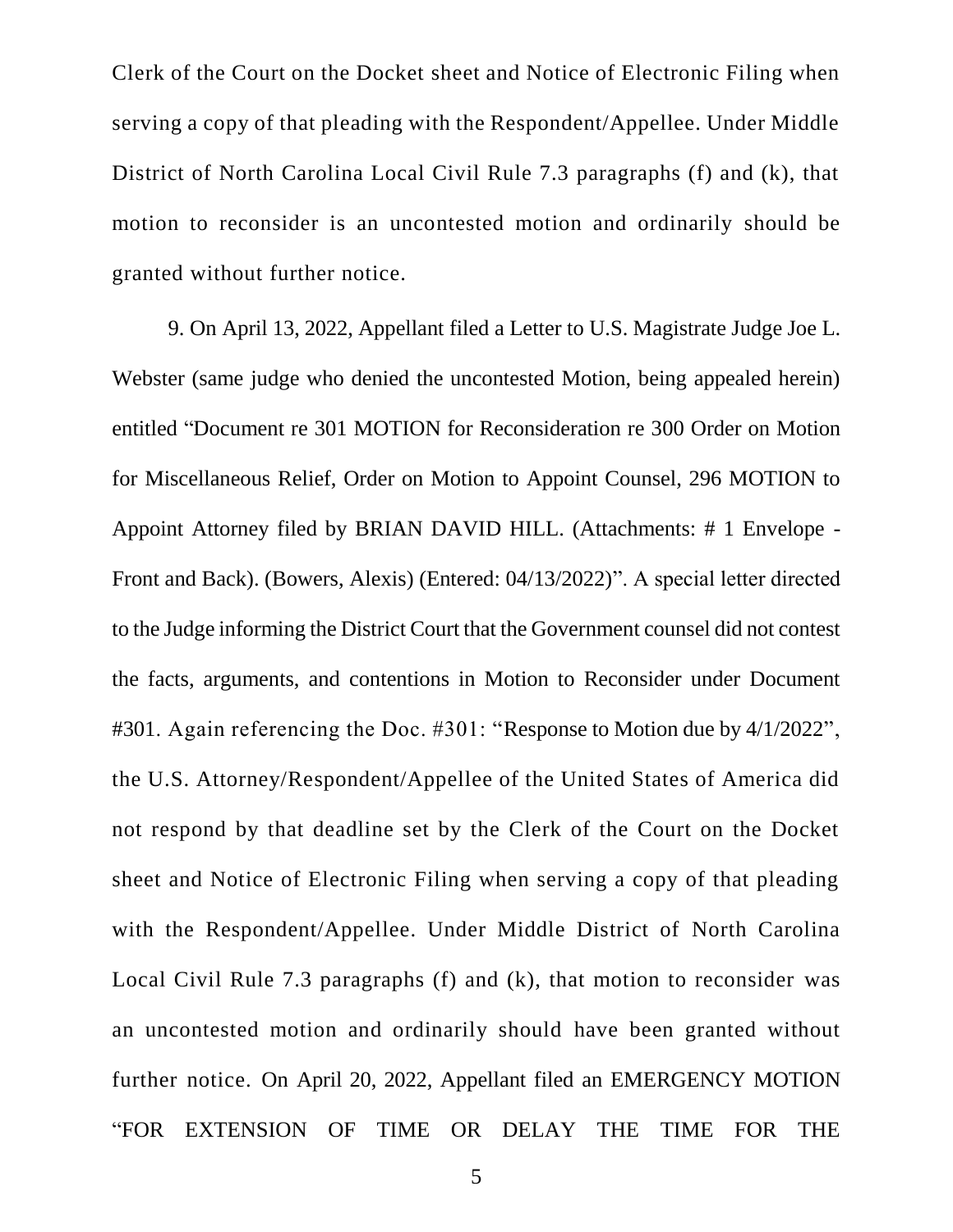# GOVERNMENT TO RESPOND TO PETITIONER'S DOCUMENT # 291 MOTION". Listed under Document #309

10. On April 21, 2022, the District Court entered a "TEXT ORDER denying 301 Motion for Reconsideration. Petitioner has filed a motion (Docket Entry 301) requesting that the Court reconsider an Order directing the Government to file a response to Petitioner's motion brought pursuant to 28 U.S.C. ยง 2255 and denying the appointment of a special master, a change of venue, the appointment of counsel, and the adoption of special filing procedures. Petitioner has failed to provide good cause or an adequate reason for the relief requested. The motion is therefore denied. Issued by MAG/JUDGE JOE L. WEBSTER on 4/21/2022. (Lee, Pedra)"

11. On April 21, 2022, the District Court entered a "TEXT ORDER denying 309 Emergency Motion for Extension of Time or Delay the Time for the Government to Respond to Petitioner's ยง2255 motion. Petitioner has filed a motion (Docket Entry 309) requesting that the Court delay or extend the Government's deadline for responding to his motion brought pursuant to 28 U.S.C. ยง 2255. Petitioner has failed to provide good cause or an adequate reason for the relief requested. The motion is therefore denied. Issued by MAG/JUDGE JOE L. WEBSTER on 4/21/2022. (Lee, Pedra)".

12. On April 25, 2022, Appellant filed the Dkt. #310 "NOTICE OF APPEAL without payment of fees by BRIAN DAVID HILL re Order on Motion for Extension of Time to File Response/Reply. (Attachments: # 1 Envelope - Front and Back)

6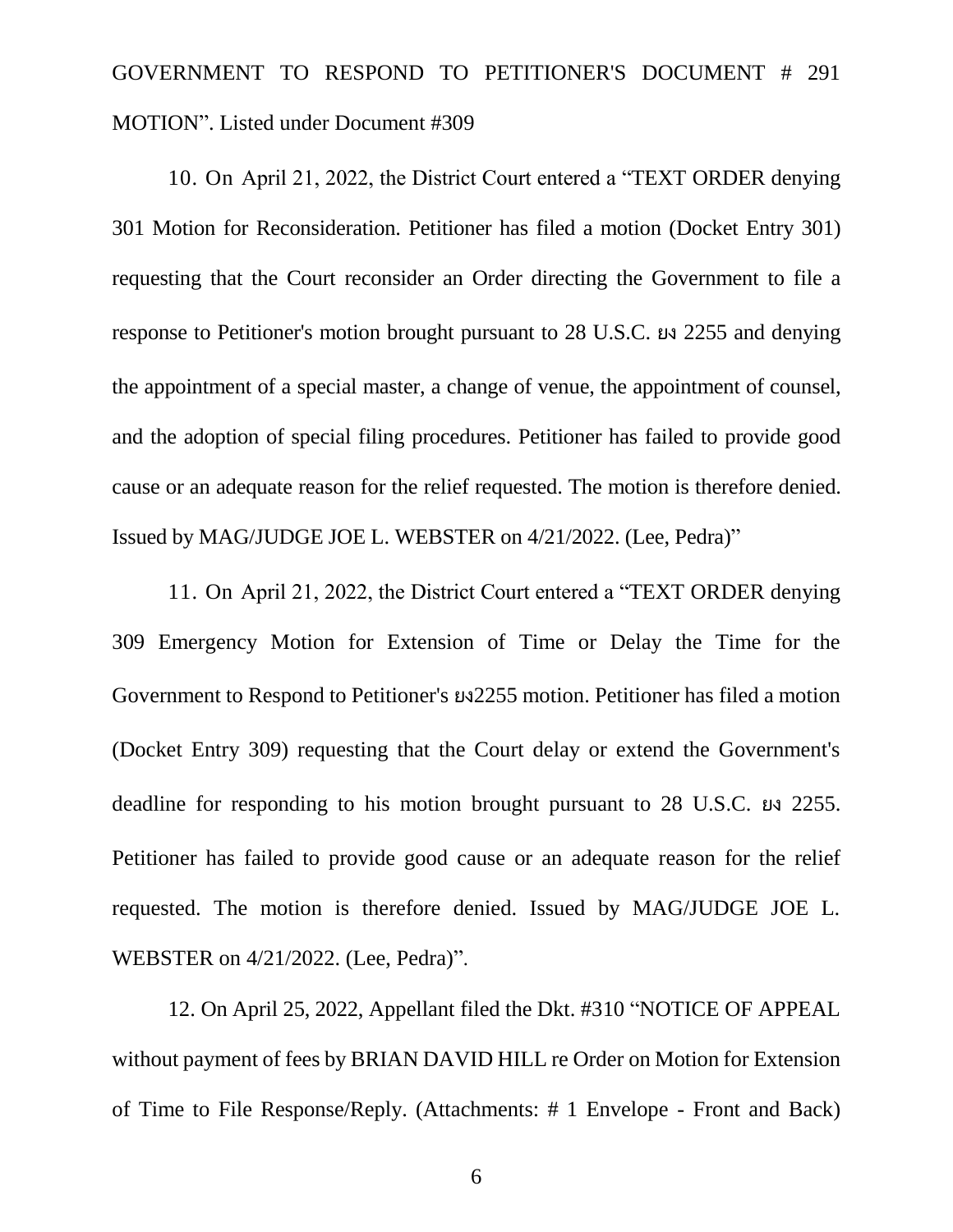(Bowers, Alexis) (Entered: 04/26/2022)". That appeal is for the appealed case under no. 22-6501 this informal opening brief is filed in regards to that very final order and judgment. That appeal is for the appealed case under no. 22-6501 this informal opening brief is filed in regards to that very final order and judgment.

13. On April 25, 2022, Appellant filed the Dkt. #312 "NOTICE OF APPEAL without payment of fees by BRIAN DAVID HILL re Order on Motion for Reconsideration. (Bowers, Alexis) (Entered: 04/26/2022)". That appeal is for the appealed case under no. 22-6501 this informal opening brief is filed in regards to that very final order and judgment.

14. On April 27, 2022, the appeal was opened up regarding Dkt. #310/#312 NOTICES OF APPEAL under case No. 22-6501.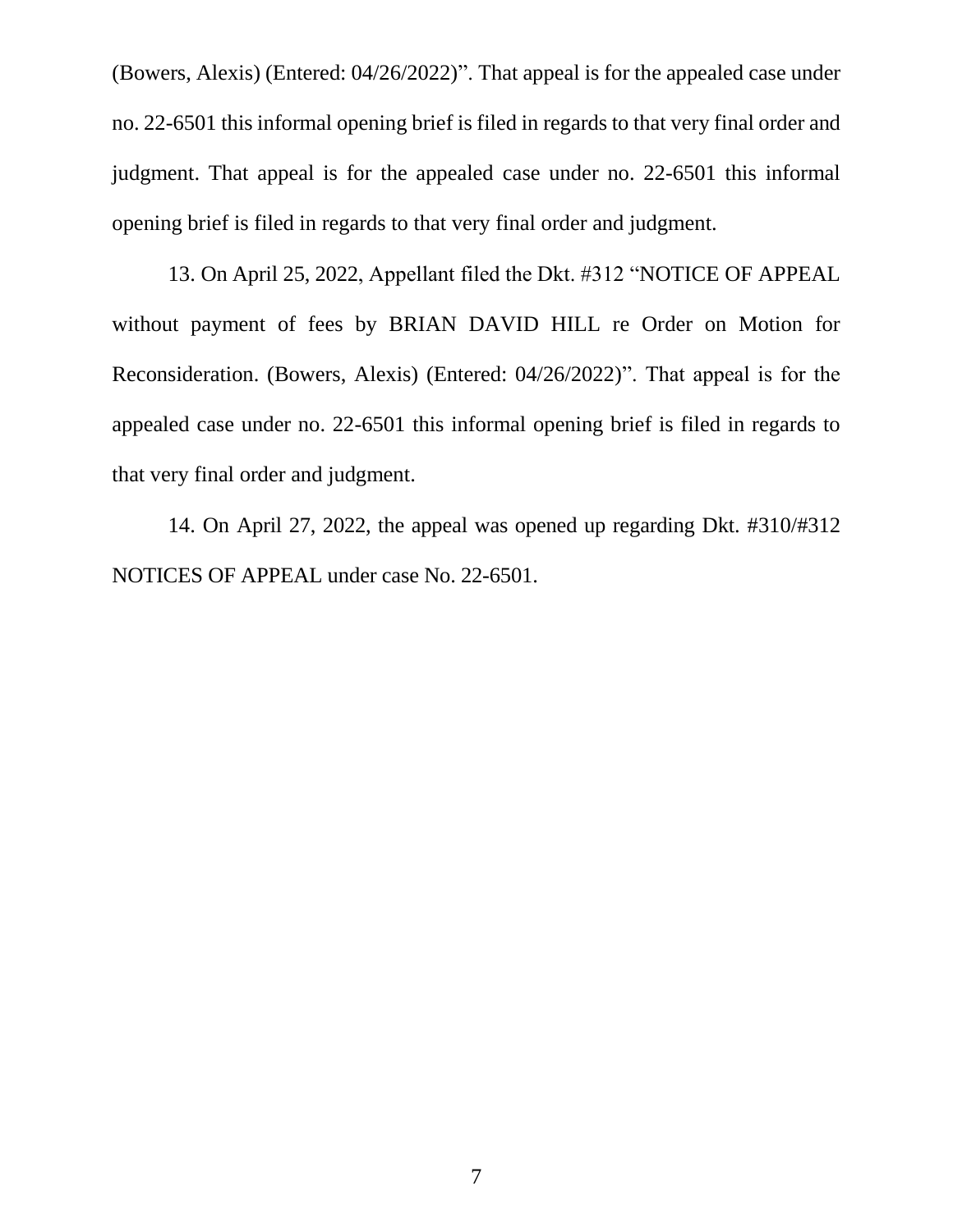#### **IV. SUMMARY OF THE ARGUMENT**

### **V. ARGUMENT**

#### <span id="page-13-2"></span><span id="page-13-1"></span><span id="page-13-0"></span>**A. Standard of Review**

15. A district court's decision to deny Appellant's uncontested #301 Motion for Reconsideration is reviewed for abuse of discretion, errors of law, and errors of fact.

16. A district court's decision to deny Appellant's #309 Emergency Motion for Extension of Time for the Government to respond is reviewed for abuse of discretion, errors of law, and errors of fact.

17. The legitimate concerns requiring that the interests of justice is necessary for granting an uncontested motion when adequate reasons and good causes were asserted and argued are reviewed for clear error. *Id.*

18. One of Appellant's grounds for his two Motions which were denied (Doc. #294, #296) in his 2255 case was "GROUND VII – IT IS NOW POSSIBLE AND PETITIONER SUSPECTS THAT THE ORIGINATING JUDICIAL OFFICER WHO REVOKED THE SUPERVISED RELEASE ON DOCUMENT #200 MAY OR MAY NOT BE A TARGET OF A BLACKMAIL SCHEME INVOLVING CHILD RAPE AND MURDER DUE TO CLAIMS BY ATTORNEY L. LIN WOOD ASSERTING IN PUBLIC STATEMENTS THAT "JUDGES" AND "OFFICIALS" WERE BEING ORDERED TO RAPE AND MURDER

8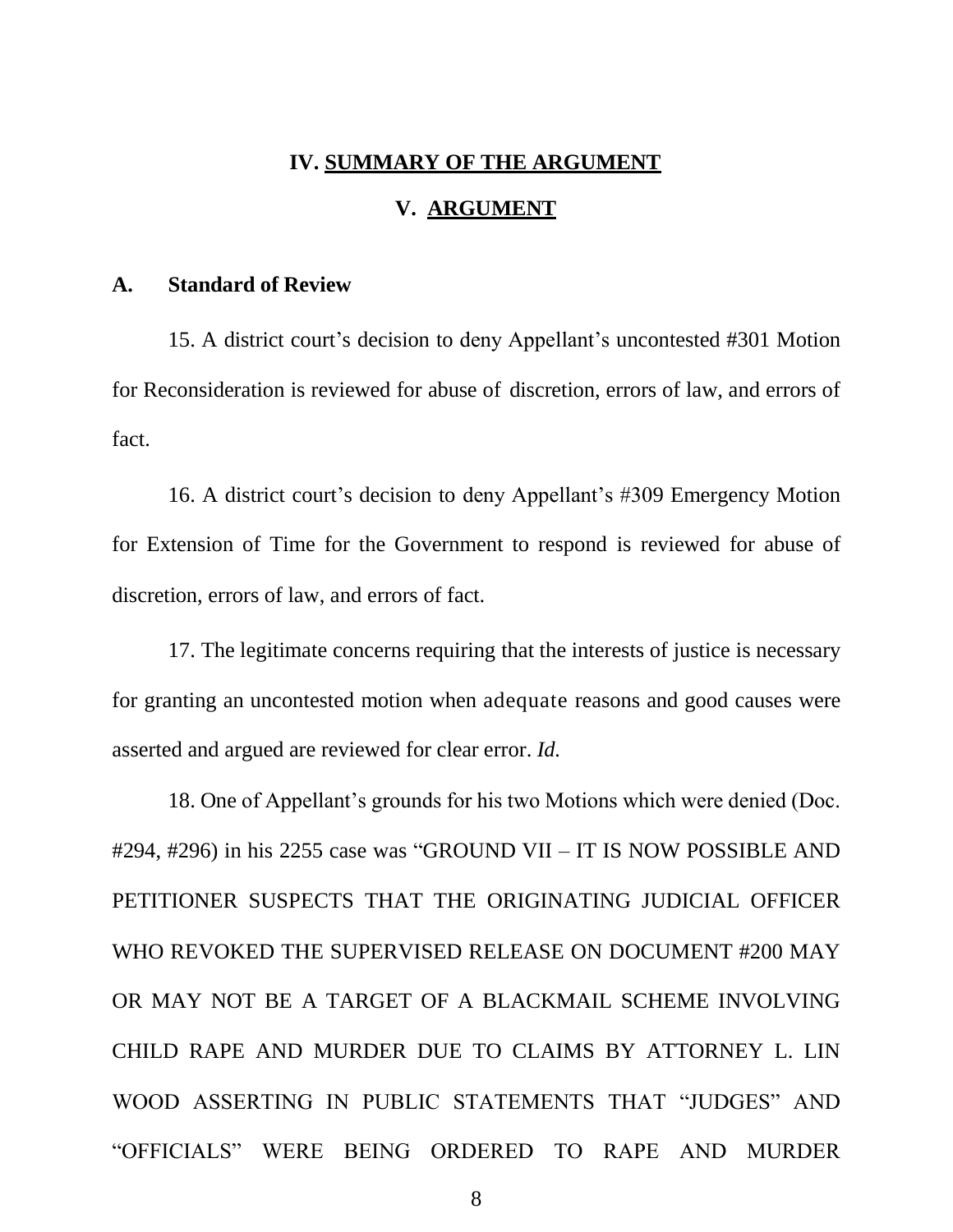CHILDREN ON VIDEO RECORDINGS AND THUS WERE COMPROMISED AND NO LONGER IMPARTIAL TO THE DECISIONS HEY MADE WHILE BEING BLACKMAILED. REGARDLESS OF WHETHER THE BLACKMAIL WAS MATERIAL TO ANY DECISIONS MADE AGAINST BRIAN DAVID HILL, IT WOULD STILL MAKE THE JUDGE PARTIAL AND/OR BIASED AND/OR COMPROMISED. THIS VIOLATES THE U.S. CONSTITUTION'S GUARANTEE THAT THE TRIER OF FACT REMAIN IMPARTIAL DURING THE CRIMINAL PROCEEDINGS OF A CASE*"*. See Document #292, Page 127 through 135.

19. Conversely, this Court reviews questions of law in Section 2255 cases *de novo*, including the interpretation of the statute governing Section 2255 cases and the Constitution of the United States.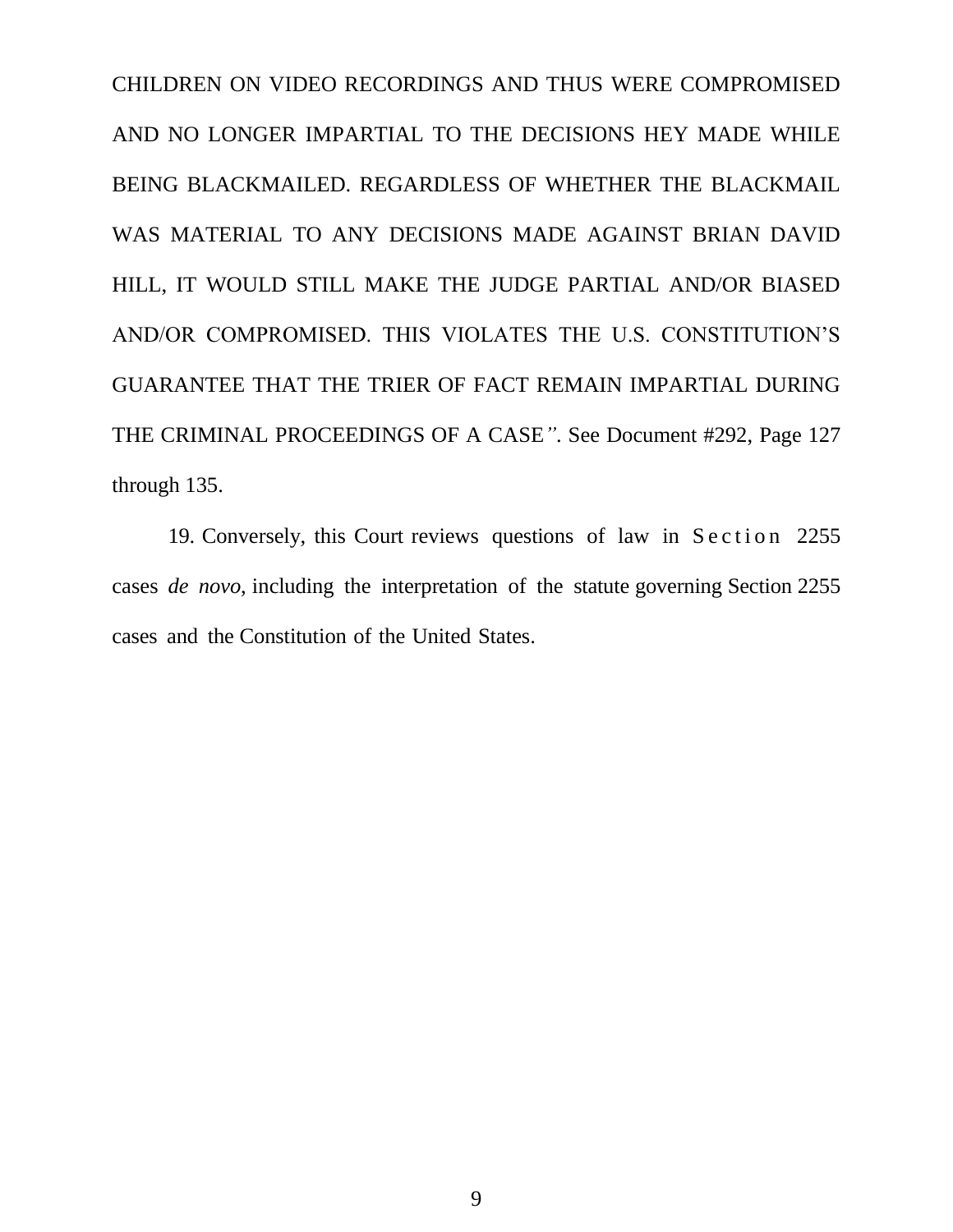#### <span id="page-15-0"></span>**B. Argument**

**GROUND i. The district court erred as a matter of law and as a matter of fact or abused discretion in denying the Appellant's uncontested Motion for Reconsideration (Document #301) and Appellant's Emergency Motion for Extension of Time (Document #309), by ignoring the evidence which violates the Procedural Due Process and Substantive Due Process rights of Brian David Hill. In violation of Amendment V, U.S. Constitution. Ignored evidence of credibility of witnesses including Attorney L. Lin Wood regarding blackmail of "judges" and "officials". Ignoring the good causes and reasons for the need for relief requested in the denied Motions. Ignoring that the motion despite being uncontested by the Government.**

20. The district court erred as a matter of law and as a matter of fact or abused discretion in denying the Appellant's uncontested Motion for Reconsideration (Document #301) and Appellant's Emergency Motion for Extension of Time (Document #309), by ignoring the evidence which violates the Procedural Due Process and Substantive Due Process rights of Brian David Hill. In violation of Amendment V, U.S. Constitution. The District Court had violated Due Process of Law and had exercised in an excess of jurisdiction by ignoring evidence and willfully ignoring evidence and facts despite being undisputed and uncontested by the opposing counsel (the Government).

21. Here is a citation of the Due Process Clause of the U.S. Constitution, at issue in this appeal:

CITATION of Amendment V, U.S. Constitution: "No person shall be held to answer for a capital, or otherwise infamous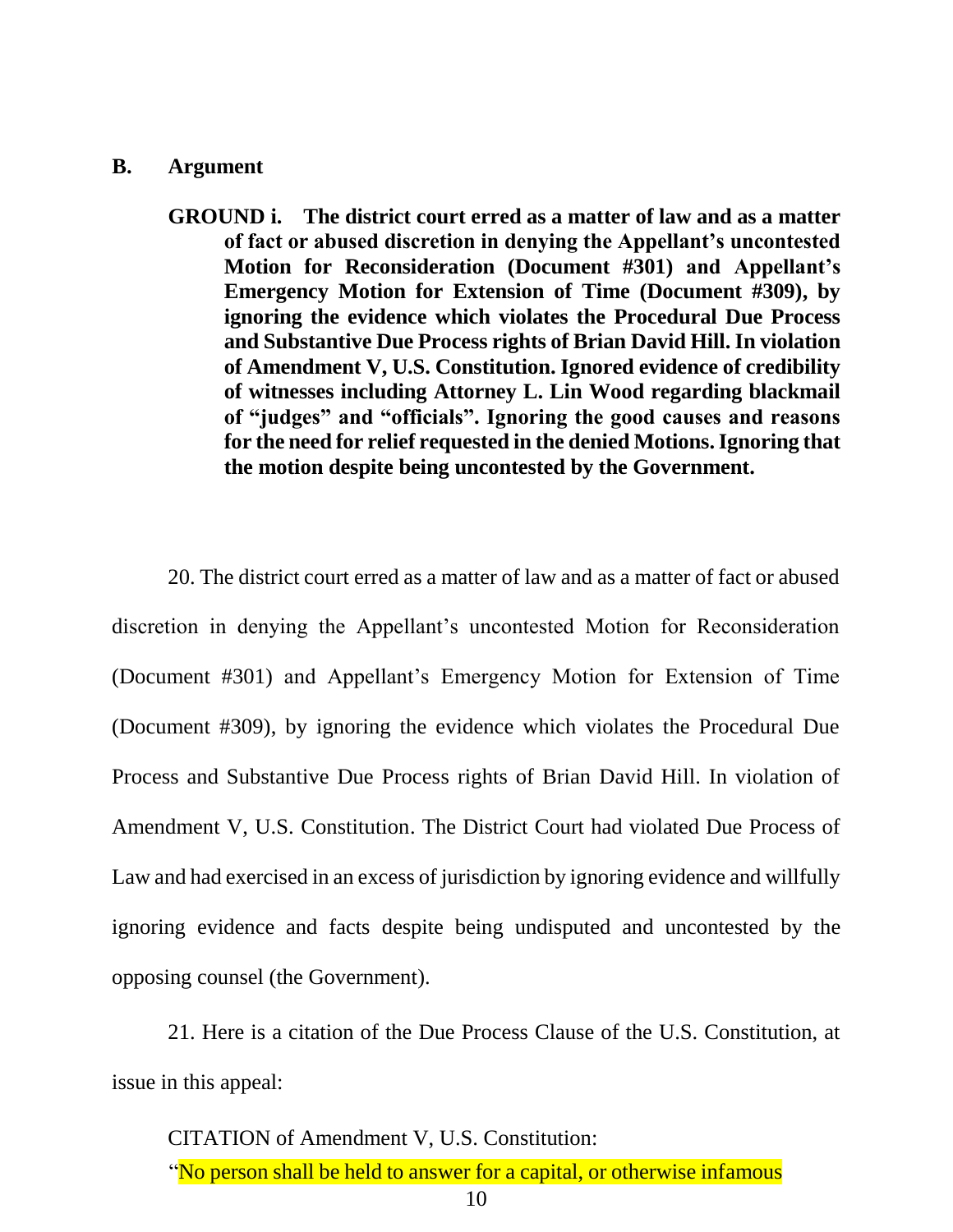crime, unless on a presentment or indictment of a Grand Jury, except in cases arising in the land or naval forces, or in the Militia, when in actual service in time of War or public danger; nor shall any person be subject for the same offence to be twice put in jeopardy of life or limb; nor shall be compelled in any criminal case to be a witness against himself, nor be deprived of life, liberty, or property, without due process of law; nor shall private property be taken for public use, without just compensation."

22. The District Court has clearly ignored evidence, ignored witnesses, and won't take anything into consideration, just denies everything. The Court will not even cite the evidence and filings, just make a simple easy to type blanket statement which any lazy-man can type which is vague claiming: "*Petitioner has failed to provide good cause or an adequate reason for the relief requested*." (citation omitted) How on earth had Appellant not provided any good cause or adequate reason for the relief requested????????????????????????????????????

23. Here are the citations of the record in the appealed case supporting Appellant's adequate reasons or good causes as to why relief being requested was warranted for the District Court to have acted upon instead of denying them, citing from Document #301 Motion to Reconsider:

> 1. Document #301. Page 1 of 64; "…*That there is a justifiable request for delay or tolling of the order. That it is not yet ripe for response from the Government or disposition during pending state criminal case appeal matters directly affecting the pending 2255 case and it's grounds; as well as pending review by the Governor's Office of*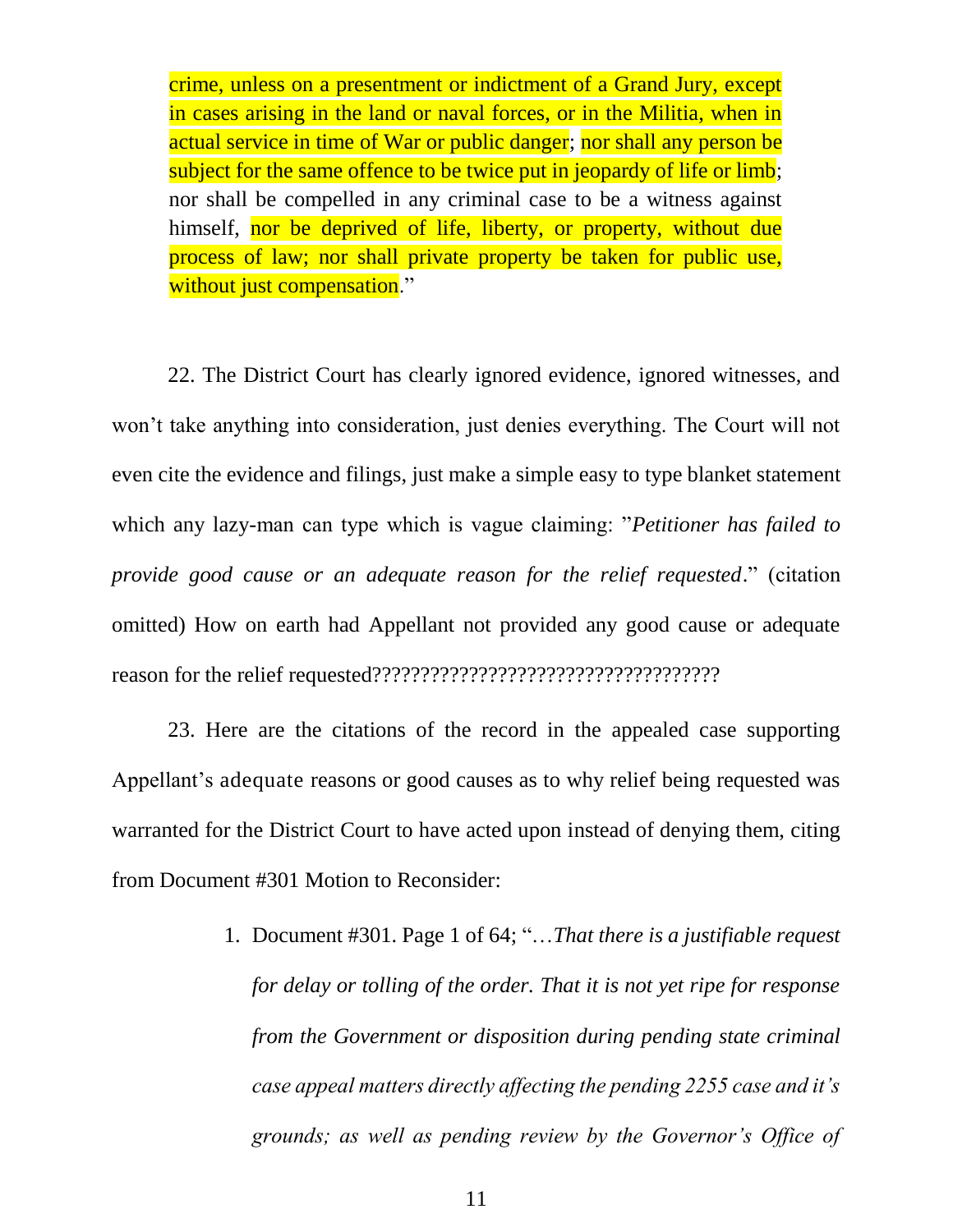*Virginia regarding Petitioner's filed request for a pardon for Actual Innocence via an Absolute Pardon. As well as Petitioner's plan to file a 2254 Motion after all state remedies are exhausted but filing it prior to the one year statute of limitations to make it timely filed*."

- 2. Document #301. Page 4 of 64; "…*Petitioner is considered "delusional" just for asking for legal reviewing over the alleged blackmail videos. Petitioner had faxed this attorney last year (See Exhibit 3) asking about who is in the blackmail videos and this Attorney is not confirming or denying if Hon. Thomas David Schroeder and/or Hon. William Lindsey Osteen Junior are in any of the alleged encrypted blackmail videos*."
- 3. Document #301. Page 59 of 64; "…*Petitioner's 2255 Motion was timely filed but he could not wait until the state remedies were exhausted prior to filing the 2255 Motion in this case, even though the state conviction directly led to the federal conviction. Waiting until the state remedies may succeed would bar this 2255 Motion as untimely filed. So Petitioner had to file the 2255 Motion while the state appeals and requests for remedy was still pending. The Government should not be ordered to respond until the state appeals processes are concluded*."
- 4. Document #301. Page 30 of 64; "…*Petitioner welcomes Anand Prakash Ramaswamy, AUSA the opportunity to contact Attorney L.*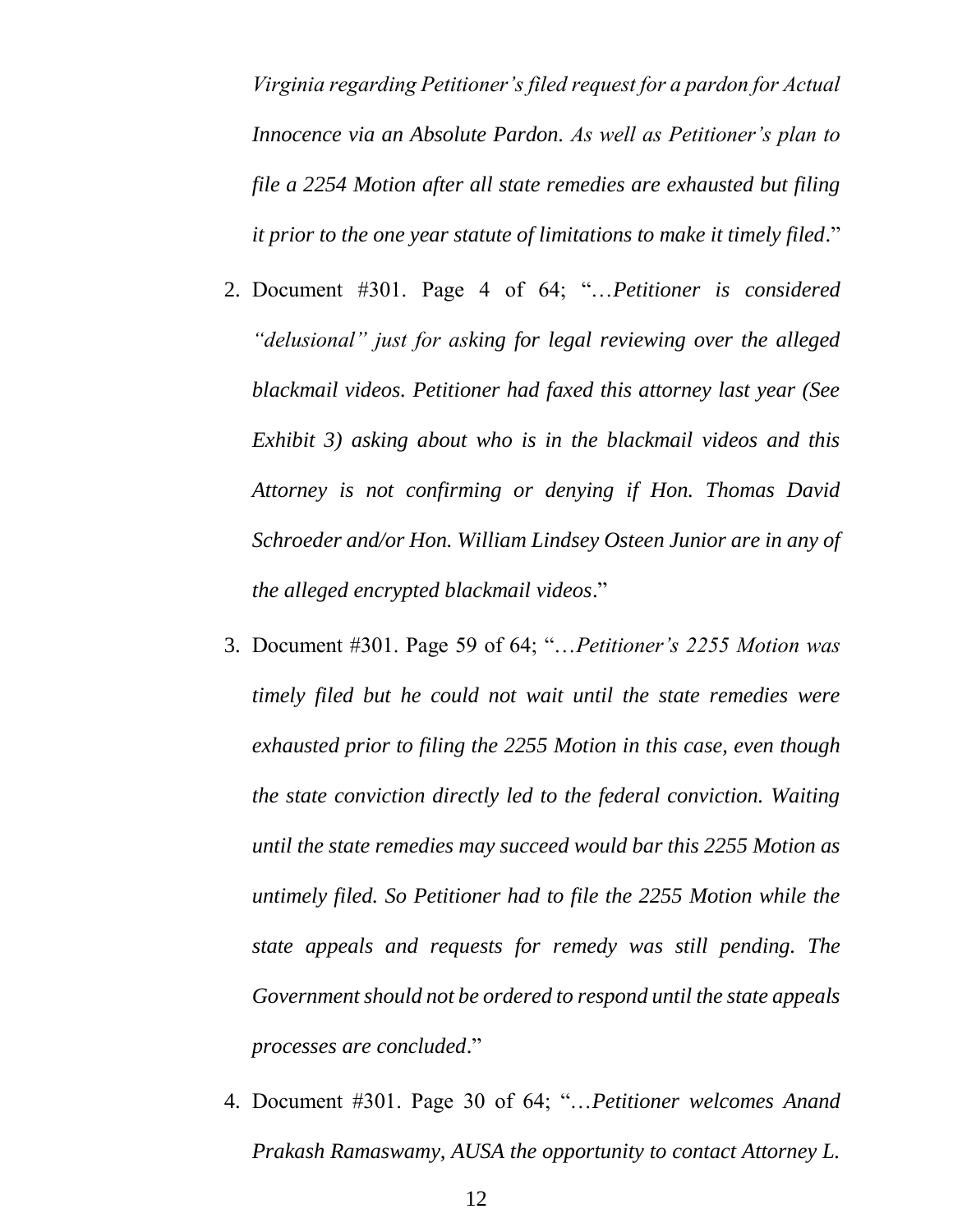*Lin Wood and ask about the blackmail video files and have law enforcement review over them. The problem is they can choose to ignore or cover up the blackmail video files and refuse to prosecute. There needs to be an intervention by either Law Enforcement or the District Court or both.*"

- 5. Document #301. Page 28 of 64; "…*The interest of justice requires that appointment of counsel for the purposes of conducting discovery and reviewing over the alleged blackmail video files without Petitioner having to worry about the potential risk of violating his condition of Supervised Release. The appointed counsel can review over the videos, have his/her legal team or paralegals determine the identities of the blackmail video targets, and report findings to the U.S. District Court and report findings to Respondent's counsel about the identities of the rapists and murderers in those video files. If it is ever proven that the Hon. Thomas David Schroeder, Hon. William Lindsey Osteen Junior or any other involved State Judge or Federal Judge is indeed in any of the alleged video files, if it can be confirmed by reviewing over the videos within reach with the assistance and cooperation of Attorney Lin Wood…*".
- 6. Document #301. Page 23 of 64; "…*Now that Petitioner is filing more evidence in support of Document Motions under #294 and*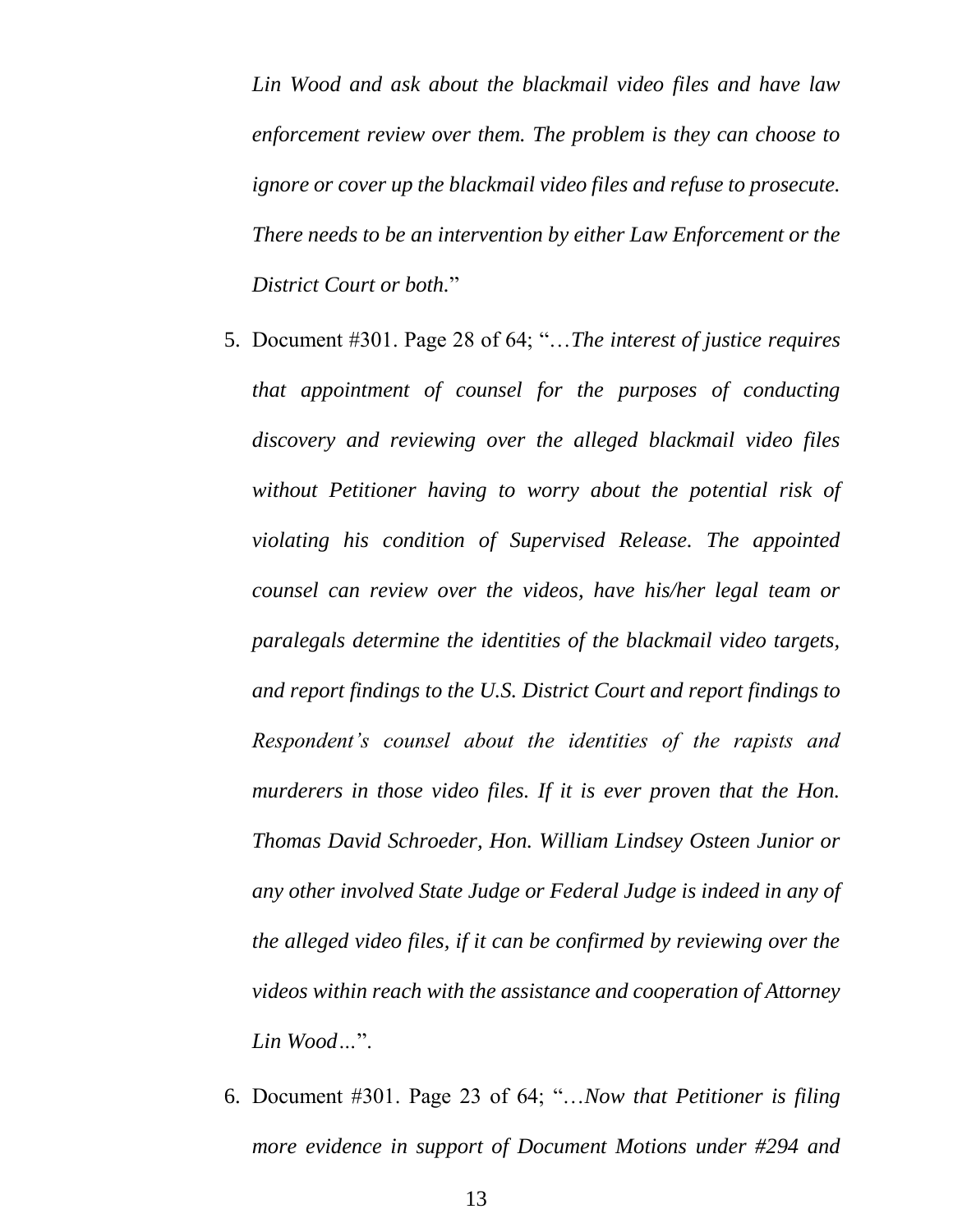*#296. It is time for the District Court to reconsider its erroneous decision denying both motions.*"

- 7. Document #301. Page 28 of 64; "*27. Petitioner argues that the District Court's claims of Petitioner being "frivolous" and "delusional" in the ORDER are without a factual basis. It is an abuse of discretion and is erroneous...*".
- 8. Document #301. Page 50 of 64; "*46. As to Motion #294: The Magistrate erred on his assumption that Petitioner was delusional and frivolous. There is no evidence of such since the evidence uses the credibility of Attorney Lin Wood, and Actor Isaac Kappy and any other individuals involved here. Attorney/client privilege is involved here as to why Petitioner does not know the name or names of the individual or individuals who possess the encrypted blackmail video files...*".
- 9. Document #301. Page 50/51 of 64; "*47. It is premature for this Court to order a response from the U.S. Attorney Office and allowing them the possibility of pushing for any Motions to Dismiss because the State appellate process is still ongoing which may or may not acquit Brian David Hill and allow him to file a Petition for Expungement under Virginia Code § 19.2-392.2. "Expungement of police and court records". That order may apply to the nude photos of Petitioner and may also apply to expungement of the very*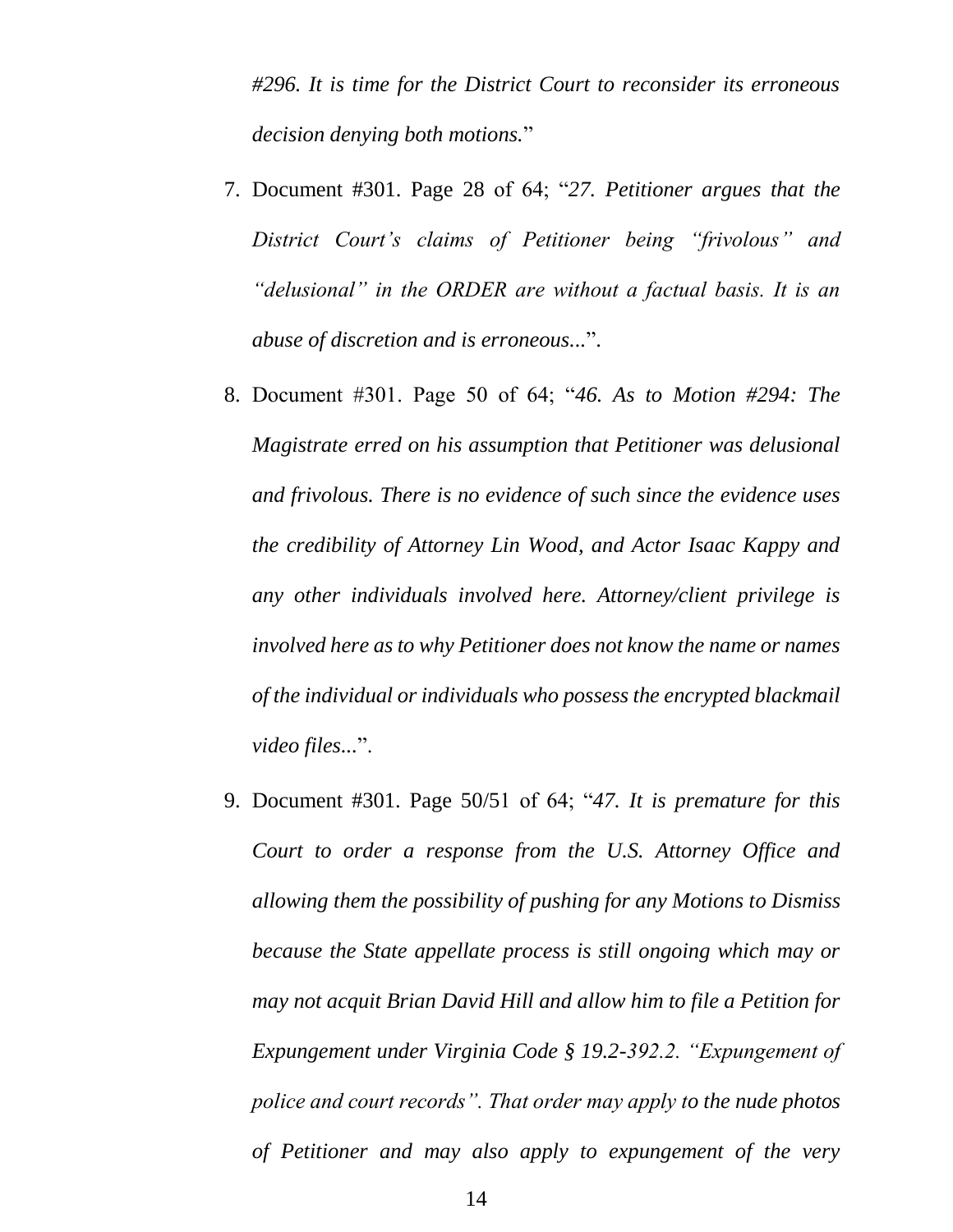*foundation of the charge of Supervised Release Violation. If the expungement petition is granted then there was no violation of Supervised Release on September 21, 2018, as outlined in Charging Documents #157, and #158. The 2255 Motion is about challenging the Supervised Release Violation conviction which was directly triggered by the criminal case filed on September 21, 2018...*".

- 10. Document #301-1. Page 3; "*Mr. Wood has been the lead attorney in many national, high profile cases, including serving as*…"
- 11. Document #301-2. Page 3; "*Status Active Member in Good Standing...Public Discipline None on Record" Note: Proof of the witness's credibility on record*.
- 12. Document #301-2. All Pages; FAX Letter from Appellant Brian David Hill to Attorney Lin Wood asking him if specific Federal Judges are in any of the alleged child rape and murder blackmail videos. Asking him if any of the named individuals who were involved in the criminal investigation and case against Brian David Hill are in any of the alleged child rape and murder blackmail videos. Proof of the letter and when it was faxed to this attorney with the inquiry letter.
- 13. Document #301-7. All Pages; Photograph of letter to Attorney L. Lin Wood regarding the alleged child rape and murder blackmail videos, along with the encryption password for the alleged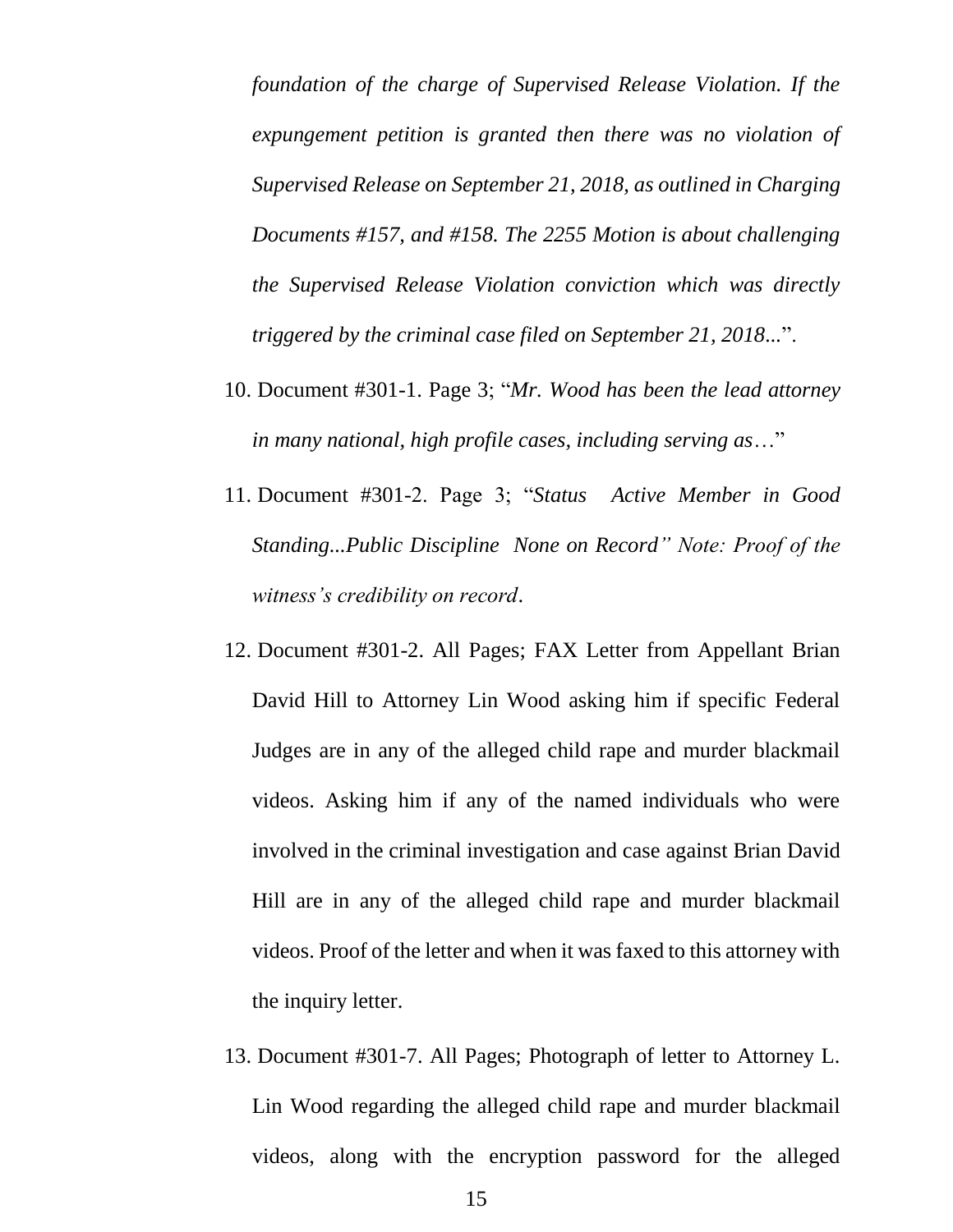blackmail videos for Attorney Lin Wood's purposes as to whoever his client is who brought to Wood's attention the information of "judges" and "officials" being blackmailed with child rape and murder.

- 14. Document #301-15. All Pages; Proof of Notice of Appeal filed in state case
- 15.Document #301-16. All Pages; Proof of Notice of Appeal filed in state case
- 16.Document #301-17. All Pages; Proof of pending state criminal appeal tied to the state criminal case at issue for the Supervised Release revocation judgment being challenged in 2255 case
- 17.Document #301-18. All Pages; Proof of pending state criminal appeal tied to the state criminal case at issue for the Supervised Release revocation judgment being challenged in 2255 case

24. Here are the citations of the record in the appealed case supporting Appellant's adequate reasons or good causes as to why relief being requested was warranted for the District Court to have acted upon instead of denying them, citing from Document #309 Motion for Extension of Time:

> 16 1. Document #309. Page 16 of 26; "*24. With the complexity of this case, it is premature for the Government to file a response by May 1, 2022. The Constitutionality and issues of Federal Courts needing*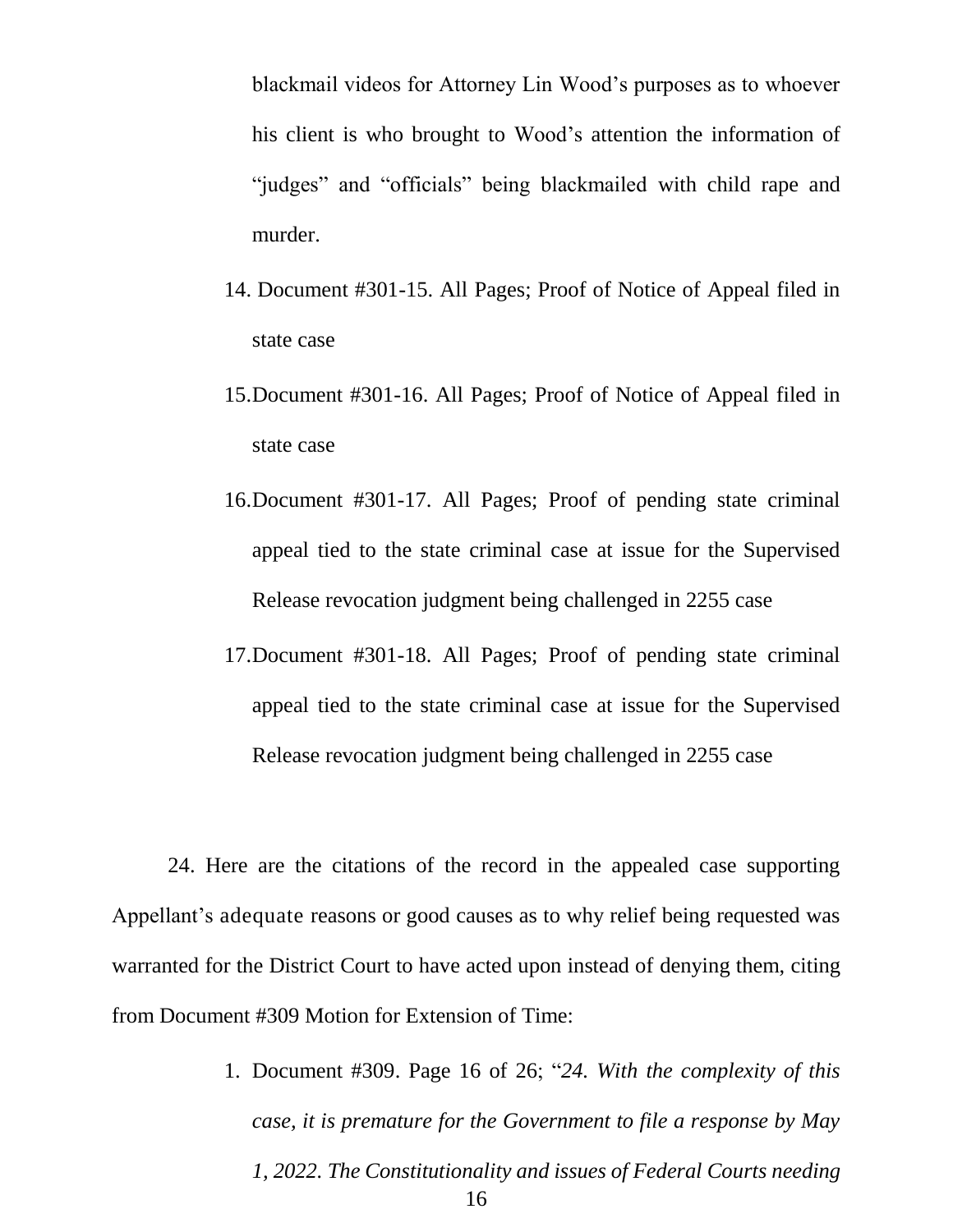*to exercise judicial restraint and comity to the State Court process for the timely filed 2255 Motion makes the interest of justice far outweigh the need for an unreasoning and arbitrary insistence upon expeditiousness in the face of a justifiable request for delay*."

2. Document #309. Page 17/18 of 26; "*This motion accompanies a "MEMORANDUM OF STELLA FORINASH AND KENNETH FORINASH IN FAVOR OF ACTUAL INNOCENCE OF BRIAN DAVID HILL; IN SUPPORT OF WHY BRIAN DAVID HILL SUSPECTS BLACKMAIL OF "JUDGES" AND "OFFICIALS"; AND IN SUPPORT OF GROUND VI - UNCONSTITUTIONAL INTERFERENCE WITH THE STATE COURT PROCESS AND/OR UNWARRANTED USURPATION OF POWER AGAINST THE STATE COURT PROCESS IN VIOLATION OF THE TENTH AMENDMENT OF THE UNITED STATES CONSTITUTION; AND IN SUPPORT OF 2255 MOTION (DOC. #291)". It was not insisted to be filed by Brian David Hill, but Stella Forinash and Kenneth Forinash put together multiple evidence documents to be filed by Brian David Hill at their request. Petitioner will file this and is projected that their evidence documents are at a total of 261 pages for the Affidavit by Stella Forinash, and legal writings and evidence prepared by both Stella and Kenneth Forinash. The memorandum page without the evidence attachments is only eight pages*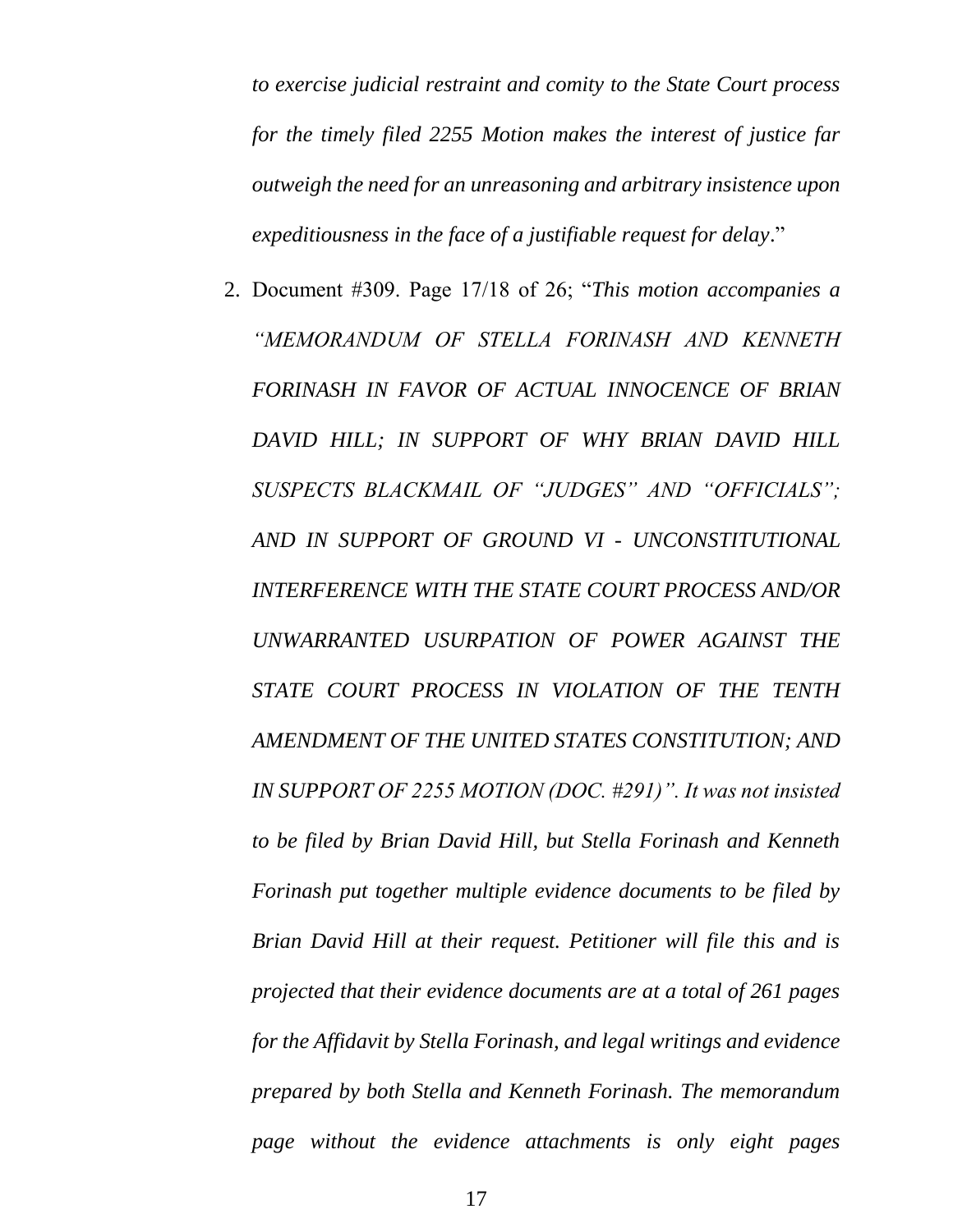*referencing and indexing the evidence memorandum attachments. The Government will need a lot of time to respond to this memorandum as well. They have a right and should have an opportunity to respond to Stella Forinash and Kenneth Forinash and their affidavit filings. The pleading has 10 attachments. The Government should at least have an additional 60 days to respond to the Stella and Kenneth Forinash evidence memorandum filed by Brian David Hill.*"

25. It should be noted that the ton of evidence in support of Brian David Hill's Motion for Reconsideration of the Document #300 Order; all of it including the Motion and Brief/Memorandum were all uncontested and undisputed as a matter of law. All facts in evidence Exhibits, all claims in the Motion for Reconsideration were all uncontested and undisputed. It was filed on March 11, 2022, and served with the U.S. Attorney via CM/ECF on that same day. The officer of the Court, aka the Clerk of the Court, added: "Response to Motion due by 4/1/2022". That is using the Court's Local Rules such as paragraphs (f) and (k). The Government had 21 days to respond to it or they would waive the right to respond to it. Not responding in time would construe that the motion and any attached evidence or attachments would be uncontested and undisputed as a matter of local law of that U.S. District Court. It should be noted that despite that motion not being contested by any of the Government lawyers/counsel, that motion was denied, regardless of whether it had been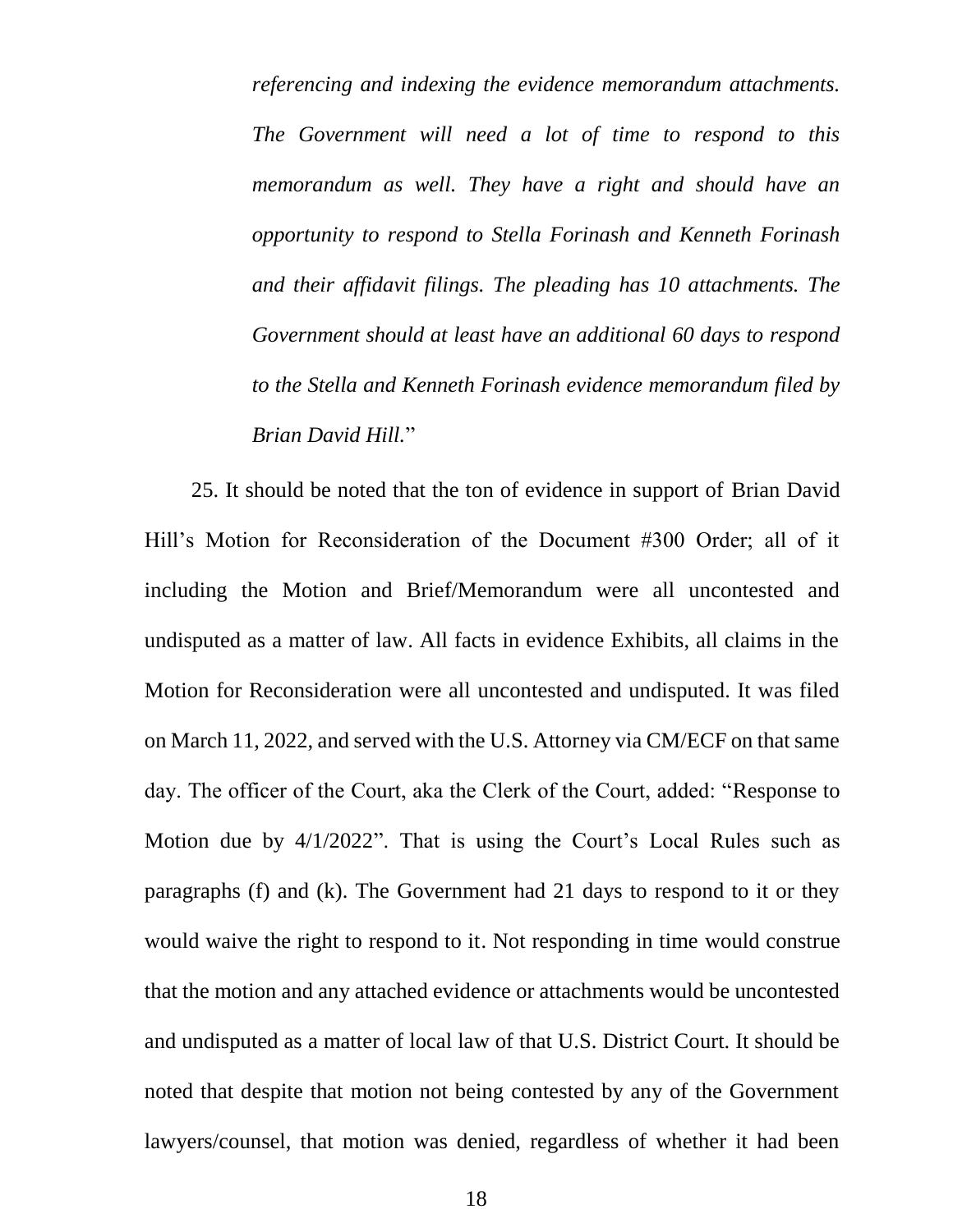contested or not. Ordinarily uncontested motions are granted without further notice and that is Local Rule 7.3, paragraph (k). That is the LAW, THAT IS THE LAW!!!!!!!!!!!

26. The district court erred as a matter of law and as a matter of fact or abused discretion because the Court has ignored all evidence basically. The Court doesn't cite any of the evidence and does not indicate in its Text Order that it had reviewed over everything. It was just a simple text order, doesn't even cite any case law or any law at all. Just says in both text orders the repeated argument that "Petitioner has failed to provide good cause or an adequate reason for the relief requested. The motion is therefore denied." The Court ignored the evidence. The Court had ignored the law, and that should not be happening inside of a Court of Law. The United States District Courts are a COURT OF LAW, in regards to FEDERAL LAWS, RULES. Courts cannot just enforce the law and rules on only one party to a case but allow other parties to be under a different set of standards and rules which are not known in law. There is a double standard being set by the District Court. Brian Hill is under different sets of rules and laws than the Government attorneys. This is unconstitutional. This is not fair and just. Federal Rules and laws apply to all individuals including attorneys.

27. This Court should review the Appellant's Letter to U.S. Magistrate Judge Joe L. Webster (Doc. #306) (same judge who denied the uncontested Motion, being appealed herein) entitled "Document re 301 MOTION for Reconsideration re 300 Order on Motion for Miscellaneous Relief, Order on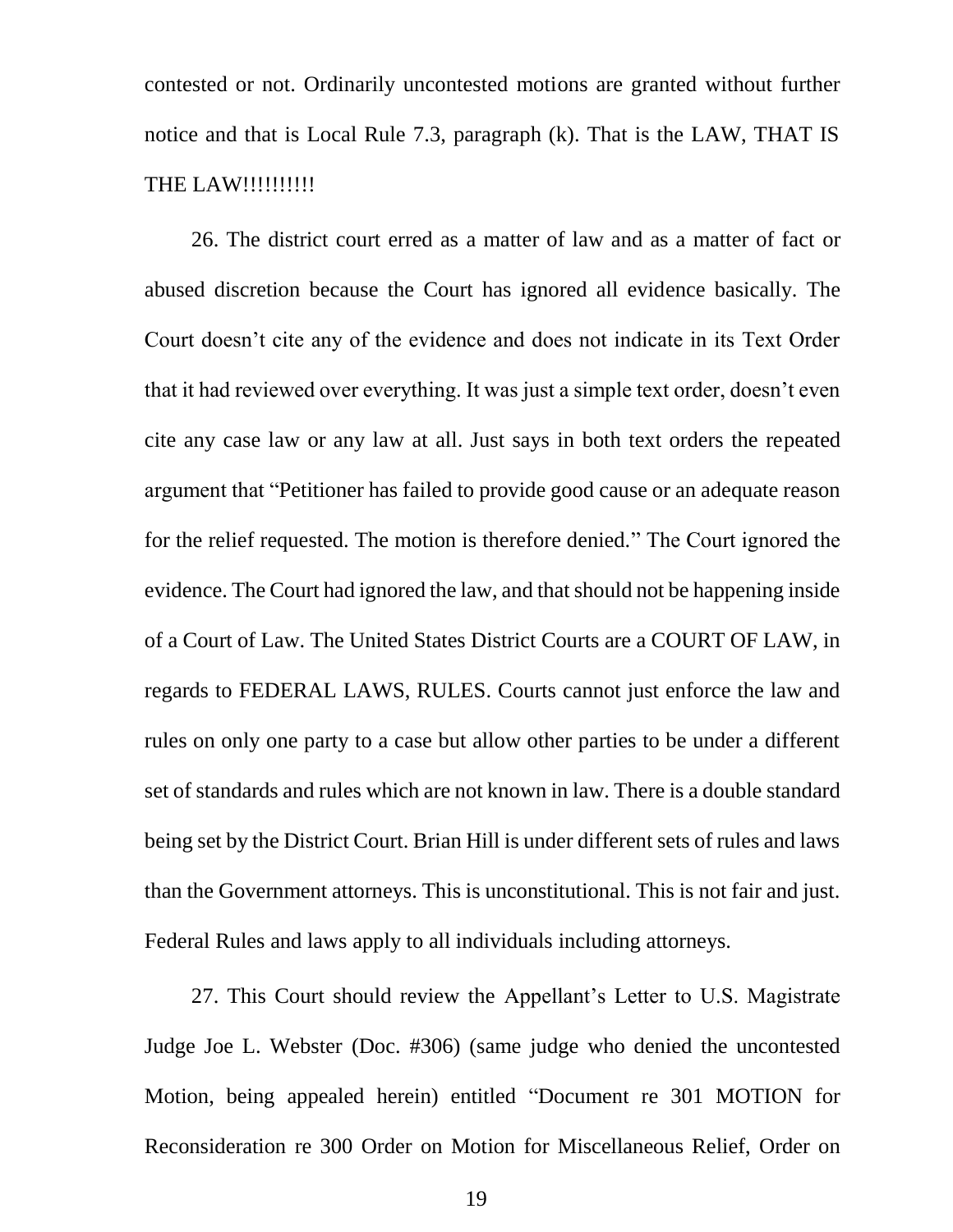Motion to Appoint Counsel, 296 MOTION to Appoint Attorney filed by BRIAN DAVID HILL. (Attachments: # 1 Envelope - Front and Back). (Bowers, Alexis) (Entered: 04/13/2022)". It made sure to inform the District Court that the motion was uncontested by the Government, again asserting the District Court's own Local Rules for the Middle District of North Carolina. See Local Rule 7.3, Middle District of North Carolina, paragraphs (f) and (k). The judge knew that if he had even read that letter. The District Court acted as though it may not had even read that letter either. The District Court is ignoring evidence because the District Court gave no indication as to the Government not contesting that motion from the Record of the case in Appeal. The judge was informed that the motion was undisputed, the Government never filed any reply to that letter or that denied motion. The judge didn't take anything into consideration, it is all being ignored as if none of it was being read here. Here are the legal arguments as to why a judge ignoring evidence is in excess of jurisdiction, and it violates Amendment V of the U.S. Constitution.

# **CASE LAW AND LEGAL ARGUMENTS PROVING THAT THE DISTRICT COURT IGNORING EVIDENCE AND IGNORING THE LAW IS A VIOLATION OF PROCEDURAL DUE PROCESS AND/OR SUBSTANTIAL DUE PROCESS OF LAW, FIFTH AMENDMENT OF THE UNITED STATES CONSTITUTION**

28. Williamson v. Reynolds, 904 F. Supp. 1529, 1542 (E.D. Okla. 1995) ("Rather the inquiry on habeas is whether [defense counsel] . . . denied the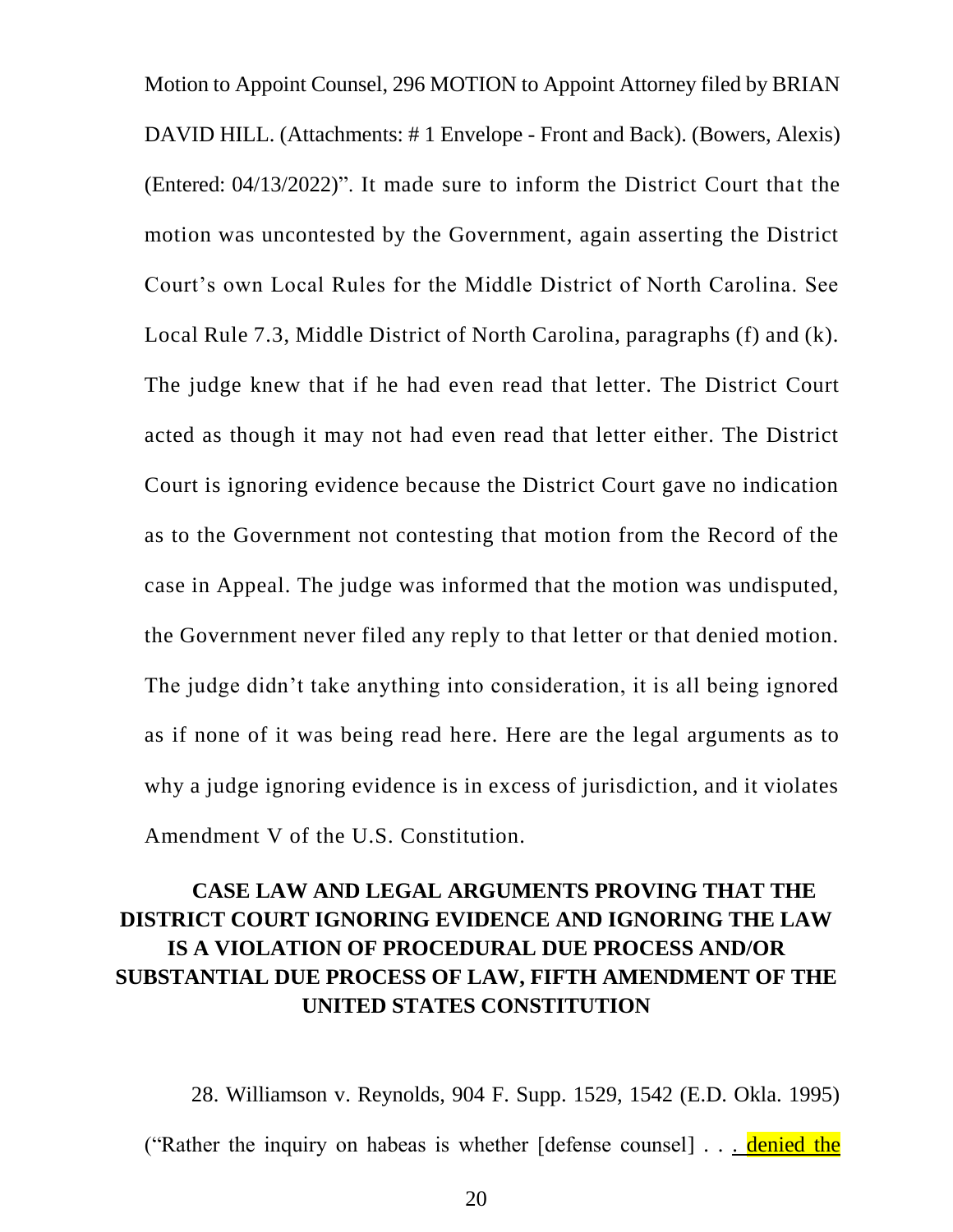defendant his right to due process by ignoring evidence, including evidence at trial, indicating that the defendant might not be competent").

29. In re Marriage of Soden, 251 Kan. 225, 237 (Kan. 1992) ("Dillner contends the trial court abused its discretion by ignoring evidence of the circumstances of the divorce").

30. James v. Bradley, 19-870-pr, 2 (2d Cir. Mar. 31, 2020) ("James brought this action alleging that Bradley violated his right to procedural due process by ignoring evidence at the hearing that purportedly showed that the tested urine was taken from someone other than James.").

31. Raghav v. Wolf, 522 F. Supp. 3d 534, 538 (D. Ariz. 2021) ("Immigration Court violated his due process rights by ignoring evidence of his conditions in India and erroneously applying the law.").

32. Brooks v. State, 209 Miss. 150, 151 (Miss. 1950) ("2. Constitutional law — due process — ignoring fundamental rights. The prohibition in the Constitution that no person shall be deprived of his liberty except by due process of law was intended to guarantee the protection of fundamental and constitutional rights so that a fair trial may result, and where fundamental and constitutional rights are ignored due process does not exist and a fair trial can not be had.").

33. Legal Research: What is it called when a judge ignores evidence? The definition of judicial misconduct is a serious deviation from the accepted practices of a judge in the judicial profession. A judge cannot expect to remain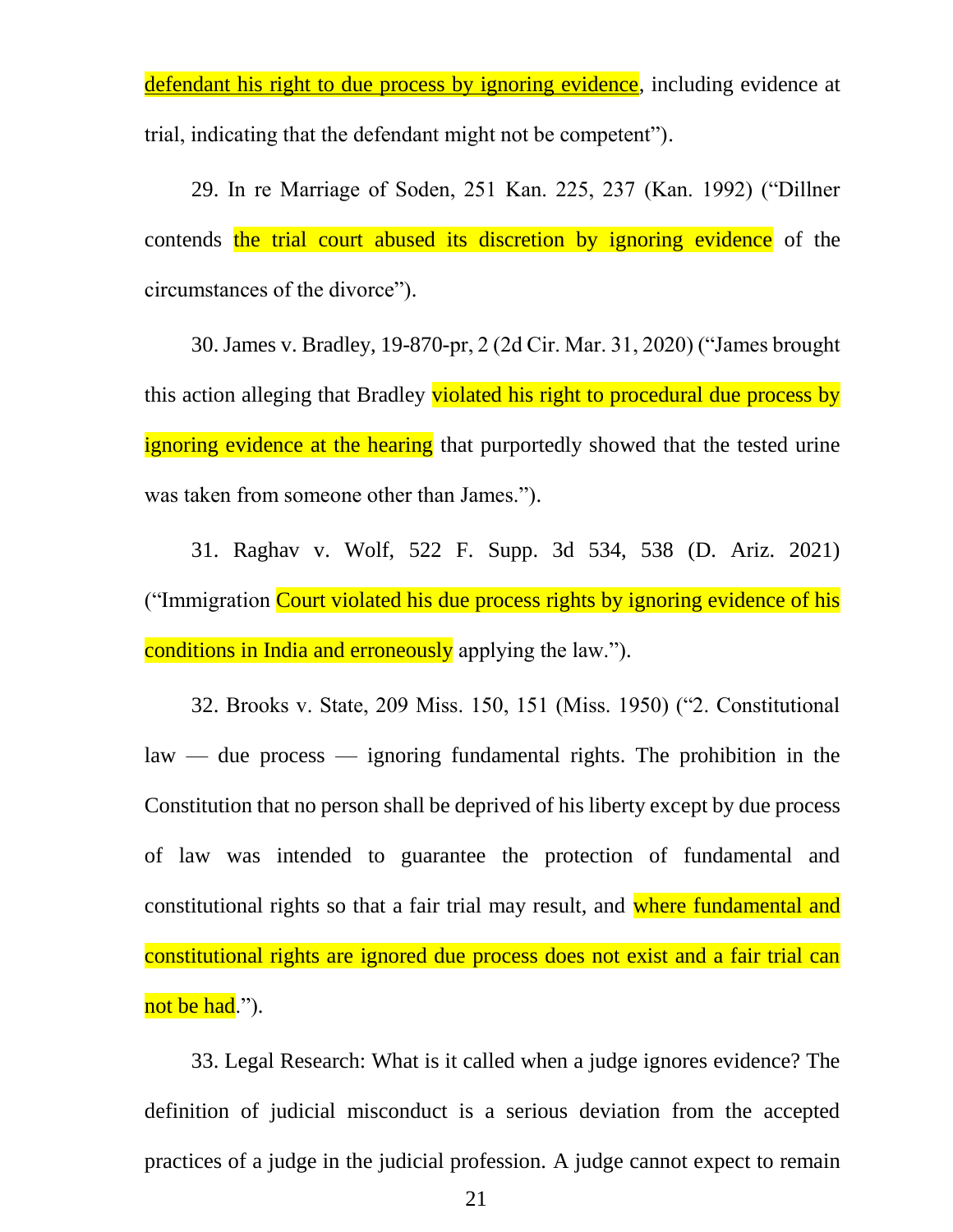on the bench for long if ignoring evidence or flat out refusing to look at it becomes an even occasional behavior. A kangaroo court is a court that ignores recognized standards of law or justice, carries little or no official standing in the territory within which it resides, and is typically convened ad hoc. A kangaroo court may ignore due process and come to a predetermined conclusion. Ostensibly, the term comes from the notion of justice proceeding "by leaps", like a kangaroo – in other words, "jumping over" (intentionally ignoring) evidence that would be in favor of the defendant.

34. Lafferty v. Cook, 949 F.2d 1546, 1555 n.10 (10th Cir. 1992) ("the inquiry on habeas is whether the **state court denied the defendant his right to due** process by ignoring evidence, including evidence at trial").

35. Hunter v. United States, 548 A.2d 806, (D.C. 1988) ("Because the trial court improperly ignored evidence bearing on appellant's competence to enter a guilty plea, we reverse and remand to the trial court for further proceedings.")

36. The District Court ignored evidence of credibility of witnesses including Attorney L. Lin Wood regarding blackmail of "judges" and "officials". Ignoring the good causes and adequate reasons for the need for relief requested in the denied Motions. Ignoring that the motion was uncontested by the Government.

#### **CONCLUSION FOR FIRST APPEAL GROUND**

37. Appellant argues that the district court erred as a matter of law and as a matter of fact or abused discretion in denying the Appellant's uncontested Motion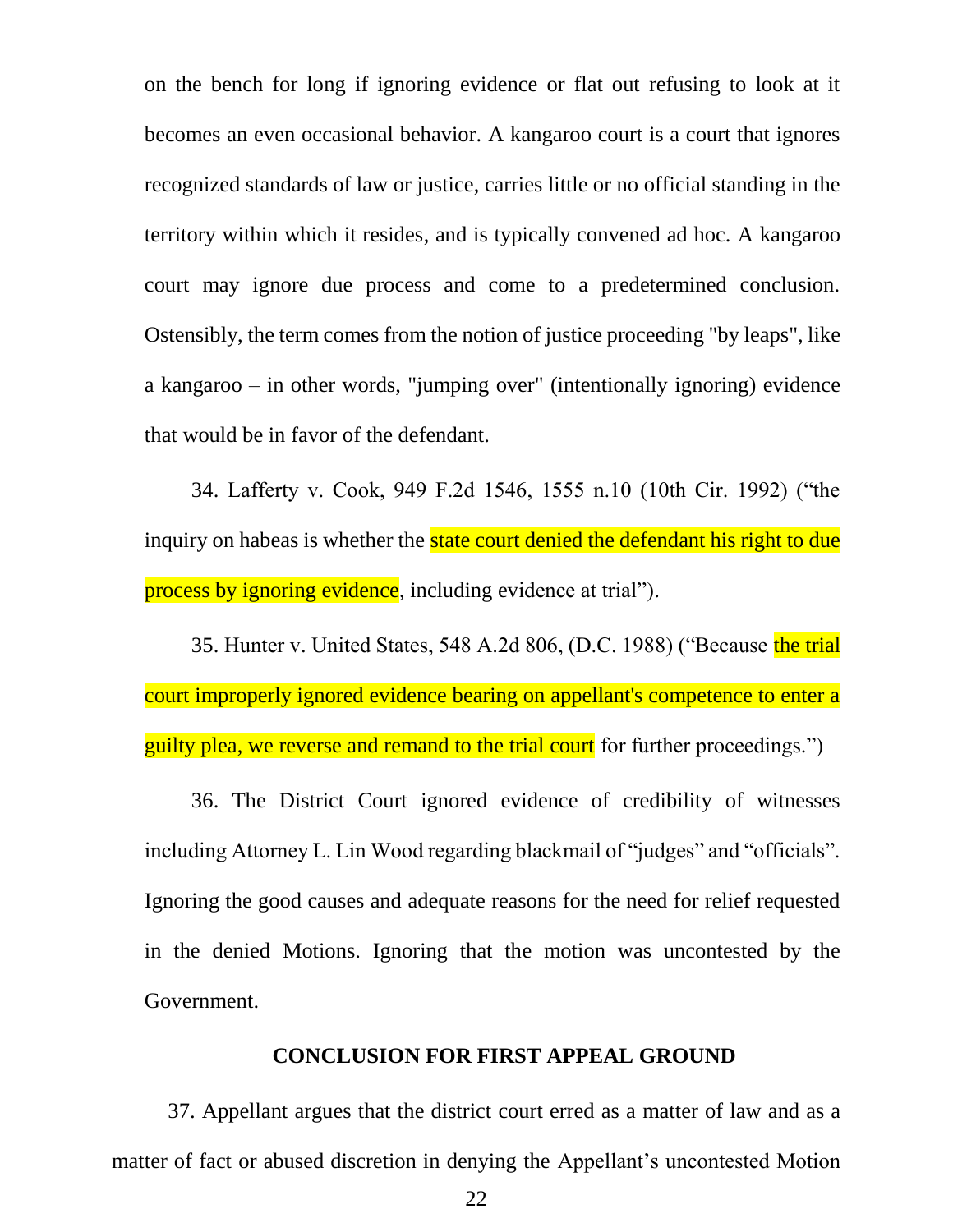for Reconsideration (Document #301) and Appellant's Emergency Motion for Extension of Time (Document #309), by ignoring the evidence which violates the Procedural Due Process and Substantive Due Process rights of Brian David Hill. In violation of Amendment V, U.S. Constitution. Ignored evidence of credibility of witnesses including Attorney L. Lin Wood regarding blackmail of "judges" and "officials". Therefore it is clear that the Motions never should have been denied. Error of fact, error of law. An abuse of discretion.

**GROUND ii. The district court erred as a matter of law or abused discretion in denying the Appellant's uncontested Motion for Reconsideration (Document #301) and Appellant's "Emergency Motion" for Extension of Time (Document #309), by ignoring the law and its own local rules which violates the Procedural Due Process and Substantive Due Process rights of Brian David Hill. In violation of Amendment V, U.S. Constitution.**

38. The district court erred as a matter of law or abused discretion in denying the Appellant's uncontested Motion for Reconsideration (Document #301) and Appellant's "Emergency Motion" for Extension of Time (Document #309), by ignoring the law and its own local rules which violates the Procedural Due Process and Substantive Due Process rights of Brian David Hill. In violation of Amendment V, U.S. Constitution.

39. For the sake of brevity, Appellant hereby incorporates by reference, as if fully set forth herein, Ground I paragraphs 20-37 of this INFORMAL OPENING BRIEF, pages 10 through 23 of this INFORMAL OPENING BRIEF.

40. For the sake of brevity, Appellant hereby incorporates by reference, as if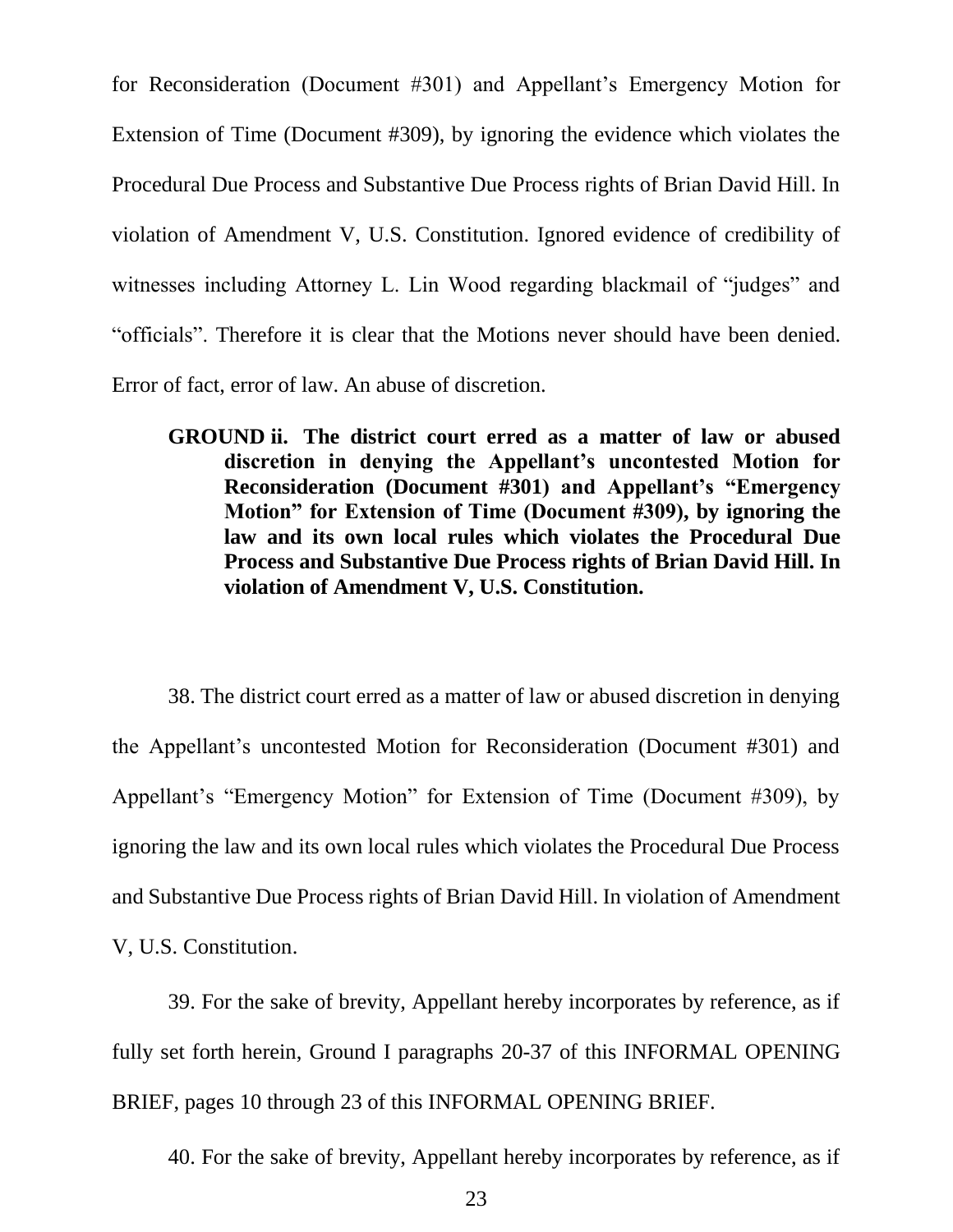fully set forth herein, Ground III paragraphs 53-65 of this INFORMAL OPENING BRIEF, pages 27 through 32 of this INFORMAL OPENING BRIEF.

41. For the sake of brevity, Appellant hereby incorporates by reference, as if fully set forth herein, Ground IV paragraphs 66-79 of this INFORMAL OPENING BRIEF, pages 32/33 through 40 of this INFORMAL OPENING BRIEF.

42. For the sake of brevity, Appellant hereby incorporates by reference, as if fully set forth herein, Ground V paragraphs 80-84 of this INFORMAL OPENING BRIEF, pages 40 through 43 of this INFORMAL OPENING BRIEF.

43. For the sake of brevity, Appellant hereby incorporates by reference, as if fully set forth herein, Ground VI paragraphs 85-94 of this INFORMAL OPENING BRIEF, pages 43/44 through 47 of this INFORMAL OPENING BRIEF.

44. For the sake of brevity, Appellant hereby incorporates by reference, as if fully set forth herein, , Ground VII paragraphs 95-103 of this INFORMAL OPENING BRIEF, pages 47 through 50 of this INFORMAL OPENING BRIEF.

45. The District Court had ignored the law in its text order denying Motion for Reconsideration (Document #301). They ignored Local Rule 7.3, paragraphs (f) and (k). The Clerks do not ignore the Court's local rules. That is why they add onto docket entries for the civil 2255 case motions, words such as: "Response to Motion due by 4/1/2022". The Clerks follow the Local Rules and make sure to notify the opposing counsel of the Local Rule by adding such words beside of filed civil motions. However, the District Court is not following its own local rules.

#### **CITATION OF THE COURT'S LOCAL RULES**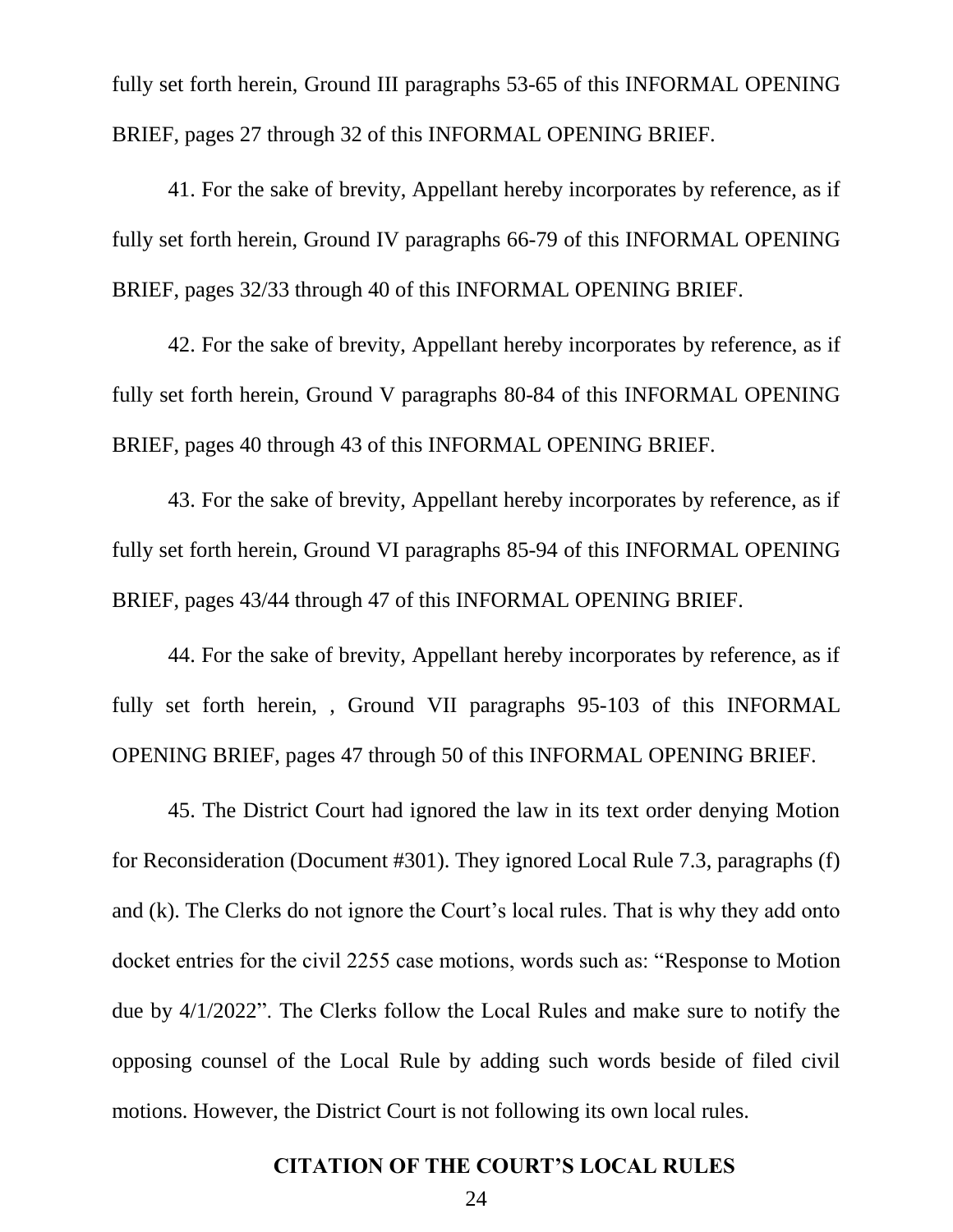46. It is clear that when a local rule creates a possibly favorable decision to a criminal defendant or 2255 Habeas Corpus civil litigator, it should be followed or the Court should at least explain why it is deviating from its own local laws or local rules of the Court passed by the rule making committee.

47. Here is the citation of Middle District of North Carolina, Local Rule 7.3:

### **Citation of Local Rule 7.3 paragraphs (f) and (k):**

(f) Response to Motion and Brief. The respondent, if opposing a motion, shall file a response, including brief, within 21 days after service of the motion (30 days if the motion is for summary judgment; see LR 56.1(d)) (14 days if the motion relates to discovery; see LR  $26.2$ and LR 37.1). If supporting documents are not then available, the respondent may move for an extension of time in accordance with section  $(g)$  of this rule. For good cause appearing therefor, a respondent may be required to file any response and supporting documents, including brief, within such shorter period of time as the Court may specify.

(k) Failure to File and Serve Motion Papers. The failure to file a brief or response within the time specified in this rule shall constitute a waiver of the right thereafter to file such brief or response, except upon a showing of excusable neglect. A motion unaccompanied by a required brief may, in the discretion of the Court, be summarily denied. A response unaccompanied by a required brief may, in the discretion of the Court, be disregarded and the pending motion may be considered and decided as an uncontested motion. If a respondent fails to file a response within the time required by this rule, the motion will be considered and decided as an uncontested motion, and ordinarily will be granted without further notice.

48. Not only that but law was properly cited. In that Motion for Reconsideration (Document #301), good cause and adequate reasons was asserted in both motions including #309.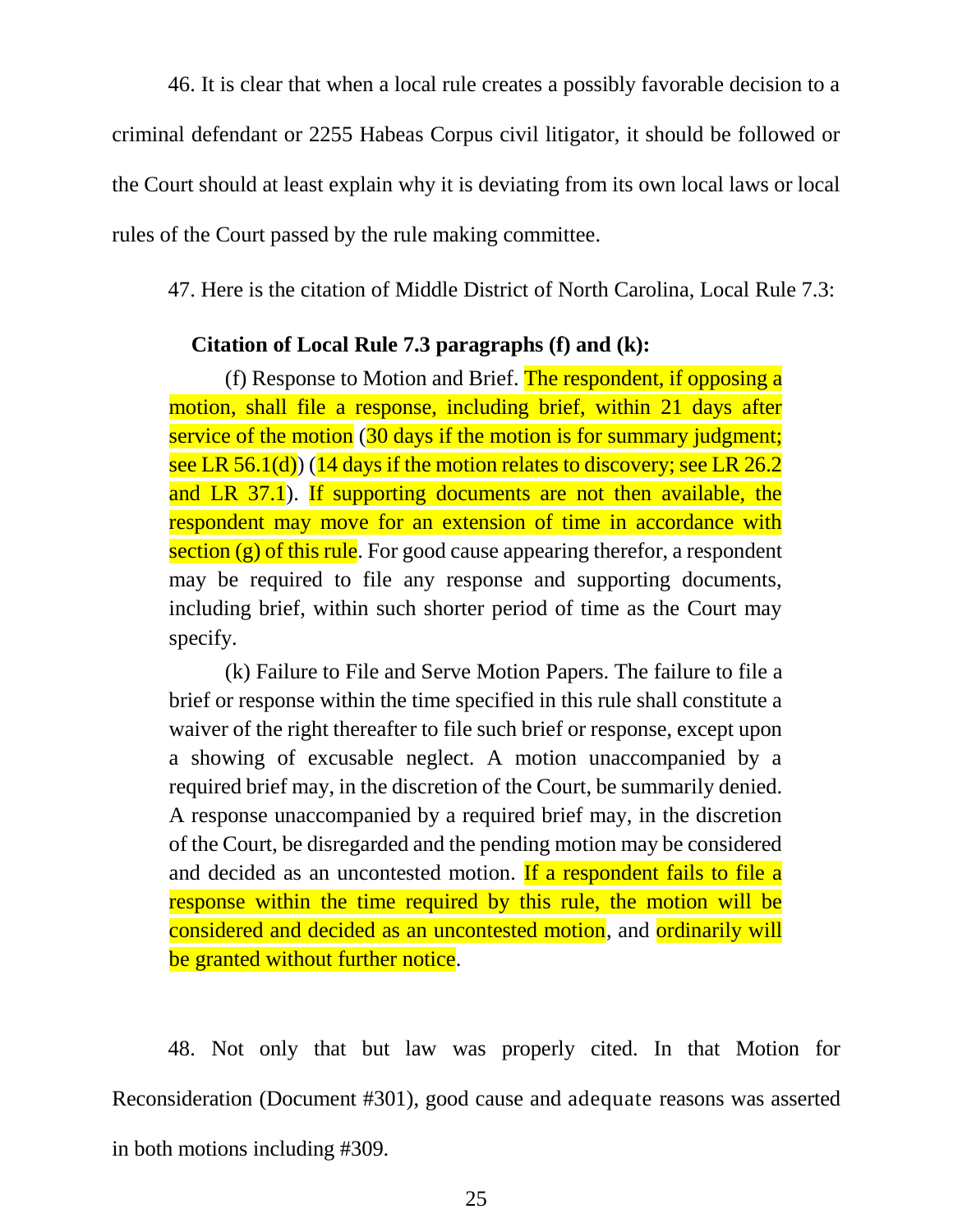49. Motion for Reconsideration (Document #301) and its attached eighteen (18) Exhibits which was uncontested by the Respondent aka the opposing counsel had properly cited law as to why relief should have been granted. That was ignored by the District Court. Law should not be ignored. The law cited was both Rule 59 and Rule 60 under the Federal Rules of Civil Procedure. Pursuant to Rule 59(e): Motion to Alter or Amend a Judgment; and Rule 60: Motion for Relief from a Judgment. See Fed. R. Civ. P. 60 and Fed. R. Civ. P. 59. Also used case law: United States v. Clark, 984 F.2d 31, 34 (2d Cir. 1993)(Rule 59 applies in section 2255 proceedings); Gonzalez v. Crosby, 545 U.S. 524, 534 (2005)("Rule 60(b) has an unquestionably valid role to play in habeas cases."). Wild v. United States, Case No.: 18cv2193, 15cr2771-AJB, (S.D. Cal. Nov. 9, 2020) ("A motion for reconsideration or relief from a judgment may be brought under either Federal Rule of Civil Procedure 59(e) or Rule 60(b). Fuller v. M.G. Jewelry, 950 F. 2d 1437, 1442 (9th Cir. 1991) (citing Taylor v. Knapp, 871 F. 2d 803, 805 (9th Cir. 1989)). See Document 301, pages 2 and 3.

50. Emergency Motion for Extension of Time (Document #309) had properly cited law as to why relief should have been granted. Relief such as the Government being given more time to respond to Appellant's 2255 Motion. The law cited was Fed. R. Civ. P. 6 ("(b) EXTENDING TIME…) and Fed. R. Crim. P. 45 ("(b) EXTENDING TIME…). See Document 309, pages 2 and 3.

51. The law was properly cited in both Motions. Document #301 Motion was uncontested. Document #309 was an Emergency Motion. The law was being ignored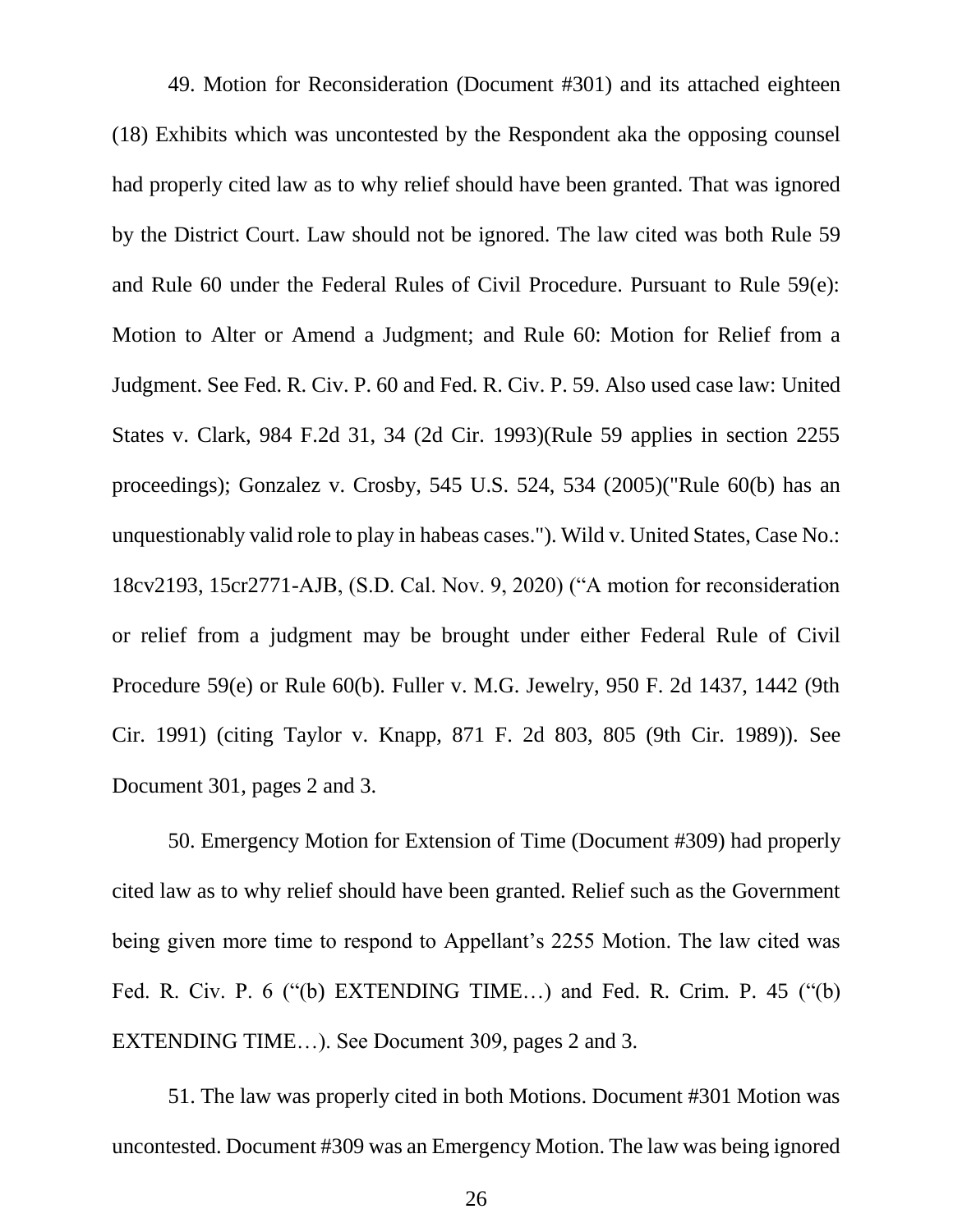by the District Court.

#### **CONCLUSION FOR SECOND APPEAL GROUND**

52. The Appellant asserts and argues that the district court did erred as a matter of law and as a matter of fact or abused discretion in denying the Appellant's uncontested Motion for Reconsideration (Document #301) and Appellant's "Emergency Motion" for Extension of Time (Document #309), by ignoring the law and its own local rules which violates the Procedural Due Process and Substantive Due Process rights of Brian David Hill. In violation of Amendment V, U.S. Constitution. The law is clearly being ignored here. The District Court had ignored any law or statute or rule which may be favorable to the Appellant and not the Government lawyers. That is an error. It is erroneous and an abuse of discretion. It is a one sided system and the Court of Law is not supposed to be a one sided system. It was not designed to be one sided. The law is the law, the Government counsel has to obey all laws as well as the citizen.

**GROUND iii. The district court erred as a matter of law or abused discretion in denying the Appellant's uncontested Motion for Reconsideration (Document #301), by ignoring the witnesses and not giving them an opportunity to explain their relevance and proven credibility as referenced in the 2255 Motion which violates the Procedural Due Process and Substantive Due Process rights of Brian David Hill. In violation of Amendment V, U.S. Constitution.**

53. The district court erred as a matter of law or abused discretion in denying the Appellant's uncontested Motion for Reconsideration (Document #301), by ignoring the witnesses and not giving them an opportunity to explain their relevance and proven credibility as referenced in the 2255 Motion which violates the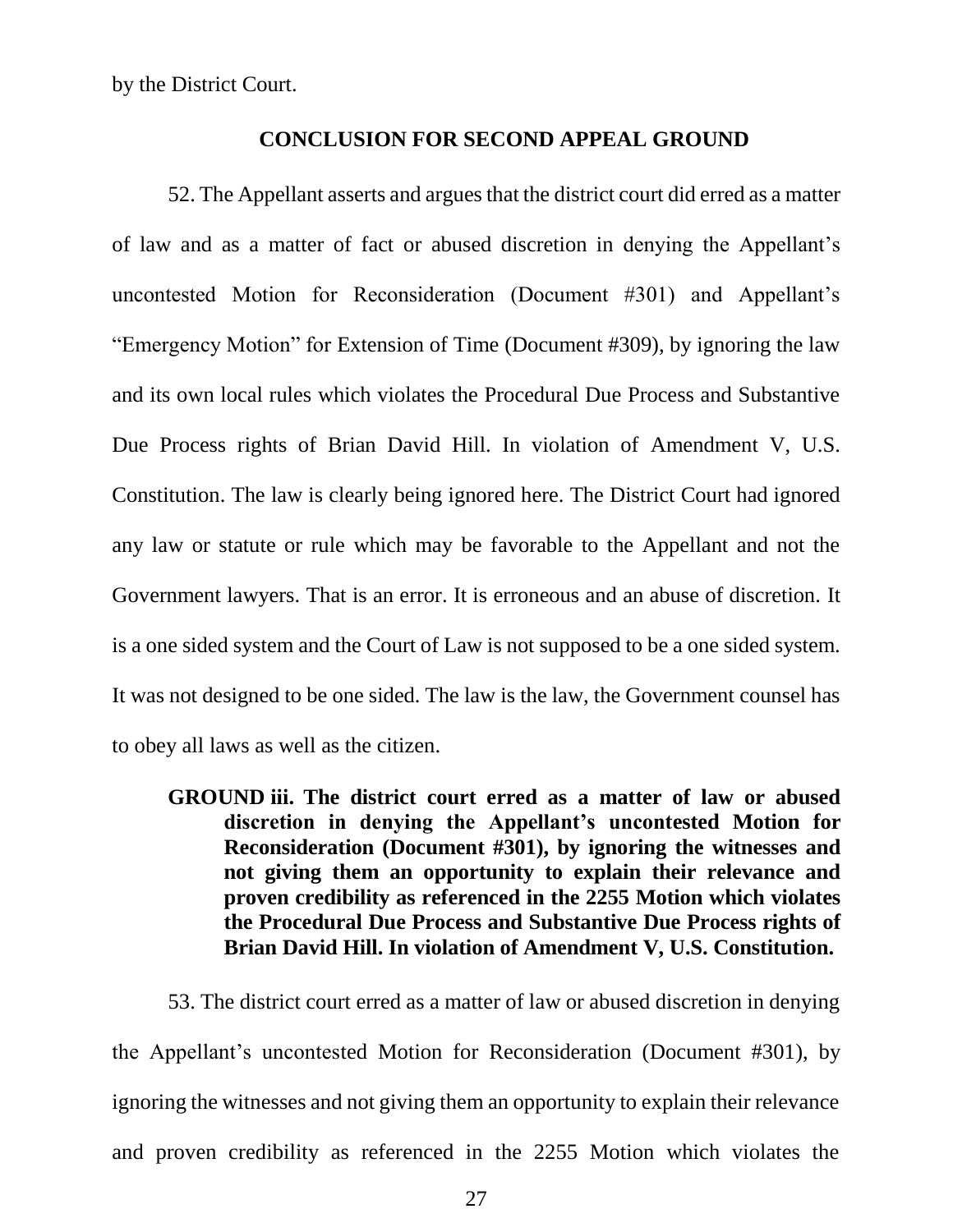Procedural Due Process and Substantive Due Process rights of Brian David Hill. In violation of Amendment V, U.S. Constitution.

54. For the sake of brevity, Appellant hereby incorporates by reference, as if fully set forth herein, Ground I paragraphs 20-37 of this INFORMAL OPENING BRIEF, pages 10 through 23 of this INFORMAL OPENING BRIEF.

55. For the sake of brevity, Appellant hereby incorporates by reference, as if fully set forth herein, Ground II paragraphs 38-52 of this INFORMAL OPENING BRIEF, pages 23 through 27 of this INFORMAL OPENING BRIEF.

56. For the sake of brevity, Appellant hereby incorporates by reference, as if fully set forth herein, Ground IV paragraphs 66-79 of this INFORMAL OPENING BRIEF, pages 32/33 through 40 of this INFORMAL OPENING BRIEF.

57. For the sake of brevity, Appellant hereby incorporates by reference, as if fully set forth herein, Ground V paragraphs 80-84 of this INFORMAL OPENING BRIEF, pages 40 through 43 of this INFORMAL OPENING BRIEF.

58. For the sake of brevity, Appellant hereby incorporates by reference, as if fully set forth herein, Ground VI paragraphs 85-94 of this INFORMAL OPENING BRIEF, pages 43/44 through 47 of this INFORMAL OPENING BRIEF.

59. For the sake of brevity, Appellant hereby incorporates by reference, as if fully set forth herein, Ground VII paragraphs 95-103 of this INFORMAL OPENING BRIEF, pages 47 through 50 of this INFORMAL OPENING BRIEF.

 28 60. Instead the reasoning for ignoring everything is just to gaslight the record of the District Court on the docket sheet by stating in both Text Orders: "Petitioner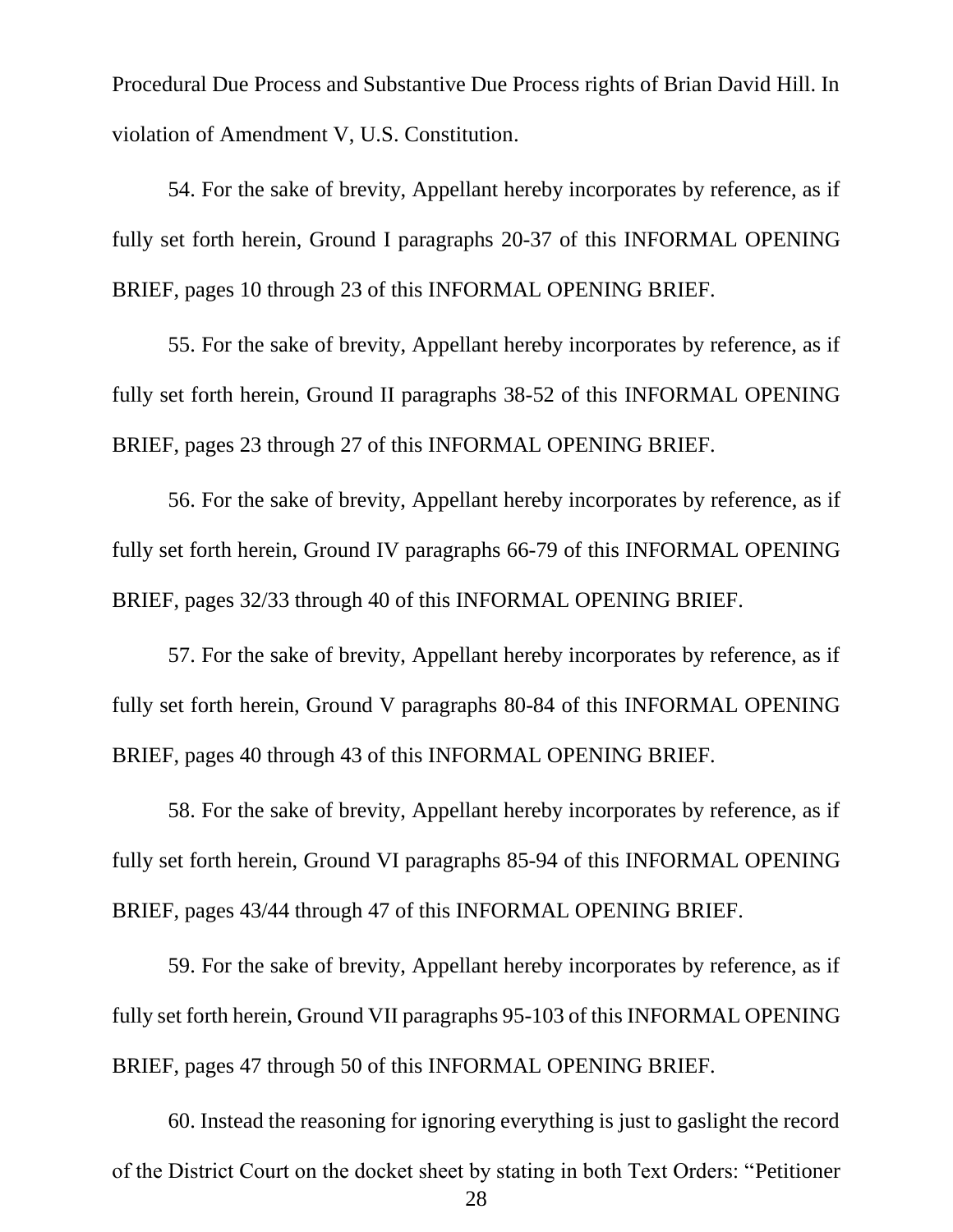has failed to provide good cause or an adequate reason for the relief requested. The motion is therefore denied." That is gaslighting. Gaslighting is a colloquialism. loosely defined as making someone question their own reality. The term may also be used to describe a person who presents a false narrative to another group or person which leads them to doubt their perceptions and become misled, disoriented or distressed.

61. Citation of U.S. Magistrate Judge's Text Orders:

*Apr 21, 2022 TEXT ORDER denying 301 Motion for Reconsideration. Petitioner has filed a motion (Docket Entry 301) requesting that the Court reconsider an Order directing the Government to file a response to Petitioner's motion brought pursuant to 28 U.S.C.* ยง *2255 and denying the appointment of a special master, a change of venue, the appointment of counsel, and the adoption of special filing procedures. Petitioner has failed to provide good cause or an adequate reason for the relief requested. The motion is therefore denied. Issued by MAG/JUDGE JOE L. WEBSTER on 4/21/2022. (Lee, Pedra) Apr 21, 2022 TEXT ORDER denying 309 Emergency Motion for Extension of Time or Delay the Time for the Government to Respond to Petitioner's* ยง*2255 motion. Petitioner has filed a motion (Docket Entry 309) requesting that the Court delay or extend the Government's deadline for responding to his motion brought pursuant to 28 U.S.C.* ยง *2255. Petitioner has failed to provide good cause or an adequate reason for the relief requested. The motion is therefore denied. Issued by MAG/JUDGE JOE L. WEBSTER on 4/21/2022. (Lee, Pedra)*

61. It is clear from GROUND I and GROUND II of this appeal brief that the law was properly cited in both motions. If the Motion for Reconsideration (Doc. #301) was truly erroneous, then the U.S. Attorney would have responded as Respondent and pointed out the claims similar to what the District Court had said in its text order. The Respondent did not do that. If the Motion was truly without any merit or without any good cause or without any adequate reason at all despite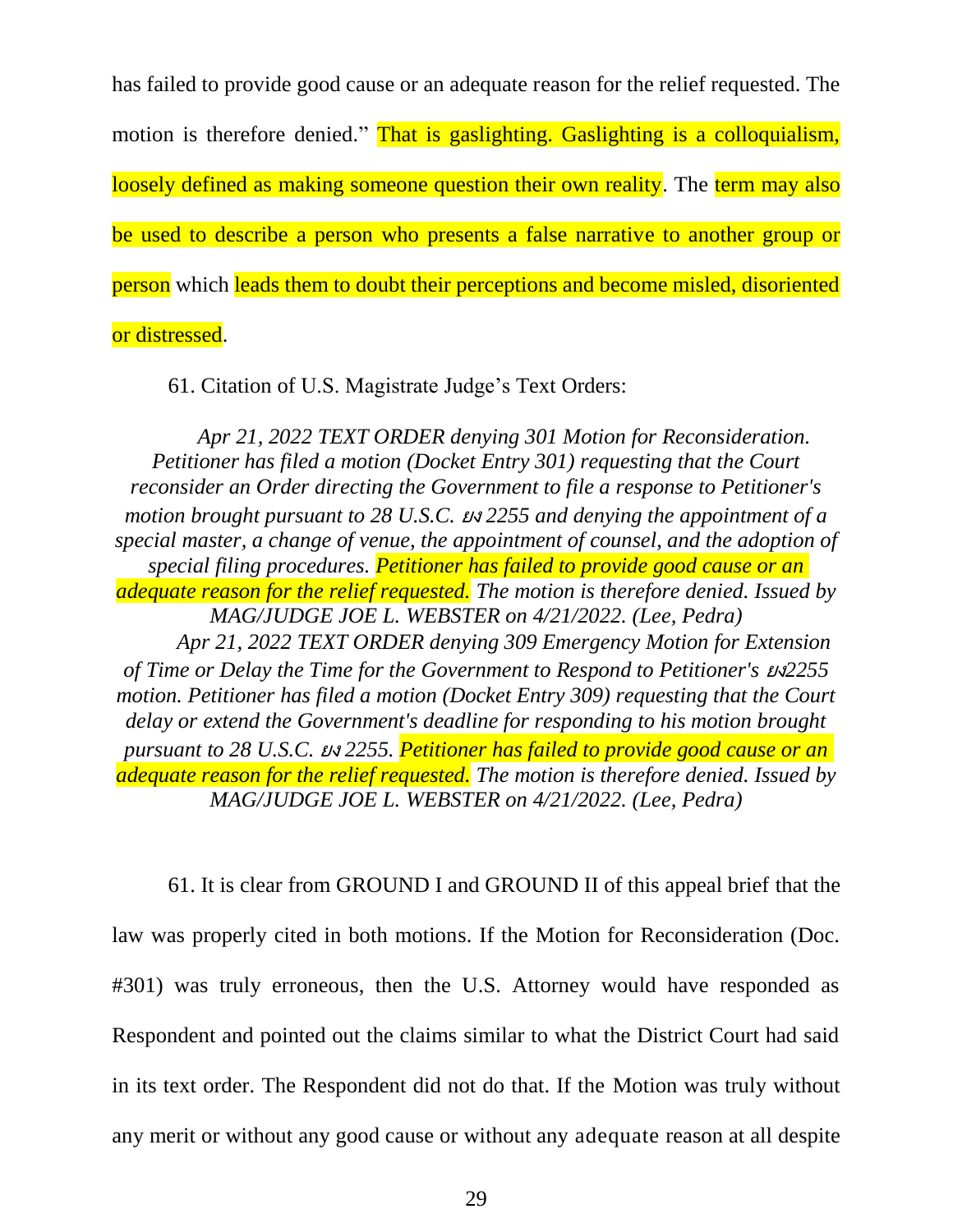its 18 exhibits, the Respondent would have filed an opposition brief explaining why it was. That did not happen. The Government did not contest the claims, arguments, and witnesses proffered.

62. Evidence was ignored regarding the proven credibility of witness Attorney L. Lin Wood. The credibility was proven in Documents #301-1 "Exhibit 1", #301-2 "Exhibit 2", #301-5 "Exhibit 5", #301-6 "Exhibit 6", #301-7 "Exhibit 7", #301-8 "Exhibit 8", and #301-9 "Exhibit 9". The record proved that this attorney had been in good standing and had no public discipline. This attorney is under a higher standard of care and higher duty of care. An attorney can get in trouble for making false statements, especially any claim regarding "judges" and "officials" raping and murdering children on alleged blackmail videos. This attorney had named Chief Justice John Roberts of the Supreme Court of the United States as one of the alleged blackmail targets. Lin Wood is saying this, not the Appellant. This attorney is making claims that do engulf and affect the cases of Brian David Hill, even as far as Chief Justice John Roberts of the Supreme Court.

### **CITATION OF LIN WOOD EVIDENCE CLAIMS:**

# **Document #301-3, Page 8 of 12 and Document #290-1, Page 8 and 15 of 16:**

Lin Wood @LLinWood - Jan 4 – I believe Chief Justice John Roberts & a multitude of powerful individuals worldwide are being blackmailed in a horrendous scheme involving rape & murder of children captured on videotape. I have the key to the files containing the videos. I have also shared this information. (Citation reformatted)

**Document #290-1, Page 16 of 16; Document #299, Page 3 of 7:**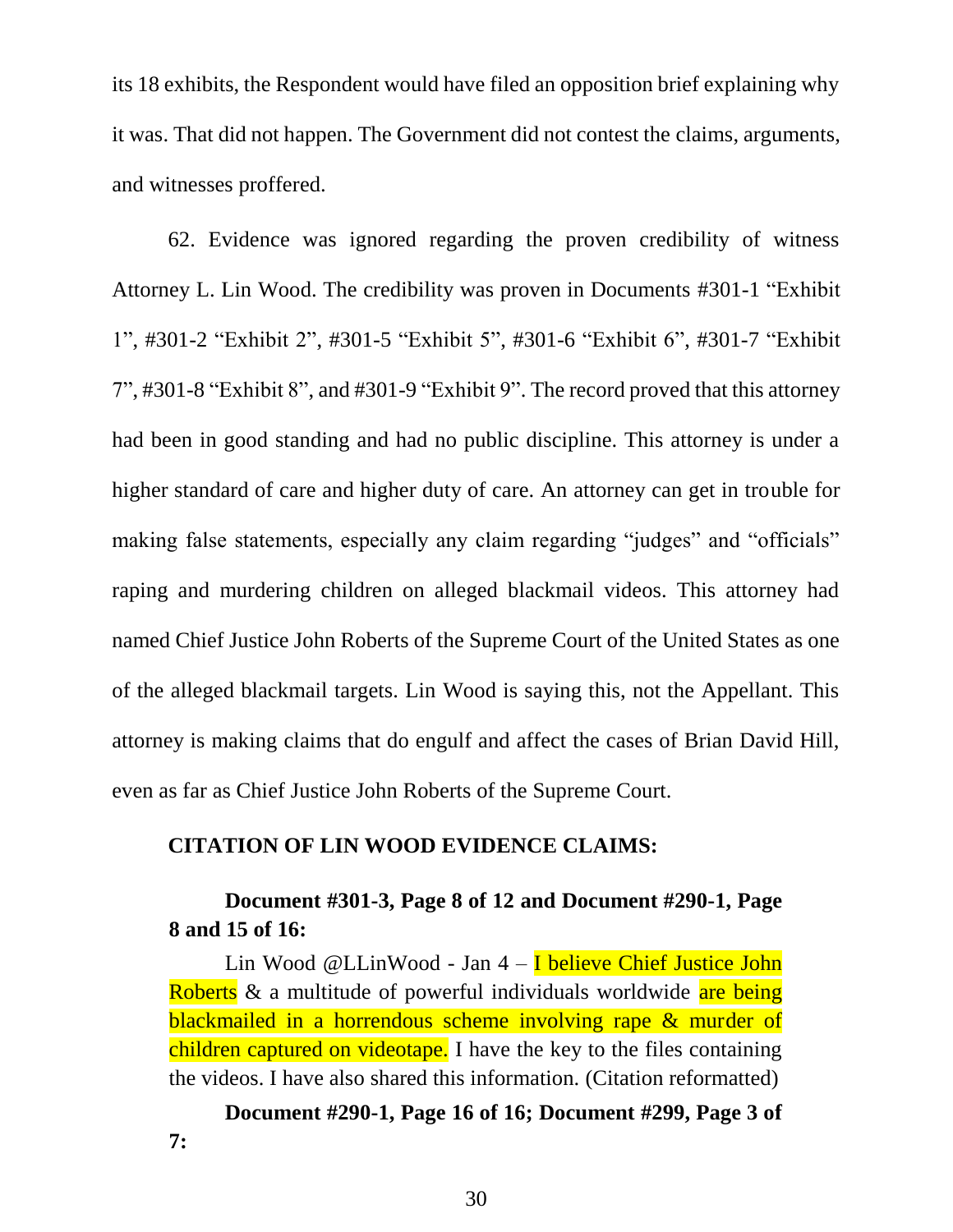Lin Wood @LLinWood - I would never make an accusation without having reliable source for it. Stakes are too high. So I did due diligence to validate the accuracy of the shocking information I am revealing tonight. I am entirely comfortable that you are learning the truth. A truth that explains much. 3:01 AM: Jan 4, 2021 - Twitter for iPhone (Citation reformatted)

63. The credibility of Attorney Lin Wood had been ignored in denying the Appellant's Motion for Reconsideration of the Document #300 order. The District Court does not mention anything in the Text Order that shown Attorney L. Lin Wood not being credible and not being truthful. The credibility was proven in Document #301-1 "Exhibit 1" because that Exhibit highlights the cases Lin Wood had been representing clients in the past. The credibility was proven in Document #301-2 "Exhibit 2" because that Exhibit had shown this witness is an attorney as an "Active Member in Good Standing" It said "Public Discipline", "None on Record", and was admitted to practice law on "06/10/1977". He been practicing law in good standing for many years, he is a credible witness. He was a credible witness. The Respondent had not made any rebuttal filing showing the opposite. The District Court had ignored the proof of evidence regarding the credibility of witness Attorney L. Lin Wood of Georgia. The Motion to Reconsider clearly should have been granted and the relief given.

 31 64. Relevance to the 2255 Case and its GROUND VII BLACKMAIL SUSPICION was proven in Document #301-3. In a fax to this Attorney L. Lin Wood, the witness. Asking him and using his own tweets. Asking this witness if certain Federal Judges directly involved in his criminal case, may be in the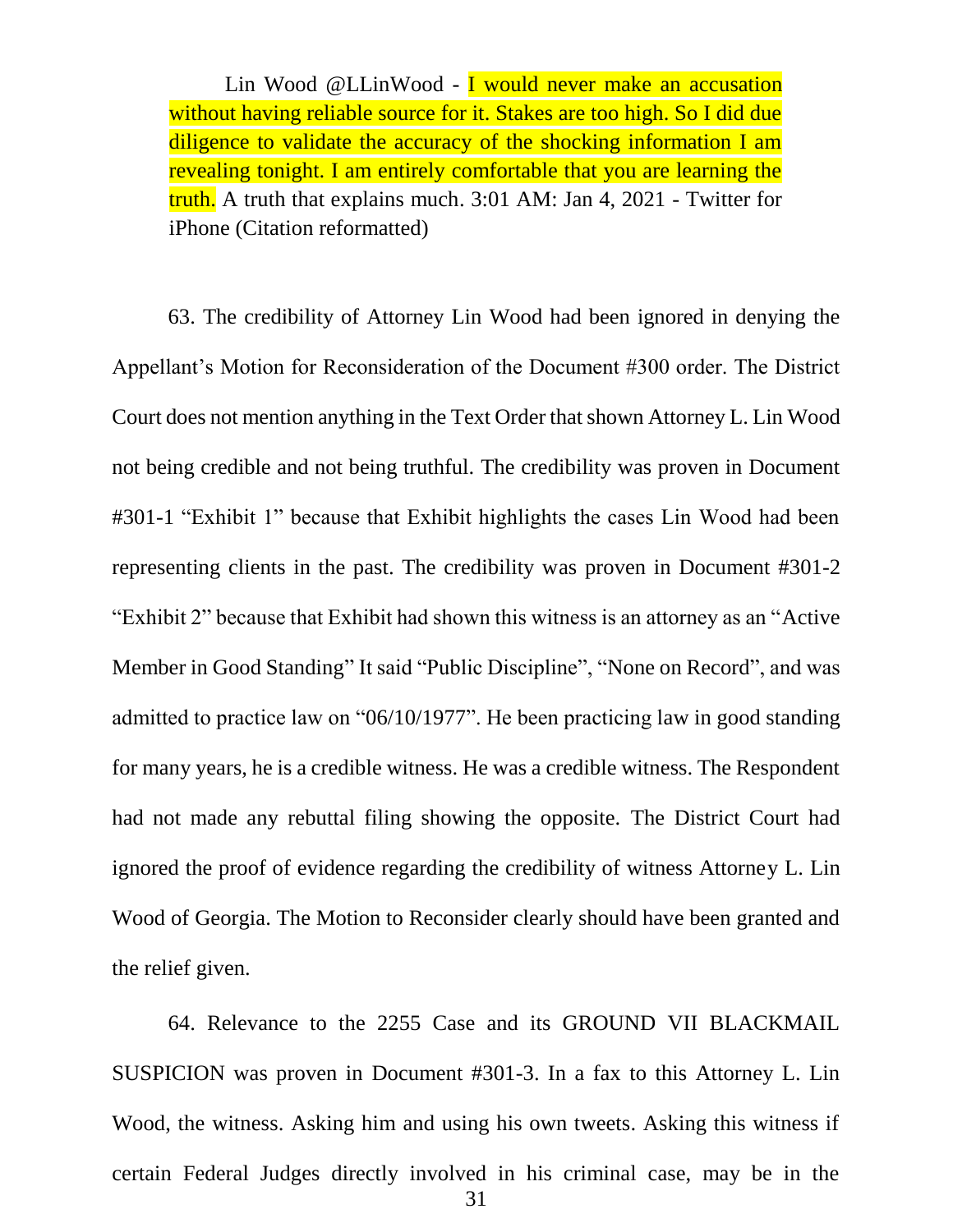proclaimed alleged blackmail scheme of encrypted videos. Encrypted videos of child rape and murder and the blackmail targets are of "judges" and "officials" (Document #301-3, Page 5 of 12). Specific Federal Judges involved in his criminal case and the 2255 case were named in this inquiry letter to the witness, Attorney Lin Wood. At this point the relevance of this witness has been established and is necessary for the Motion for Reconsideration to have needed to have been granted instead of denied. Good cause and adequate reasons were demonstrated by the Appellant. The inquiry letter mentioned: "Federal Judge William Lindsey Osteen Junior, Middle Dist. North Carolina" and "Federal Judge Thomas David Schroeder, Middle Dist. North Carolina". At this point the relevance of the witness had been established. There was no good reason to deny the Motion for Reconsideration (Document #309).

#### **CONCLUSION FOR THIRD APPEAL GROUND**

65. Appellant argues and asserts that the district court did erred as a matter of law or abused discretion in denying the Appellant's uncontested Motion for Reconsideration (Document #301), by ignoring the witness and his credibility and not giving them an opportunity to explain their relevance and proven credibility as referenced in the 2255 Motion which violates the Procedural Due Process and Substantive Due Process rights of Brian David Hill. In violation of Amendment V, U.S. Constitution.

## **GROUND iv. The district court erred as a matter of law or abused discretion in denying the Appellant's Emergency Motion for Extension of Time for the Government to Respond to Petitioner's 2255 Motion (Document #309), by not exercising Judicial Restraint**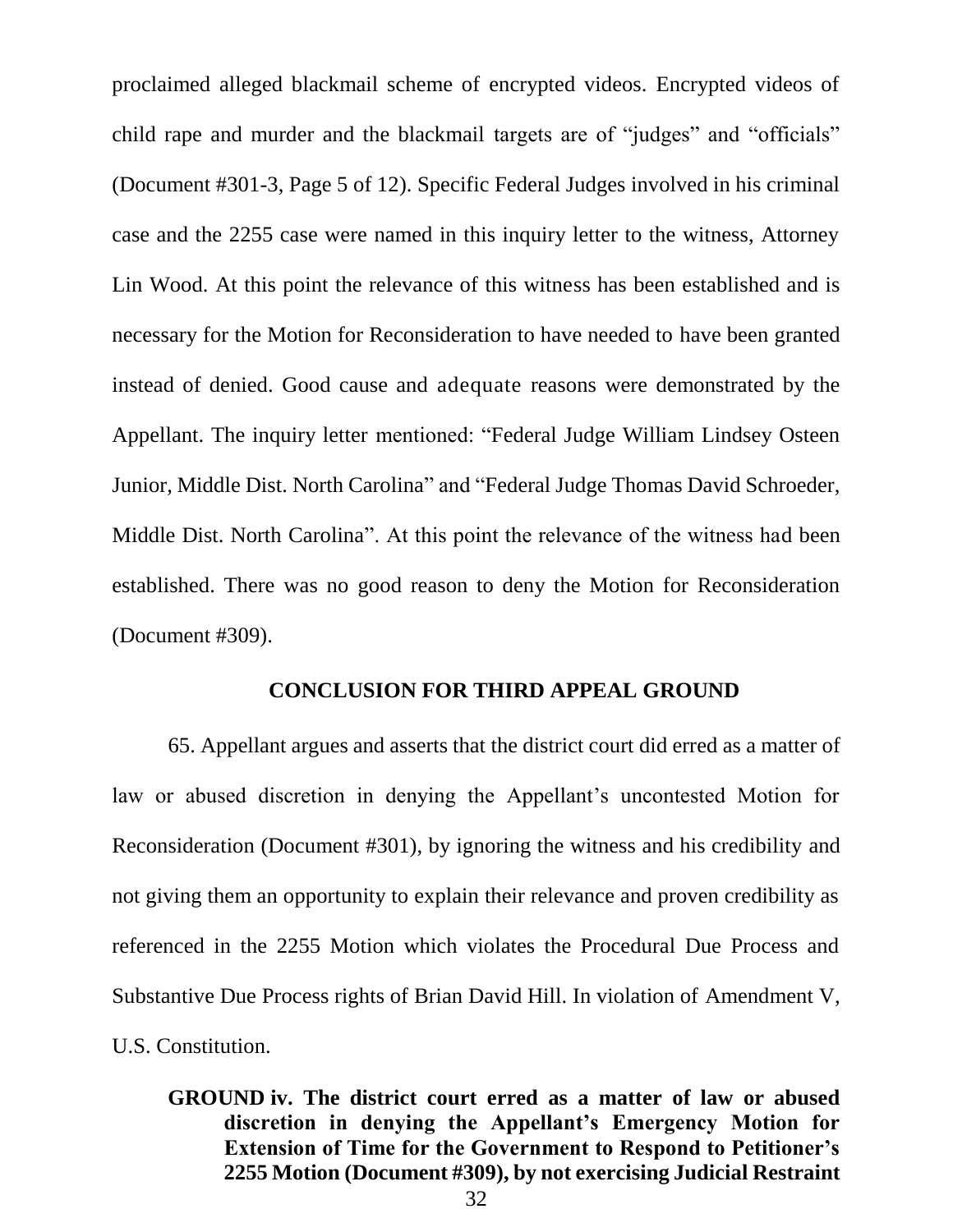**and Comity in allowing the State Courts to finish their processes and the Secretary of the Commonwealth's final determination in Appellant's request for an Absolute Pardon (Actual Innocence verdict) in finding whether Brian David Hill is innocent of violating Virginia Code § 18.2-387. Indecent exposure. It is clear that the determination of Brian Hill's "Actual Innocence" is essential for the 2255 Motion case and is essential in determining whether Brian David Hill had violated his supervised release from Charging Documents #156, #157, #158 or was innocent of his charge and therefore his 2255 Motion has the merit to be granted as a matter of facts and as a matter of law. The Court did not exercise any judicial restraint or comity and instead pushed for rushing the 2255 Motion with the intention of possibly trying to have it dismissed or dispositioned prior to the State Court's determination of Brian's actual innocence of his state conviction. The Court is violating the Tenth Amendment of the U.S. Constitution and had previously violated his rights to a Jury Trial by not exercising Judicial Restraint of the state court process. They are doing it again.**

66. The district court erred as a matter of law or abused discretion in denying the Appellant's Emergency Motion for Extension of Time for the Government to Respond to Petitioner's 2255 Motion (Document #309), by not exercising Judicial Restraint and Comity in allowing the State Courts to finish their processes and the Secretary of the Commonwealth's final determination in Appellant's request for an Absolute Pardon (Actual Innocence verdict) in finding whether Brian David Hill is innocent of violating Virginia Code § 18.2-387. Indecent exposure. It is clear that the determination of Brian Hill's "Actual Innocence" is essential for the 2255 Motion case and is essential in determining whether Brian David Hill had violated his supervised release from Charging Documents #156, #157, #158 or was innocent of his charge and therefore his 2255 Motion has the merit to be granted as a matter of facts and as a matter of law. The Court did not exercise any judicial restraint or comity and instead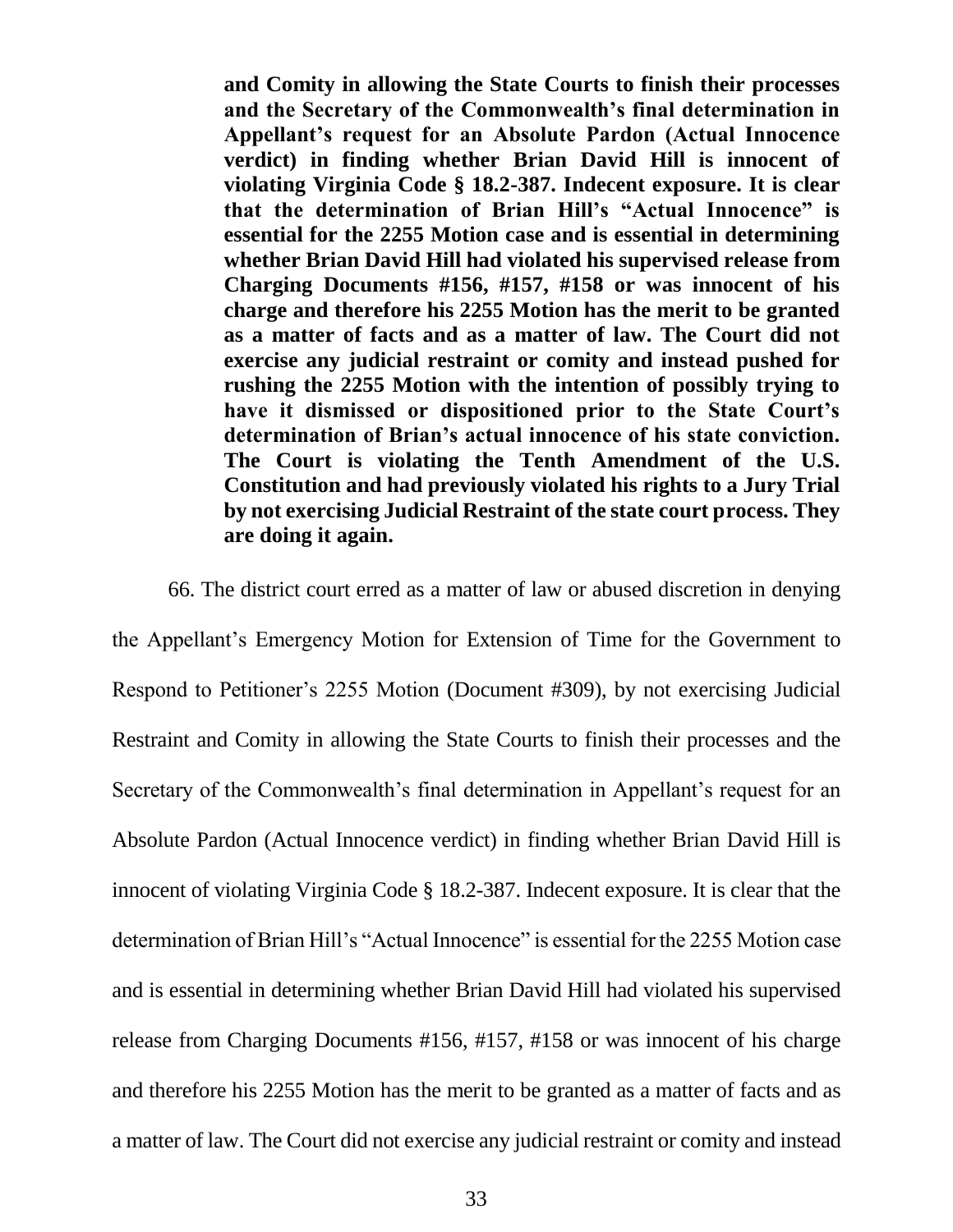pushed for rushing the 2255 Motion with the intention of possibly trying to have it dismissed or dispositioned prior to the State Court's determination of Brian's actual innocence of his state conviction. The Court is violating the Tenth Amendment of the U.S. Constitution and had previously violated his rights to a Jury Trial by not exercising Judicial Restraint of the state court process. They are doing it again.

67. The District Court does not care about Brian David Hill being found actually innocent by the State appellate process by the Court of Appeals of Virginia or the Supreme Court of Virginia. It has been well argued in Appellant's 2255 Motion and Brief (See Document #292, Page 113 through Page 126 of 194) that Appellant has pending State Appellate litigation and a pending Absolute Pardon Application with the Commonwealth of Virginia. It was argued in the Motion for Reconsideration in Doc. #301: pages 43 through 46 of 64 that "IT IS PREMATURE TO ORDER THE GOVERNMENT TO RESPOND WHILE APPEALS ARE STILL PENDING IN THE VIRGINIA STATE COURTS; THE DISTRICT COURT HAD ERRED IN MAKING THIS DECISION AT THIS TIME". Good cause was shown.

68. Adequate reasons and good cause was shown because the 2255 Motion is challenging the Supervised Release Violation JUDGMENT ON REVOCATION (Document #200) See "JUDGMENT ON REVOCATION OF PROBATION/SUPERVISED RELEASE". The very 2255 Motion was challenging that judgment which was timely appealed and the 2255 Motion was timely filed before one year after the final decision of the U.S. Supreme Court. That 2255 Motion (Doc. #291) was challenging a Supervised Release Violation charge (Doc. #156,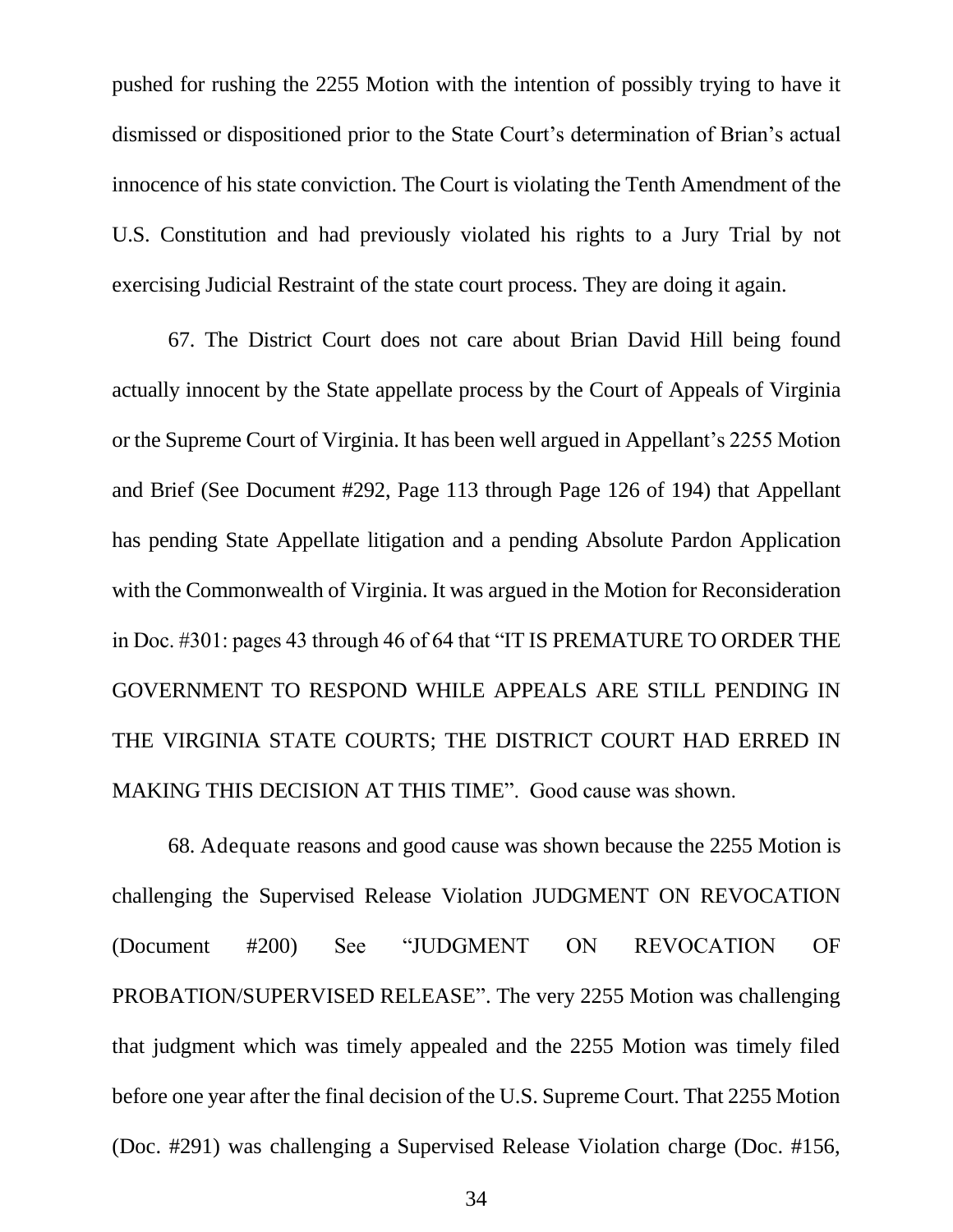#157, #158) which had been the very foundation for the JUDGMENT ON REVOCATION (Document #200). The charge was Brian David Hill had been charged with a state/local crime in the General District Court for the City of Martinsville, by the Commonwealth of Virginia. That is the charge of violating Virginia Code § 18.2-387. Indecent exposure. The entire Supervised Release Violation is dependent on evidence proving whether Appellant had violated Virginia Code § 18.2-387. If evidence ever proves that the Appellant did not violate Virginia Code § 18.2-387, unless there is evidence of another law being violated, there was no commission of a crime which means no basis for the JUDGMENT ON REVOCATION.

69. It is entirely dependent on the Virginia State Courts. We do have Federalism and the Federal Government is the supreme law of the land. However, we have something called the Tenth Amendment to the U.S. Constitution.

70. Here is a citation of the Tenth Amendment of the U.S. Constitution, at issue in this appeal:

CITATION of Amendment X, U.S. Constitution: "The powers not delegated to the United States by the Constitution, nor prohibited by it to the States, are reserved to the States respectively, or to the people."

71. Usually it is appropriate for a Federal Court to sit and observe the State Criminal proceedings, State Court proceedings involving a state criminal case, and not take any action which could interfere with the state proceedings, especially with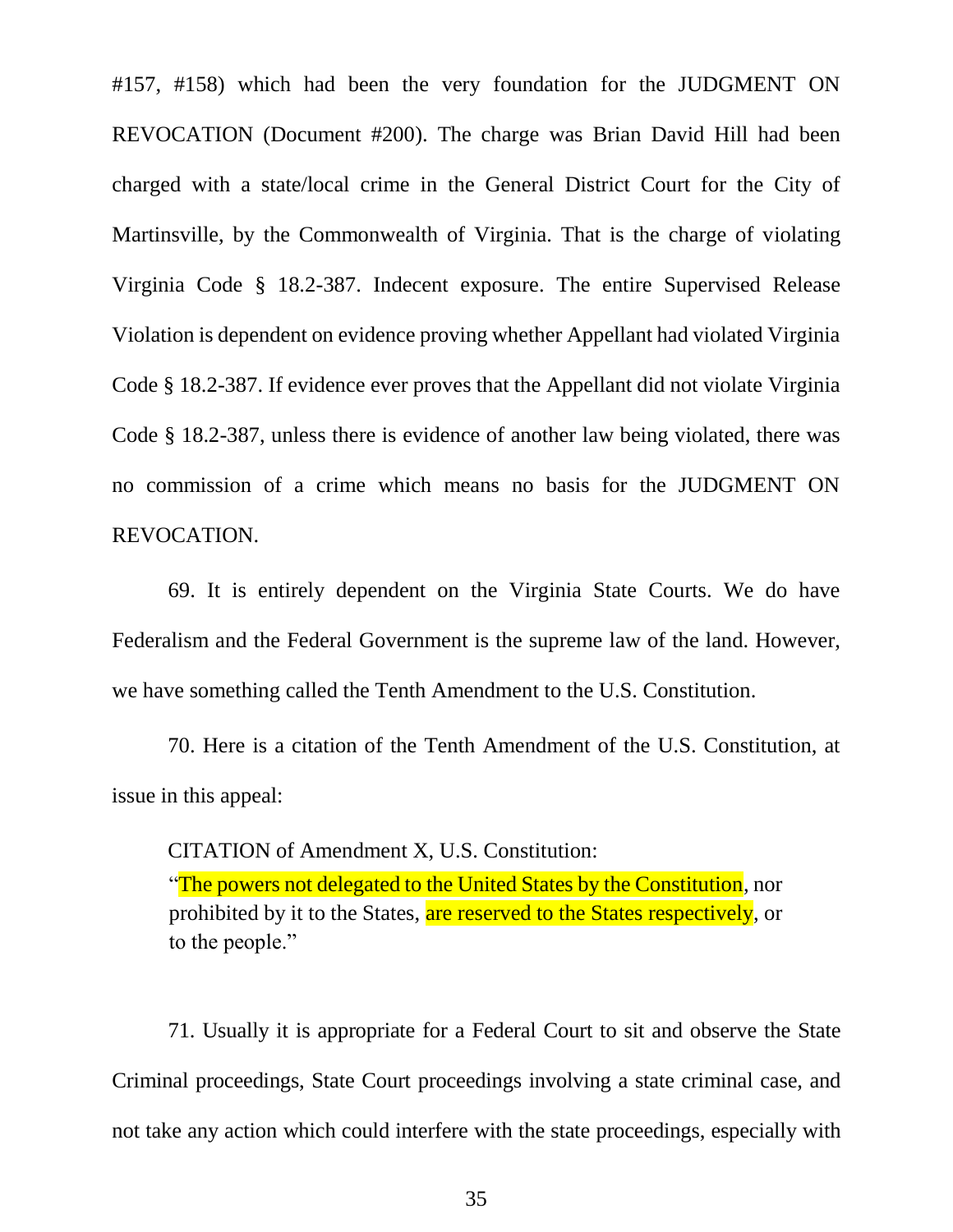the Constitutional right to a trial by jury.

72. For the District Court to act as though the State appeals process does not affect the 2255 Motion and 2255 case does conflict with the Tenth Amendment to the U.S. Constitution, Amendment X. Usually Federal Courts exercise what is known as Judicial Restraint and Comity?

73. Federal courts primarily interfere with state courts in three ways: by enjoining proceedings in them, by issuing writs of habeas corpus to set aside convictions obtained in them, and by adjudicating cases removed from them. With regard to all three but particularly with regard to the first, there have been developed certain rules plus a statutory limitation designed to minimize needless conflict.

74. Comity.—"[T]he notion of 'comity,'" Justice Black asserted, is composed of "a proper respect for state functions, a recognition of the fact that the entire country is made up of a Union of separate state governments, and a continuance of the belief that the National Government will fare best if the States and their institutions are left free to perform their separate functions in their separate ways. This, perhaps for lack of a better and clearer way to describe it, is referred to by many as 'Our Federalism'.  $\cdot$  . . .  $\cdot$ 

75. See Younger v. Harris, 401 U.S. 37, 44 (1971). Compare Fair Assessment in Real Estate Ass'n v. McNary, 454 U.S. 100 (1981), with id. at 119–25 (Justice Brennan concurring, joined by three other Justices). Comity is a self-imposed rule of judicial restraint whereby independent tribunals of concurrent or coordinate jurisdiction act to moderate the stresses of coexistence and to avoid collisions of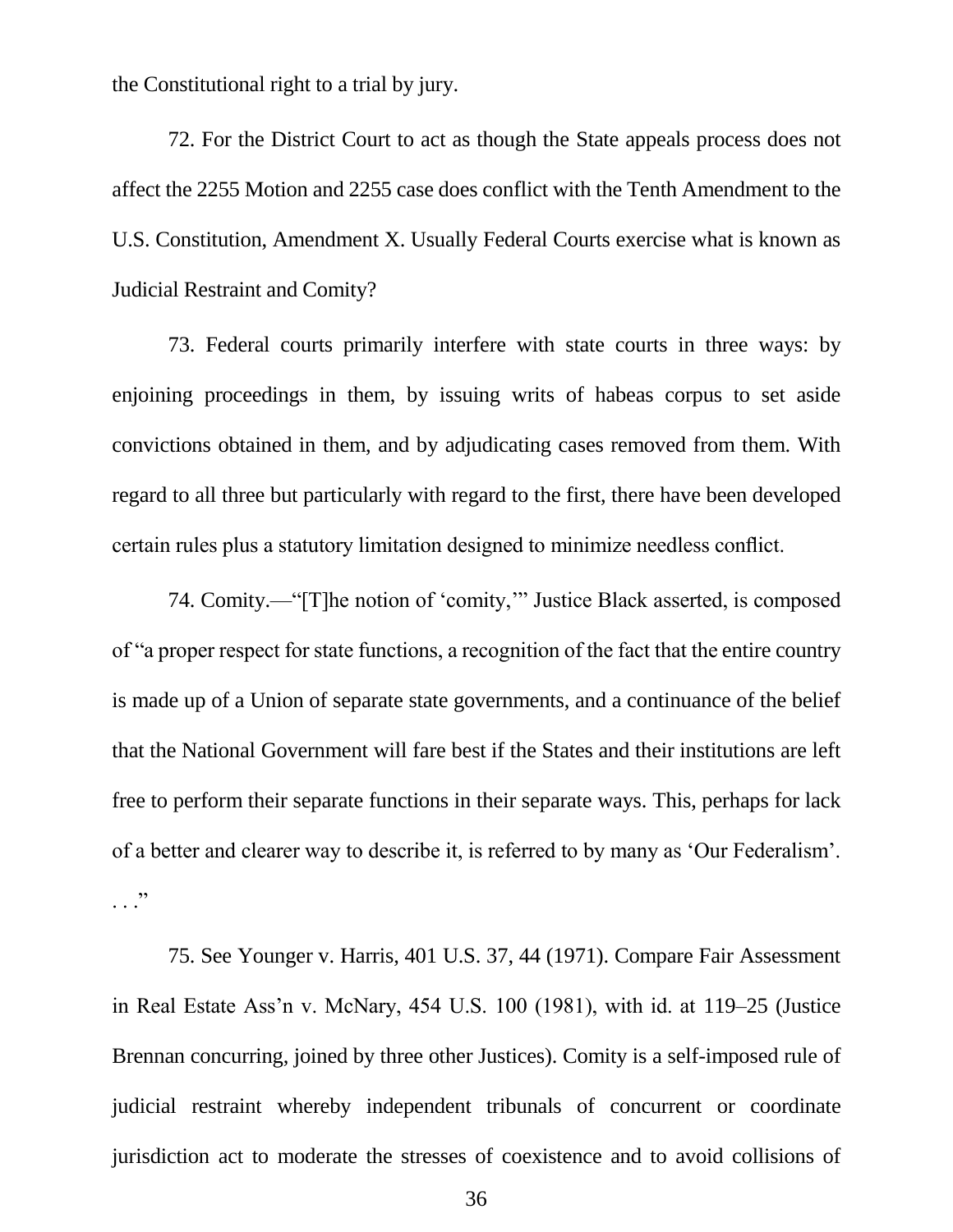authority. It is not a rule of law but "one of practice, convenience, and expediency," which persuades but does not command. 1332 Mast, Foos & Co. v. Stover Manufacturing Co., 177 U.S. 458, 488 (1900). Recent decisions emphasize comity as the primary reason for restraint in federal court actions tending to interfere with state courts. E.g., O'Shea v. Littleton, 414 U.S. 488, 499–504 (1974); Huffman v. Pursue, Ltd., 420 U.S. 592, 599–603 (1975); Trainor v. Hernandez, 431 U.S. 434, 441 (1977); Moore v. Sims, 442 U.S. 415, 430 (1979). The Court has also cited comity as a reason to restrict access to federal habeas corpus. Francis v. Henderson, 425 U.S. 536, 541 and n.31 (1976); Wainwright v. Sykes, 433 U.S. 72, 83, 88, 90 (1977); Engle v. Isaac, 456 U.S. 107, 128–29 (1982). See also Rosewell v. LaSalle National Bank, 450 U.S. 503 (1981); Fair Assessment in Real Estate Ass'n v. McNary, 454 U.S. 100 (1981) (comity limits federal court interference with state tax systems); Levin v. Commerce Energy, Inc., 560 U.S. \_\_\_, No. 09–223, slip op. (2010) (comity has particular force in cases challenging constitutionality of state taxation of commercial activities). And see Missouri v. Jenkins, 495 U.S. 33 (1990).

76. Harman v. Forssenius, 380 U.S. 528, 534–35 (1965); Babbitt v. United Farm Workers Nat'l., 442 U.S. 289, 305–12 (1979). Abstention is not proper simply to afford a state court the opportunity to hold that a state law violates the federal Constitution. Wisconsin v. Constantineau, 400 U.S. 433 (1971); Zablocki v. Redhail, 434 U.S. 374, 379 n.5 (1978); Douglas v. Seacoast Products, Inc., 431 U.S. 265, 271 n.4 (1977); City of Houston v. Hill, 482 U.S. 451 (1987) ("A federal court may not properly ask a state court if it would care in effect to rewrite a statute"). But if the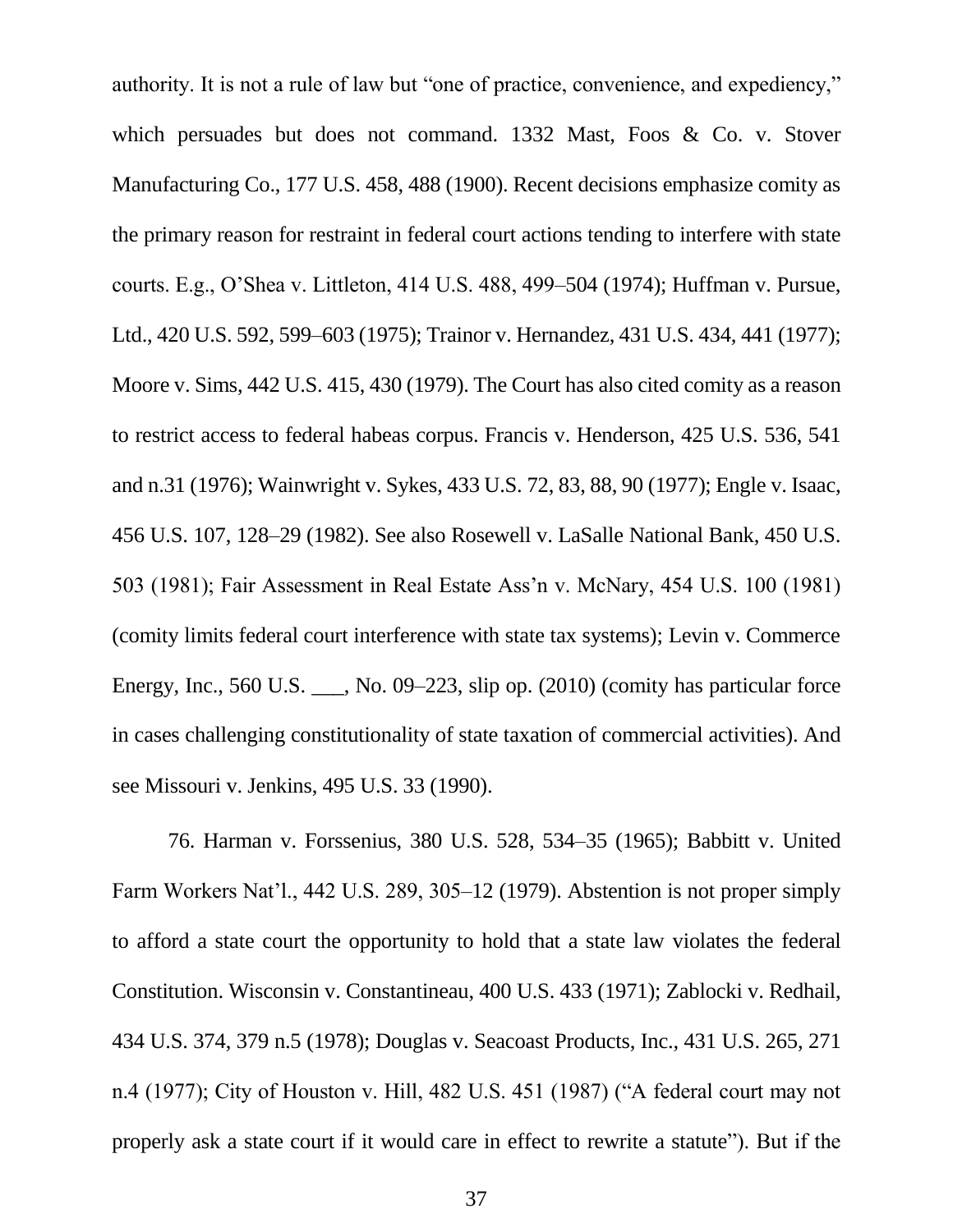statute is clear and there is a reasonable possibility that the state court would find it in violation of a distinct or specialized state constitutional provision, abstention may be proper, Harris County Comm'rs Court v. Moore, 420 U.S. 77 (1975); Reetz v. Bozanich, 397 U.S. 82 (1970), although not if the state and federal constitutional provisions are alike. Examining Bd. v. Flores de Otero, 426 U.S. 572, 598 (1976). Federal jurisdiction is not ousted by abstention; rather it is postponed. Federal-state tensions would be ameliorated through federal-court deference to the concept that state courts are as adequate a protector of constitutional liberties as the federal courts and through the minimization of the likelihood that state programs would be thwarted by federal intercession. Federal courts would benefit because time and effort would not be expended in decision of difficult constitutional issues which might not require decision. American Trial Lawyers Ass'n v. New Jersey Supreme Court, 409 U.S. 467, 469 (1973); Harrison v. NAACP, 360 U.S. 167 (1959). Dismissal may be necessary if the state court will not accept jurisdiction while the case is pending in federal court. Harris County Comm'rs v. Moore, 420 U.S. 77, 88 n.14 (1975).

77. The Federal Court in the 2255 Motion case had the opportunity to allow the Governor of Virginia and/or the State Courts to make rulings on new evidence and post-conviction motions which may acquit Brian David Hill of his charge of violating Virginia Code § 18.2-387. Indecent exposure. It is inappropriate for the Government of the United States to file a response to the 2255 Motion while there lays pending litigation which directly affects and impacts the substance and merits of the 2255 Motion and case. Otherwise the Federal Court again is making erroneous or false legal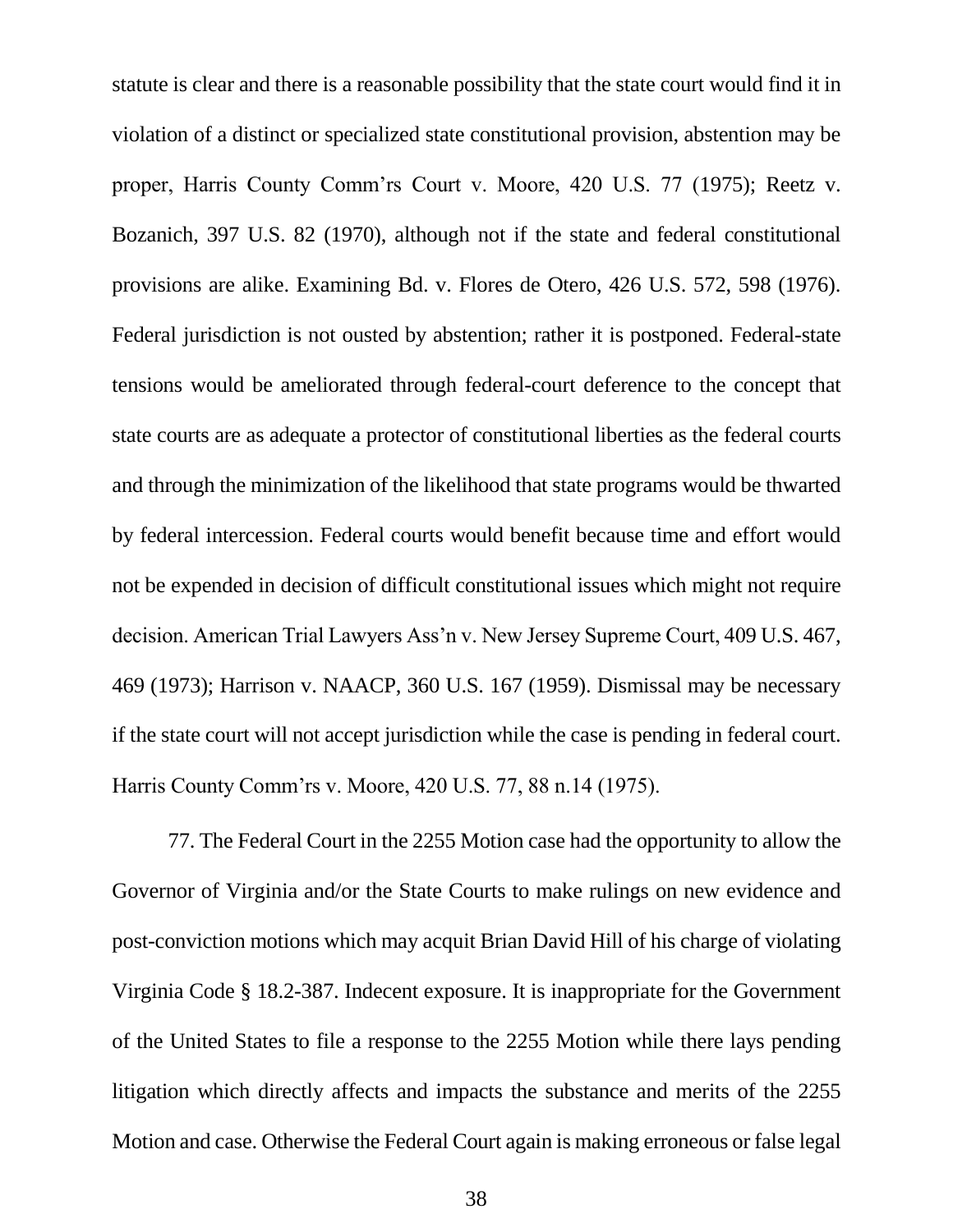decisions based on shaky grounds which are not well settled. They could have given delays until the appeals have been exhausted. Instead the District Court wants to quickly push for a disposition of the 2255 case instead of preventing any miscarriages of justice. The District Court had already unconstitutionally damaged the Appellant by not allowing him an unfettered with State criminal case Jury Trial by quickly revoking his supervised release and demanding his imprisonment, and that was deprived and violated. So his jury trial right given by Virginia was violated and deprived by the District Court. Then they further do not respect the State Court process by not even giving the State Courts the opportunity to find Brian David Hill innocent of his charge of violating § 18.2-387. Indecent exposure.

78. Not only was he fettered with in not being allowed to exercise his unimpeded constitutional right to a jury trial in a criminal case in the Commonwealth of Virginia, but then the Appellant explained to the Magistrate Judge that he needs delay or extension of time to await the State Appeal decisions. If they find Brian David Hill innocent, then he did not violate his Supervised Release conditions of not committing a local, state, or federal crime. That would mean his 2255 Motion would have merit and should be granted regardless of what the U.S. Attorney ever argues in the future.

#### **CONCLUSION FOR FOURTH APPEAL GROUND**

79. It is clear that the district court erred as a matter of law or abused discretion in denying the Appellant's Emergency Motion for Extension of Time for the Government to Respond to Petitioner's 2255 Motion (Document #309), by not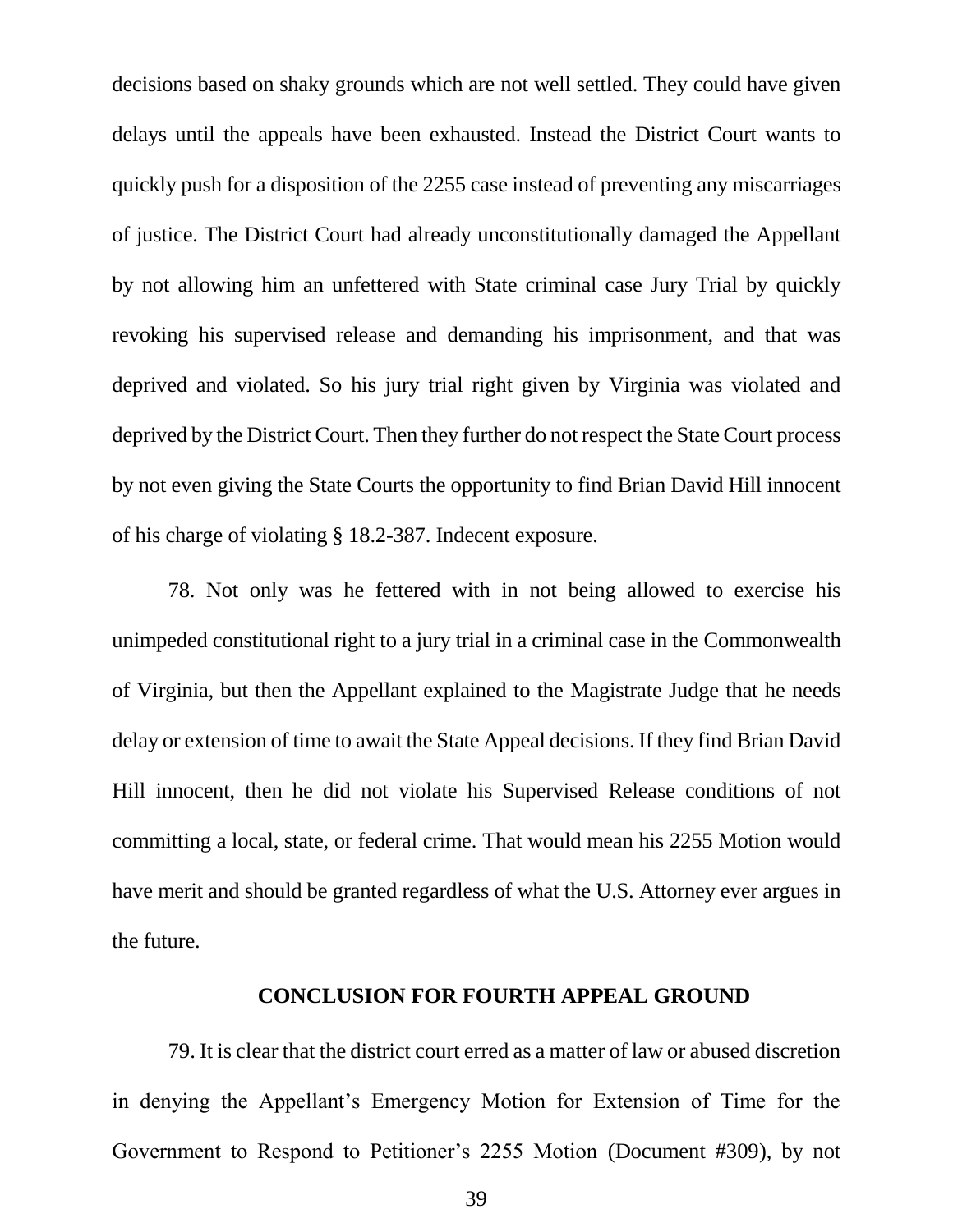exercising Judicial Restraint and Comity in allowing the State Courts to finish their processes and the Secretary of the Commonwealth's final determination in Appellant's request for an Absolute Pardon (Actual Innocence verdict) in finding whether Brian David Hill is innocent of violating Virginia Code § 18.2-387. Indecent exposure. It is clear that the determination of Brian Hill's "Actual Innocence" is essential for the 2255 Motion case and is essential in determining whether Brian David Hill had violated his supervised release from Charging Documents #156, #157, #158 or was innocent of his charge and therefore his 2255 Motion has the merit to be granted as a matter of facts and as a matter of law. The Court did not exercise any judicial restraint or comity and instead pushed for rushing the 2255 Motion with the intention of possibly trying to have it dismissed or dispositioned prior to the State Court's determination of Brian's actual innocence of his state conviction. The Court is violating the Tenth Amendment of the U.S. Constitution and had previously violated his rights to a Jury Trial by not exercising Judicial Restraint of the state court process. They are doing it again.

> **GROUND v. The district court erred as a matter of law or abused discretion in denying the Appellant's Emergency Motion for Extension of Time for the Government to Respond to Petitioner's 2255 Motion under Document #309, because of the Affidavit/Memorandum of witnesses Kenneth and Stella Forinash wanting Brian David Hill to file over 200 pages of witness investigation, testimony, and research for the District Court. The Appellant thought the Government needed more time to review over that before making a response to the 2255 Motion. The District Court refused to give the Government more time to review over the evidence and the testimony papers of Stella and Kenneth Forinash prior to ordering the Government to respond when there needs to be more time.**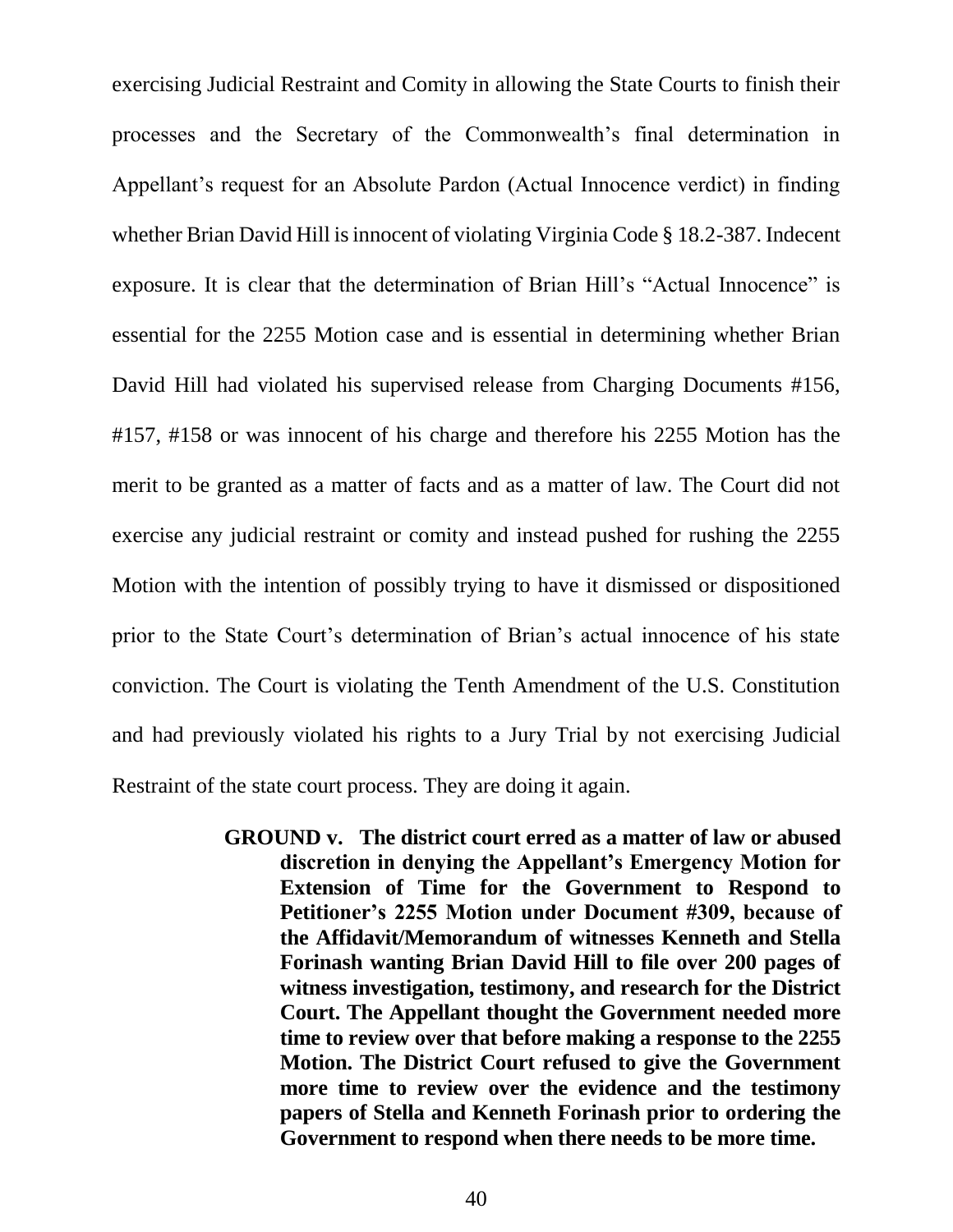80. The district court erred as a matter of law or abused discretion in denying the Appellant's Emergency Motion for Extension of Time for the Government to Respond to Petitioner's 2255 Motion under Document #309, because of the Affidavit/Memorandum of witnesses Kenneth and Stella Forinash wanting Brian David Hill to file over 200 pages of witness investigation, testimony, and research for the District Court. The Appellant thought the Government needed more time to review over that before making a response to the 2255 Motion. The District Court refused to give the Government more time to review over the evidence and the testimony papers of Stella and Kenneth Forinash prior to ordering the Government to respond when there needs to be more time.

81. Appellant made it clear when the witnesses Stella Forinash and Kenneth Forinash who monitors the Federal case on PACER.GOV and CourtListener.com, compelled Brian David Hill, the Appellant to file an evidence memorandum. A 261 page memorandum of evidence including an Affidavit from both witnesses. He properly argued that the U.S. Government counsel aka the Appellee needed time to also review over the Document #307 Memorandum and evidence attachments from the witnesses.

82. Citation from Document #309, "EMERGENCY MOTION FOR EXTENSION OF TIME OR DELAY THE TIME FOR THE GOVERNMENT TO RESPOND TO PETITIONER'S DOCUMENT # 291 MOTION TO VACATE, SET ASIDE OR CORRECT SENTENCE (PURSUANT TO 28 U.S.C. 2255) by BRIAN DAVID HILL. (Bowers, Alexis) (Entered: 04/20/2022)":

"27. This motion accompanies a "MEMORANDUM OF STELLA FORINASH AND KENNETH FORINASH IN FAVOR OF ACTUAL INNOCENCE OF BRIAN DAVID HILL; IN SUPPORT OF WHY BRIAN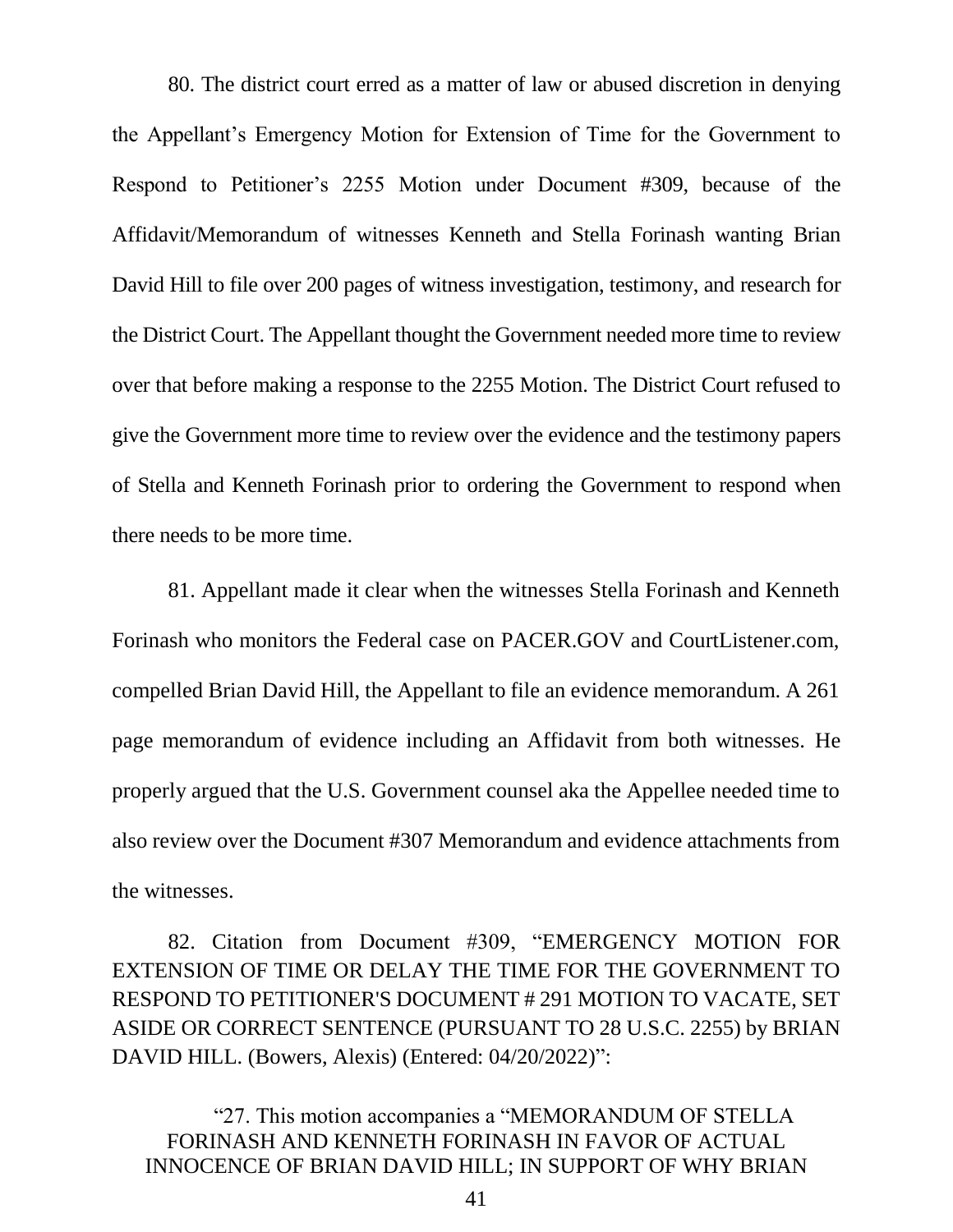DAVID HILL SUSPECTS BLACKMAIL OF "JUDGES" AND "OFFICIALS"; AND IN SUPPORT OF GROUND VI - UNCONSTITUTIONAL INTERFERENCE WITH THE STATE COURT PROCESS AND/OR UNWARRANTED USURPATION OF POWER AGAINST THE STATE COURT PROCESS IN VIOLATION OF THE TENTH AMENDMENT OF THE UNITED STATES CONSTITUTION; AND IN SUPPORT OF 2255 MOTION (DOC. #291)". It was not insisted to be filed by Brian David Hill, but Stella Forinash and Kenneth Forinash put together multiple evidence documents to be filed by Brian David Hill at their request. Petitioner will file this and is projected that their evidence documents are at a total of 261 pages for the Affidavit by Stella Forinash, and legal writings and evidence prepared by both Stella and Kenneth Forinash. The memorandum page without the evidence attachments is only eight pages referencing and indexing the evidence memorandum attachments. The Government will need a lot of time to respond to this memorandum as well. They have a right and should have an opportunity to respond to Stella Forinash and Kenneth Forinash and their affidavit filings. The pleading has 10 attachments. The Government should at least have an additional 60 days to respond to the Stella and Kenneth Forinash evidence memorandum filed by Brian David Hill"

83 See Document #307: MEMORANDUM OF STELLA FORINASH AND KENNETH FORINASH IN FAVOR OF ACTUAL INNOCENCE OF BRIAN DAVID HILL; IN SUPPORT OF WHY BRIAN DAVID HILL SUSPECTS BLACKMAIL OF "JUDGES" AND "OFFICIALS"; AND IN SUPPORT OF GROUND VI - UNCONSTITUTIONAL INTERFERENCE WITH THE STATE COURT PROCESS AND/OR UNWARRANTED USURPATION OF POWER AGAINST THE STATE COURT PROCESS IN VIOLATION OF THE TENTH AMENDMENT OF THE UNITED STATES CONSTITUTION; AND IN SUPPORT OF 2255 MOTION (DOC. #291) by BRIAN DAVID HILL (Attachments: # 1 Attachment 1: "Affidavit Stella April, 2022.pdf", # 2 Attachment 2:"1 Brian Hill's proof of inocence for the court in 2022.pdf", # 3 Attachment 3:"2 Who is Brian Hill-Pictures & Descriptions.pdf", # 4 Attachment 4:"3 Brian's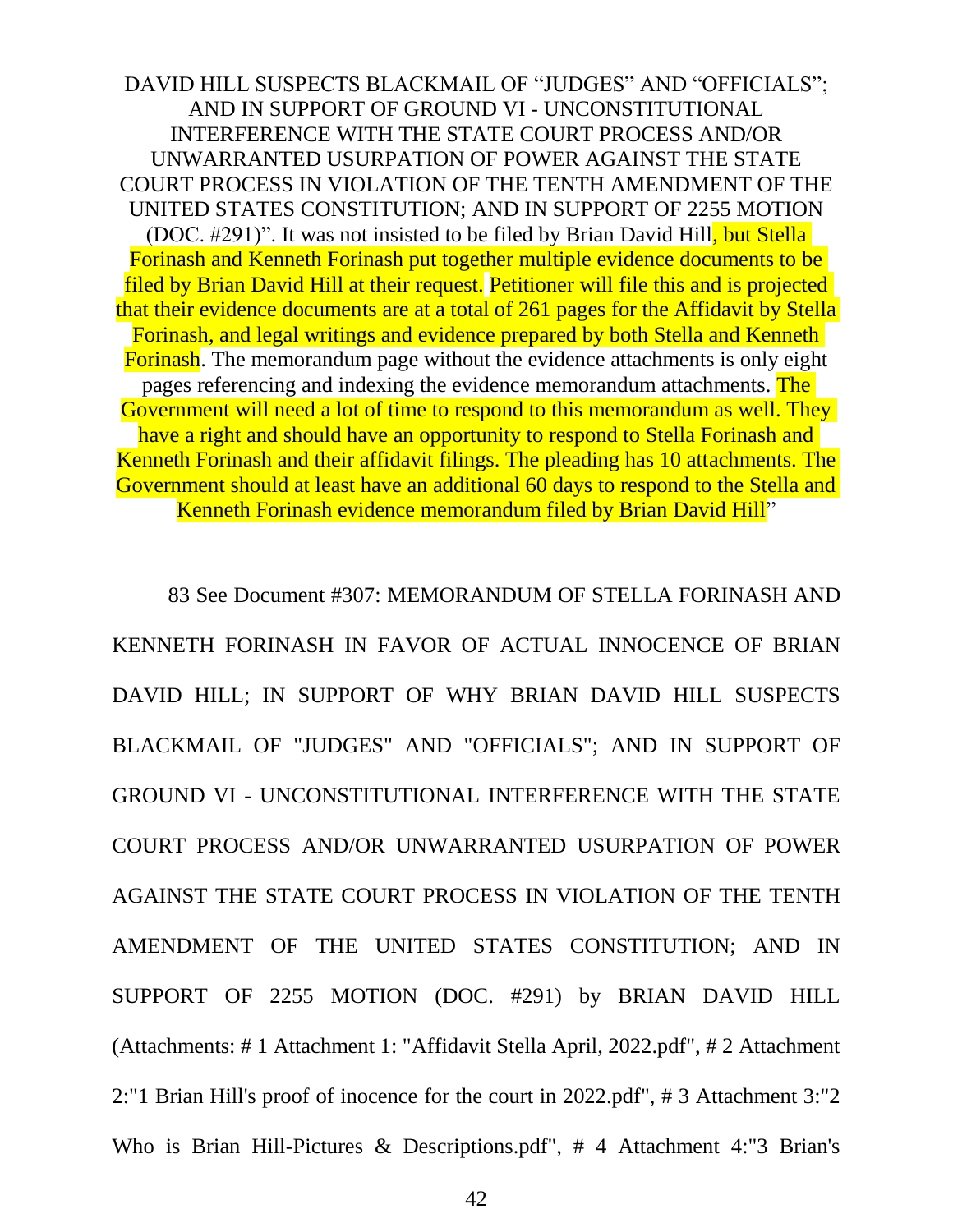treatment in jail with brittle diabetes, autusm  $\&$  OCD.pdf", # 5 Attachment 5:"4 Threats.pdf", # 6 Attachment 6:"5 INVESTIGATION 1.pdf", # 7 Attachment 7:"6 INVESTIGATION 2.pdf, # 8 Attachment 8:"7 Danville, VA- Brian-Discovery.pdf", # 9 Attachment 9:"8 ACTUAL INNOCENCE.pdf", # 10 Attachment 10:"9-Child Pornography Through a Computer Virus-Roberts Law Group.pdf", # 11 Envelope Front Envelope, # 12 Envelope Back Envelope, # 13 Note to Clerk) (Bowers, Alexis) (Entered: 04/20/2022).

84. The District Court erred as a matter of law and as a matter of fact and/or abused discretion in denying the Doc. #309: "EMERGENCY MOTION FOR EXTENSION OF TIME OR DELAY THE TIME FOR THE GOVERNMENT TO RESPOND TO PETITIONER'S DOCUMENT # 291 MOTION TO VACATE, SET ASIDE OR CORRECT SENTENCE (PURSUANT TO 28 U.S.C. 2255) by BRIAN DAVID HILL". There was adequate reasons and good causes. The witness wanted Appellant to file this large pieces of evidence also relevant and material to the 2255 case. It shows a lot of issues and the witnesses had a lot to say. The Government clearly should have been given or offered an extension of time to respond by the Court.

**GROUND vi.The district court erred as a matter of law or abused discretion in denying the Appellant's Emergency Motion for Extension of Time (Document #309) and denying Appellant's Motion for Reconsideration (Document #301) by erroneously ruling in both Text Orders that "Petitioner has failed to provide good cause or an adequate reason for the relief requested." The District Court has ignored all evidence, good and sufficient reasons, good and sufficient grounds, and ignored all witnesses, as well as ignoring the State Court appeals and ignoring the Governor's actual innocence pardon application process, and yet makes the**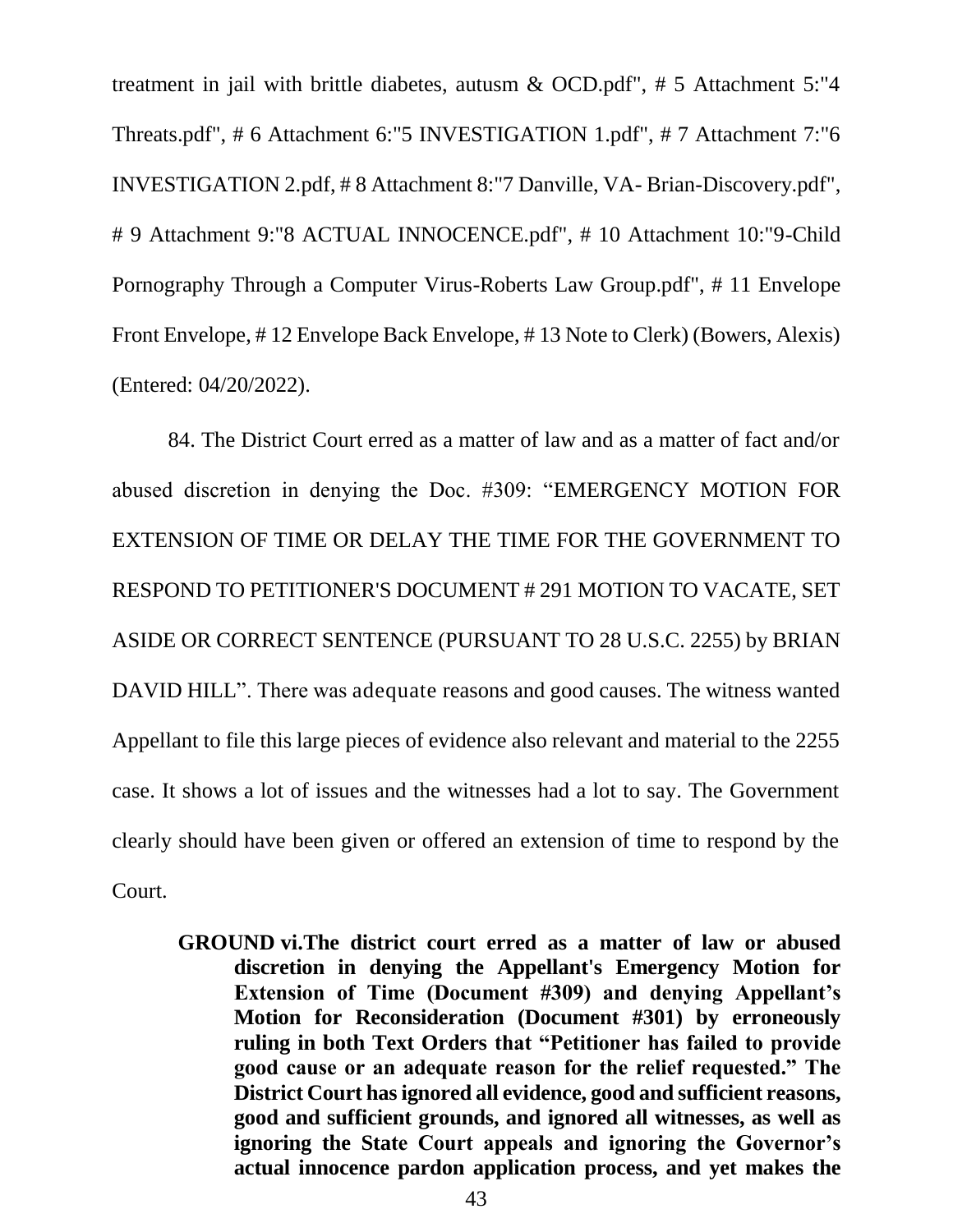**gaslighting claim of false reasoning for its ruling that "Petitioner has failed to provide good cause or an adequate reason for the relief requested." Procedural Due Process and Substantive Due Process has been violated and deprived of Brian David Hill, the criminal defendant and 2255 Petitioner.**

85. The district court erred as a matter of law or abused discretion in denying the Appellant's Emergency Motion for Extension of Time (Document #309) and denying Appellant's Motion for Reconsideration (Document #301) by erroneously ruling in both Text Orders that "Petitioner has failed to provide good cause or an adequate reason for the relief requested." The District Court has ignored all evidence, good and sufficient reasons, good and sufficient grounds, and ignored all witnesses, as well as ignoring the State Court appeals and ignoring the Governor's actual innocence pardon application process, and yet makes the gaslighting claim of false reasoning for its ruling that "Petitioner has failed to provide good cause or an adequate reason for the relief requested." Procedural Due Process and Substantive Due Process has been violated and deprived of Brian David Hill, the criminal defendant and 2255 Petitioner. The Court was wrong as there were good causes and adequate reasons for the relief requested in both motions. The Court was wrong.

86. For the sake of brevity, Appellant hereby incorporates by reference, as if fully set forth herein, Ground I paragraphs 20-37 of this INFORMAL OPENING BRIEF, pages 10 through 23 of this INFORMAL OPENING BRIEF.

87. For the sake of brevity, Appellant hereby incorporates by reference, as if fully set forth herein, Ground II paragraphs 38-52 of this INFORMAL OPENING BRIEF, pages 23 through 27 of this INFORMAL OPENING BRIEF.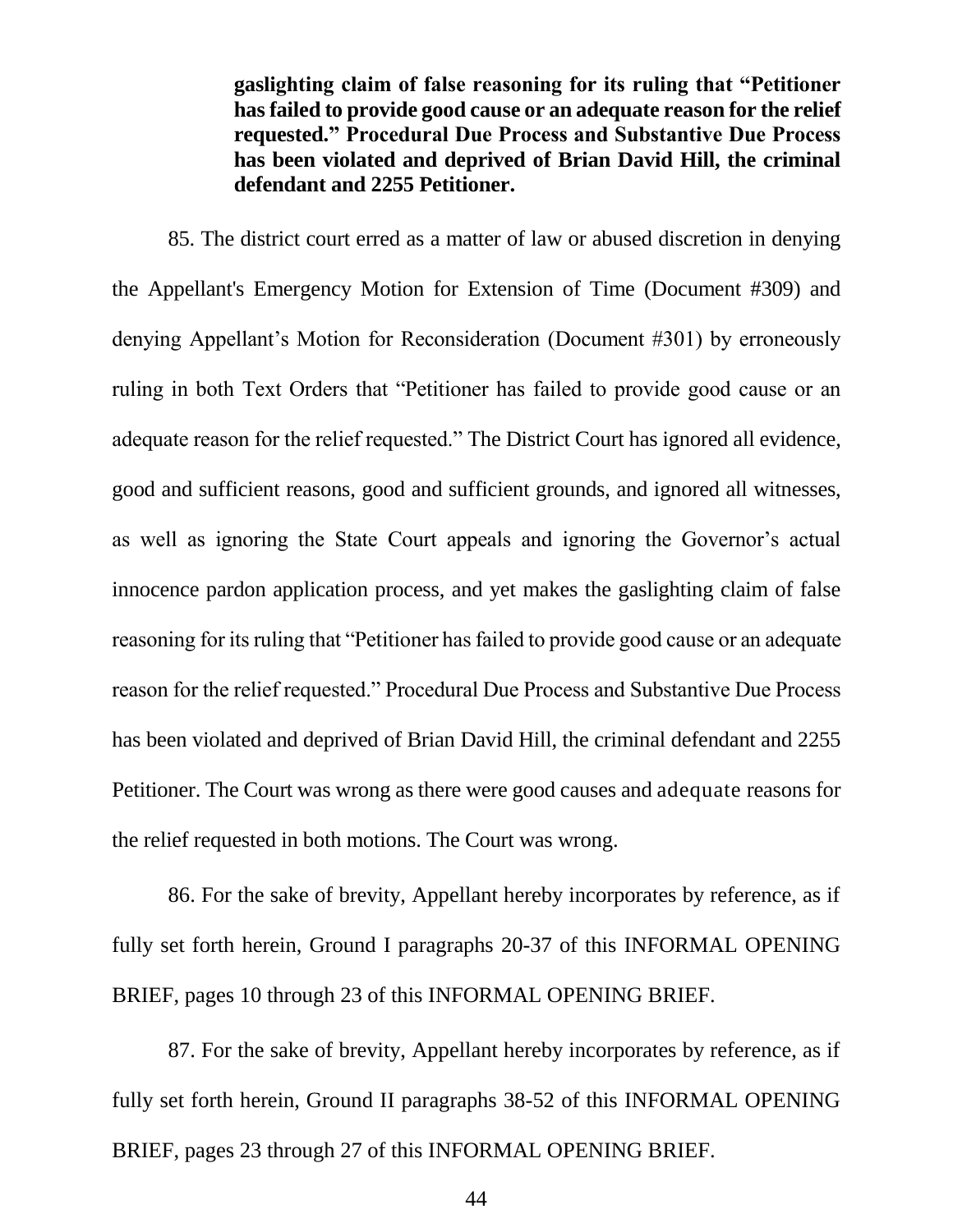88. For the sake of brevity, Appellant hereby incorporates by reference, as if fully set forth herein, Ground III paragraphs 53-65 of this INFORMAL OPENING BRIEF, pages 27 through 32 of this INFORMAL OPENING BRIEF.

89. For the sake of brevity, Appellant hereby incorporates by reference, as if fully set forth herein, Ground IV paragraphs 66-79 of this INFORMAL OPENING BRIEF, pages 32/33 through 40 of this INFORMAL OPENING BRIEF.

90. For the sake of brevity, Appellant hereby incorporates by reference, as if fully set forth herein, Ground V paragraphs 80-84 of this INFORMAL OPENING BRIEF, pages 40 through 43 of this INFORMAL OPENING BRIEF.

91. For the sake of brevity, Appellant hereby incorporates by reference, as if fully set forth herein, , Ground VII paragraphs 95-103 of this INFORMAL OPENING BRIEF, pages 47 through 50 of this INFORMAL OPENING BRIEF.

92. The District Court had clearly ignored all favorable evidence, good and sufficient reasons, good and sufficient grounds, and ignored all credible and relevant witnesses, as well as ignoring the pending State Court appeals and ignoring the Governor's actual innocence pardon application process. That is because the Government is the only party being taken seriously and any other party is not. The Government is the only party being respected and acknowledged while Appellant is being treated as if nothing he argues or files even matters. No matter how professional his pleadings look, no matter the research into case law and given assistance by his family, the hard work always going without success and without ever a single victory for all of that hard work in the U.S. District Court fighting for justice.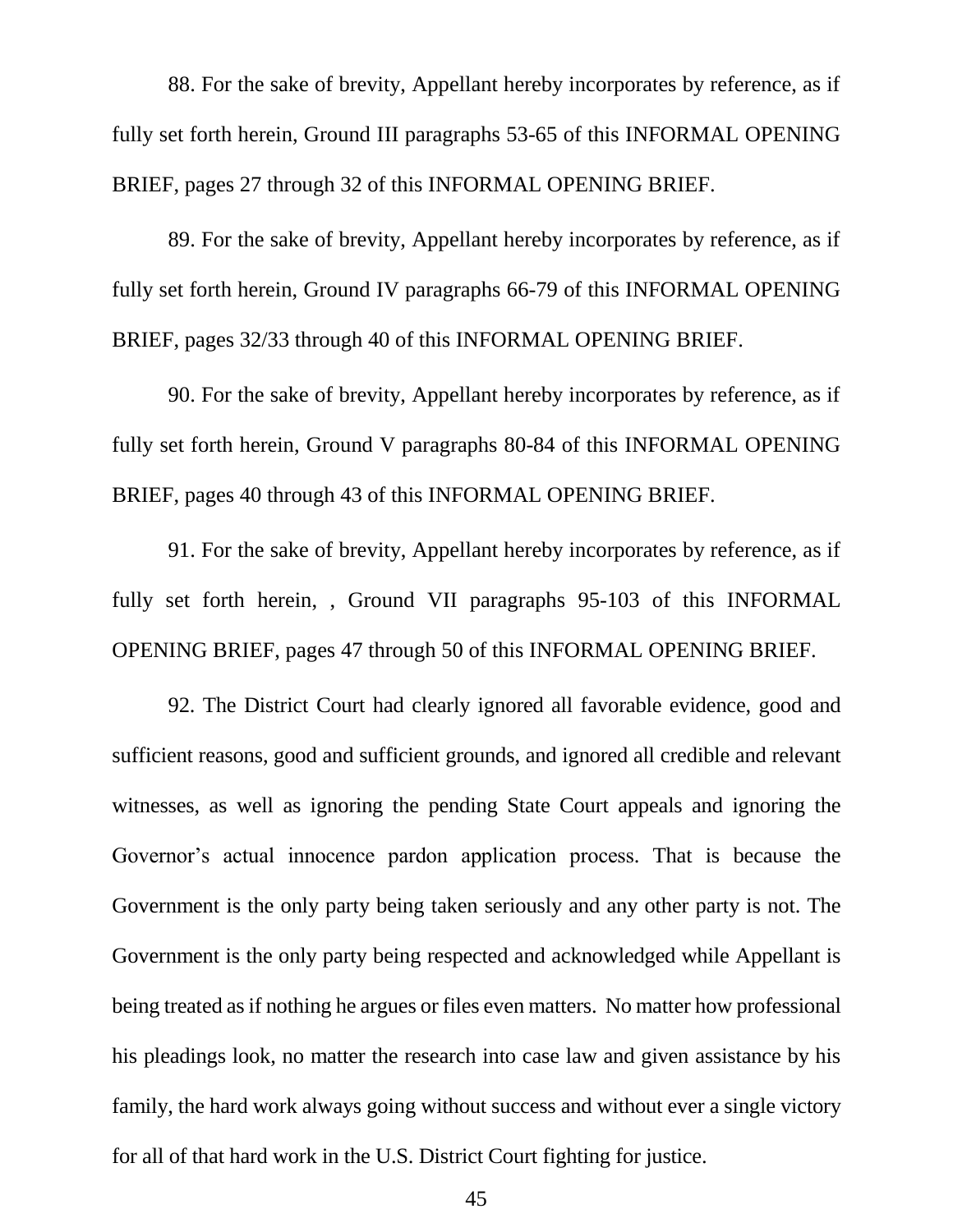93. Part of the reason the Court ignores everything and anything of Brian David Hill is over the "delusional disorder" diagnosis of 2014. Appellant had fought to challenge that diagnosis and prove that he was not delusional but the District Court used Dr. Dawn Graney as an excuse (See Document #236) to deny that uncontested Motion in the first 2255 case asking to have an independent mental evaluation/examination to prove that Brian David Hill was not delusional. See Document #151: "MOTION entitled "Petitioner's Motion for requesting Psychological/Psychiatric Evaluation to Determine actual Innocence factor under False Confession element and to resolve the controversy/conflict between Government and Petitioner over "Delusional Disorder" filed by BRIAN DAVID HILL. Response to Motion due by 7/17/2018. (Attachments: # (1) Supplement 1, # (2) Supplement 2,  $\#$  (3) Supplement 3,  $\#$  (4) Supplement 4,  $\#$  (5) Envelope - Front and Back) (Garland, Leah)". That motion was uncontested as well, but nevertheless was denied in the first 2255 Motion case.

94. The District Court ignores the evidence, witnesses, and legal arguments of the Appellant because of a simple "delusional disorder" diagnosis while Appellant was sitting in jail with severely limited access to any resources and being barred from the law library. The Government and the District Court takes advantage of "delusional disorder" but does not allow it in any of his favor. His false confession would be delusional but the District Court will not apply "delusional disorder" to his false confession and will not apply "delusional disorder" to anything favorable to Appellant. That is the excuse of the District Court, using an almost-decode-old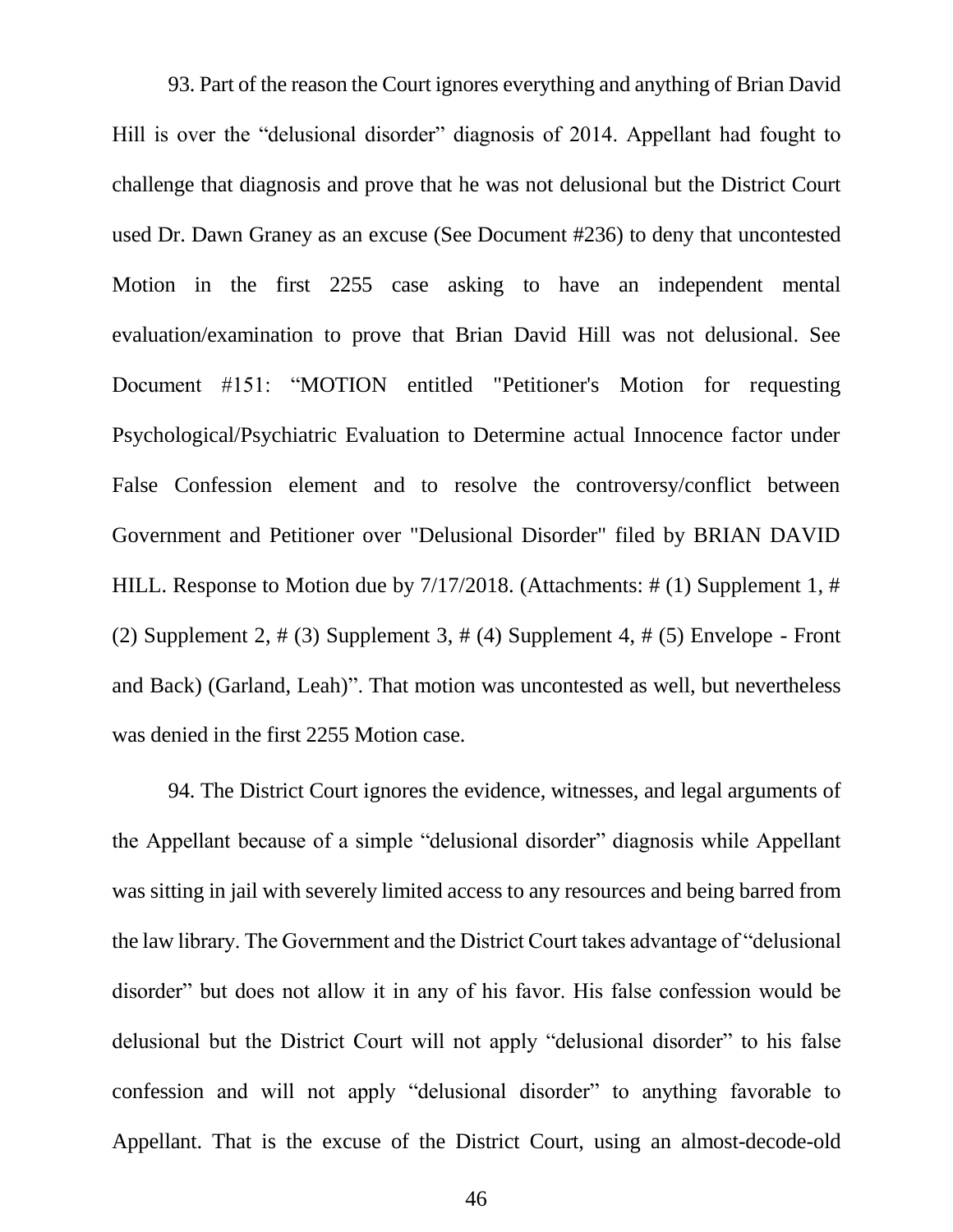diagnosis. While not allowing Appellant to ever challenge that diagnosis (See Doc.

#236). Even if such a diagnosis was actually valid while not allowing him to challenge

it, it is being used as one of the excuses by the District Court to ignore any and all

evidence favorable to Appellant, it is all being used one sided. They will not apply it

equally to his false confession or to his false guilty plea, but will apply delusional

disorder to anything about Brian Hill being innocent of any conviction including the

Supervised Release Violation convictions. None of this makes any sense.

**GROUND vii. The district court erred as a matter of law and as a matter of fact or abused discretion in denying the Appellant's uncontested/undisputed Motion for Reconsideration (Document #301) when there is clearly sufficient ground or reason to suspect BLACKMAIL; including "judges" and "officials" which may also include U.S. Supreme Court Chief Justice JOHN ROBERTS may be compromised. Attorney L. Lin Wood saying that "judges" incl. Justice Roberts may be targets of a blackmail scheme of child rape and child murder. Investigation is warranted and granting the Motion for Reconsideration is warranted on the credibility proven of that witness.**

95. The district court erred as a matter of law and as a matter of fact or abused discretion in denying the Appellant's uncontested/undisputed Motion for Reconsideration (Document #301) when there is clearly sufficient ground or reason to suspect BLACKMAIL; where "judges" and "officials" which may include U.S. Supreme Court Chief Justice JOHN ROBERTS may be compromised. Attorney L. Lin Wood saying that "judges" incl. Justice Roberts may be targets of a blackmail scheme of child rape and child murder. Investigation is warranted and granting the Motion for Reconsideration is warranted on the credibility proven of that witness.

96. For the sake of brevity, Appellant hereby incorporates by reference, as if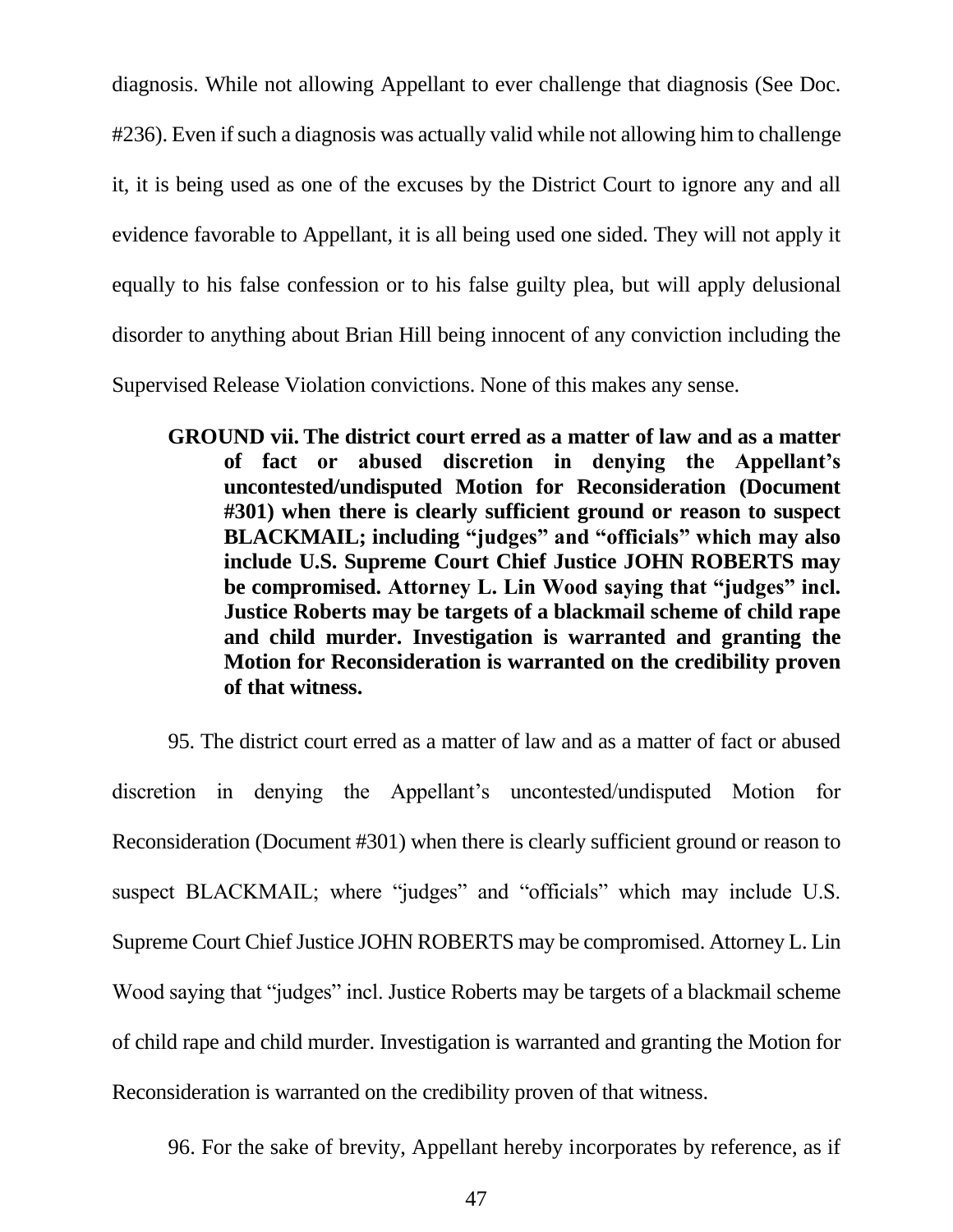fully set forth herein, Ground III paragraphs 53-65 of this INFORMAL OPENING BRIEF, pages 27 through 32 of this INFORMAL OPENING BRIEF.

97. Remember in GROUND III where Attorney L. Lin Wood did directly name Chief Justice John Roberts in an alleged scheme of being "blackmailed in a horrendous scheme involving rape & murder of children captured on videotape."

## **CITATION OF LIN WOOD EVIDENCE CLAIMS:**

## **Document #301-3, Page 8 of 12 and Document #290-1, Page 8 and 15 of 16:**

Lin Wood @LLinWood - Jan 4 – I believe Chief Justice John Roberts & a multitude of powerful individuals worldwide are being blackmailed in a horrendous scheme involving rape & murder of children captured on videotape. I have the key to the files containing the videos. I have also shared this information. (Citation reformatted)

98. It is clear that this issue is very important and does directly impact the judicial decisions in the case of United States of America v. Brian David Hill, case number 1:13-cr-435-1. As well as the pending 2255 Motion case under case no. 1:22 cv-00074-TDS-JLW.

99. Relevance has been proven in the 2255 Case and its GROUND VII BLACKMAIL SUSPICION in Document #301-3. In a fax to this Attorney L. Lin Wood, the witness. Asking him and using his own tweets. Asking this witness if certain Federal Judges directly involved in his criminal case, may be in the proclaimed alleged blackmail scheme of encrypted videos. Encrypted videos of child rape and murder and the blackmail targets are of "judges" and "officials" (Document #301-3, Page 5 of 12). Specific Federal Judges involved in his criminal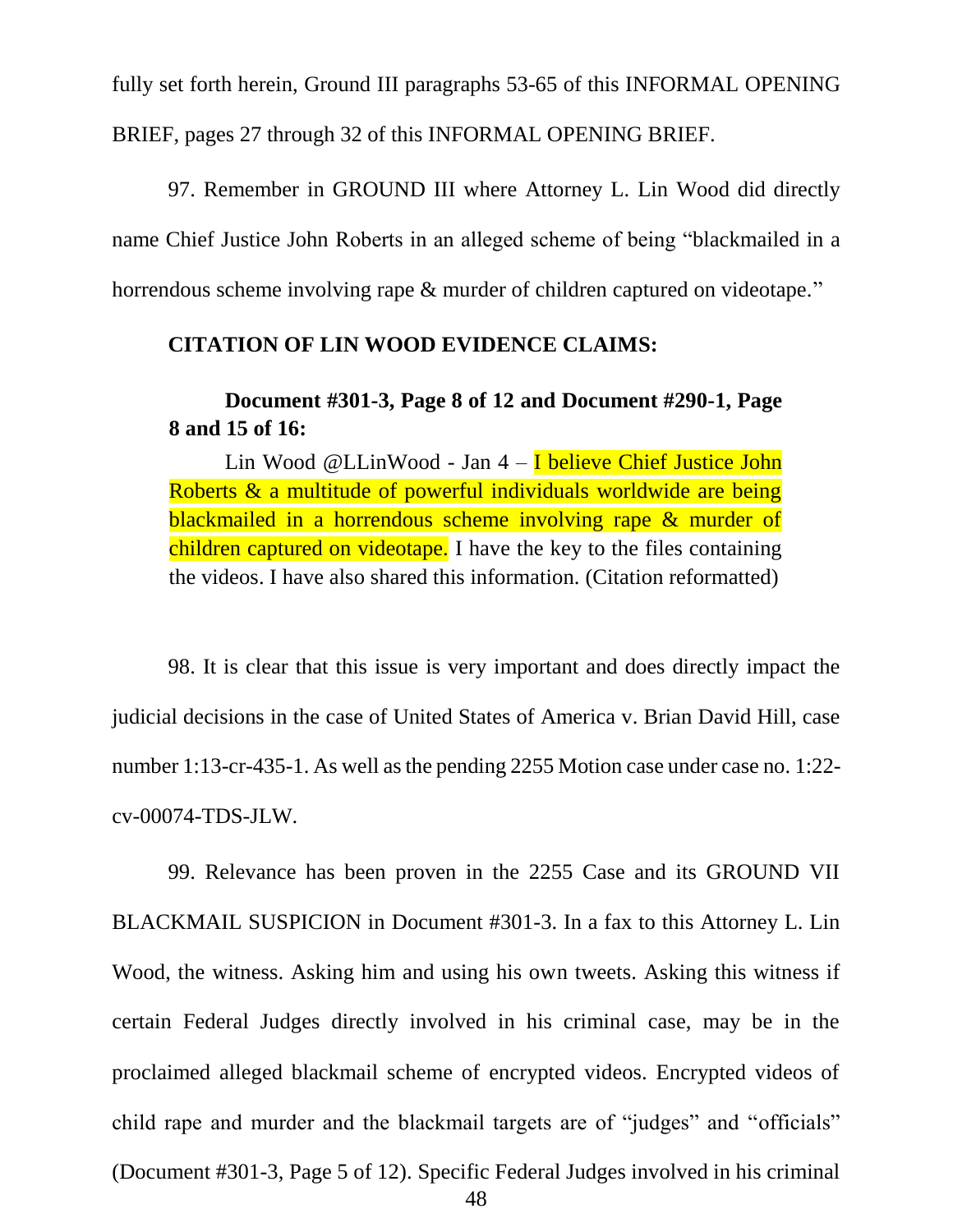case and the 2255 case were named in this inquiry letter to the witness, Attorney Lin Wood. At this point the relevance of this witness has been established and is necessary for the Motion for Reconsideration to have needed to be granted instead of denied. Good cause and adequate reasons were demonstrated by the Appellant. It mentioned: "Federal Judge William Lindsey Osteen Junior, Middle Dist. North Carolina" and "Federal Judge Thomas David Schroeder, Middle Dist. North Carolina". At this point the relevance of the witness has been established. There was no reason to deny the Motion for Reconsideration (Document #301).

100. Brian David Hill had appealed to the U.S. Supreme Court on multiple occasions from decisions made in the Fourth Circuit in prior appeals. Such as Fourth Circuit case nos. 19-7755, 20-6034, and was appealed to the Supreme Court under case no. 21-6036. Then there was Fourth Circuit case no. 20-7737 and was appealed to the Supreme Court under case no. 21-6037. Then there was Fourth Circuit case no. 19-4758 and was appealed to the Supreme Court under case no. 20-6864. Then there was Appellant's Petition for Writ of Mandamus concerning the Fourth Circuit not comporting to the Supreme Court case laws under SCOTUS case no. 21-6038. Then last but not least is Fourth Circuit case no. 19-2338 and was appealed to the Supreme Court under case no. 19-8684.

101. If Chief Justice John Roberts is truly being blackmailed with a crime of pedophilia, of "child rape" and child "murder", "captured on videotape", as Attorney L. Lin Wood said last year in open statements on Twitter, then this affects even as far as Appellant's appeals and as far as the Fourth Circuit decisions as well.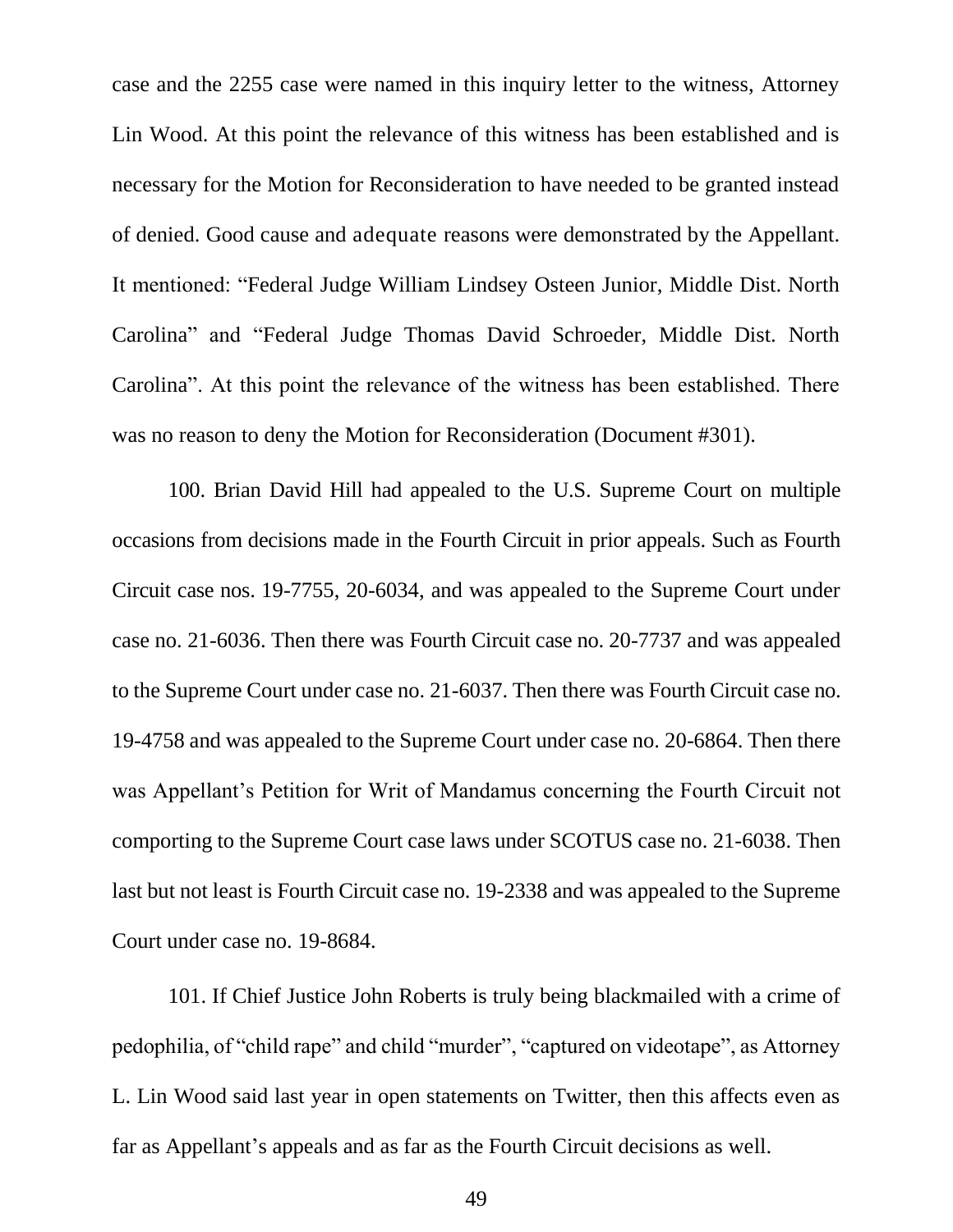102. Chief Justice John Roberts of the U.S. Supreme Court is assigned to the Fourth Circuit of the U.S. Court of Appeals. Arguably John Roberts could have theoretically been influenced by the Deep State blackmailers to influence the Fourth Circuit to affirm judgments wrongfully. Everything Attorney Lin Wood said in January, 2021, about this alleged blackmail scheme is relevant to the 2255 Motion and case. Appellant is not the source accusing John Roberts of this; but is sourced from what Attorney L. Lin Wood had claimed; which his tweets were used in the foregoing case and this appeal.

#### **CONCLUSION FOR SEVENTH APPEAL GROUND**

103. It is clear that District Court erred or abused discretion as a matter of law and as a matter of fact.

#### **VI. CONCLUSION**

104. For the reasons stated above, the Appellant urges this Court to vacate the final judgment Order denying the Motion for Reconsideration under Document #301, compel the District Court to hold evidentiary hearings if necessary, and the Court should be ordered and remanded with instructions for the District Court to grant the Motion for Reconsideration under Document #301 and Motion for Extension of Time under Document #309 in the 2255 motion case.

> Respectfully Submitted, This the 29th day of April,

**BRIAN DAVID HILL Pro Se**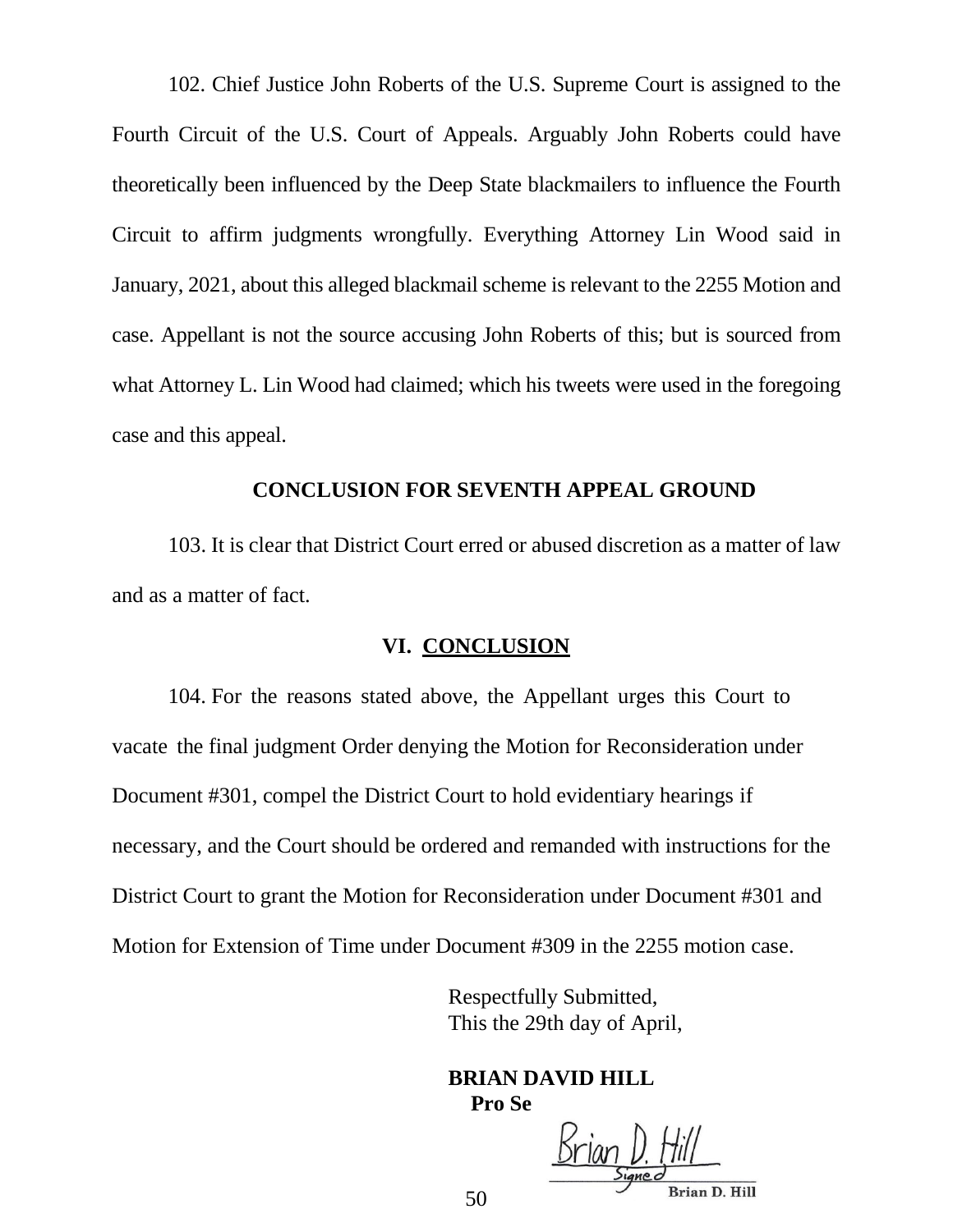

Brian David Hill – Ally of Qanon Founder of USWGO Alternative News 310 Forest Street, Apt. 2 Martinsville, Virginia 24112 (276) 790-3505 *Pro Se Appellant*

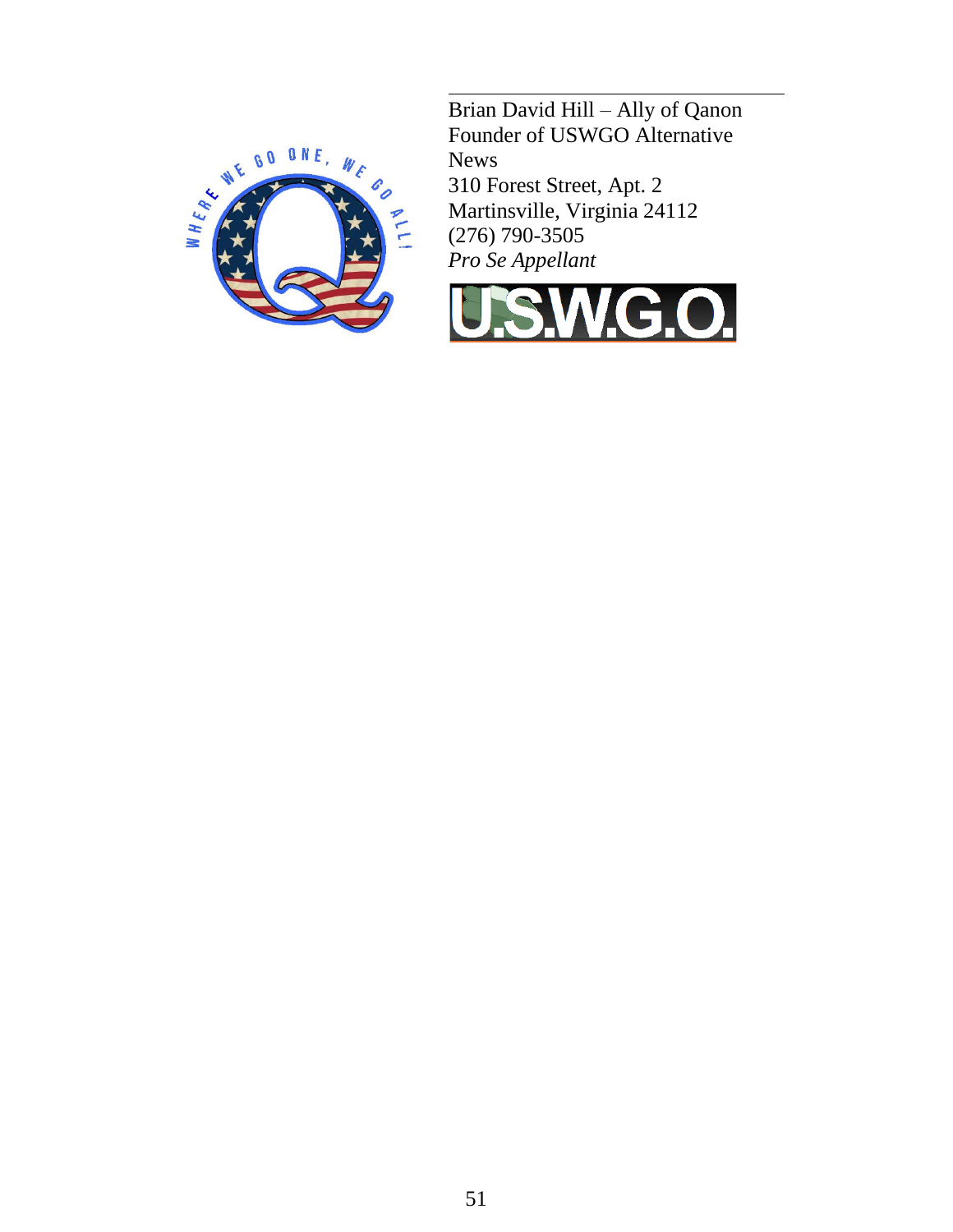# **PRIOR APPEALS**

# Appellant had filed prior appeals in the Fourth Circuit U.S. Court of

# Appeals. List includes current appeal case no. 22-6325, the case this brief is filed.

| 15-4057<br>US v. Brian Hill           | 01/30/2015 | Brian David Hill        | 06/12/2015<br>14:43:07 | 0418-2: 1:13-cr-00435-WO-1<br>United States District Court for the Middle District<br>of North Carolina at Greensboro  |
|---------------------------------------|------------|-------------------------|------------------------|------------------------------------------------------------------------------------------------------------------------|
| 17-1866<br><b>Brian Hill v. EOUSA</b> | 07/25/2017 | Brian David Hill        | 12/27/2017<br>11:00:14 | 0423-4:4:17-cv-00027-JLK-RSB<br>United States District Court for the Western District<br>of Virginia at Danville       |
| 18-1160<br>Brian Hill v. EOUSA        | 02/09/2018 | Brian David Hill        | 10/09/2018<br>08:08:13 | 0423-4:4:17-cv-00027-JLK-RSB<br>United States District Court for the Western District<br>of Virginia at Danville       |
| 19-2077<br>In re: Brian Hill          | 10/03/2019 | <b>Brian David Hill</b> | 10/17/2019<br>10:41:39 | 0418-2: 1:13-cr-00435-TDS-1<br>United States District Court for the Middle District<br>of North Carolina at Greensboro |
| 19-4758<br>US v. Brian Hill           | 10/15/2019 | Brian David Hill        | 02/23/2021<br>15:03:01 | 0418-2: 1:13-cr-00435-TDS-1<br>United States District Court for the Middle District<br>of North Carolina at Greensboro |
| 19-7483<br>US v. Brian Hill           | 10/15/2019 | Brian David Hill        | 05/06/2020<br>08:45:33 | 0418-2: 1:13-cr-00435-TDS-1<br>United States District Court for the Middle District<br>of North Carolina at Greensboro |
| 19-2338<br>In re: Brian Hill          | 11/25/2019 | Brian David Hill        | 01/12/2021<br>14:57:45 | 0418-2: 1:13-cr-00435-TDS-1<br>United States District Court for the Middle District<br>of North Carolina at Greensboro |
| 19-7755<br>US v. Brian Hill           | 11/27/2019 | Brian David Hill        | 01/10/2022<br>16:16:36 | 0418-2: 1:13-cr-00435-TDS-1<br>United States District Court for the Middle District<br>of North Carolina at Greensboro |
| 19-7756<br>US v. Brian Hill           | 11/27/2019 | <b>Brian David Hill</b> | 05/06/2020<br>08:47:08 | 0418-2: 1:13-cr-00435-TDS-1<br>United States District Court for the Middle District<br>of North Carolina at Greensboro |
| 20-6034<br>US v. Brian Hill           | 01/06/2020 | Brian David Hill        | 01/10/2022<br>16:16:36 | 0418-2: 1:13-cr-00435-TDS-1<br>United States District Court for the Middle District<br>of North Carolina at Greensboro |
| 20-1396<br>Brian Hill v. Glen Hall    | 04/07/2020 | Brian David Hill        | 07/15/2020<br>08:54:16 | 0423-4:4:20-cv-00017-JLK<br>United States District Court for the Western District<br>of Virginia at Danville           |
| 20-7737<br>US v. Brian Hill           | 11/24/2020 | Brian David Hill        | 01/10/2022<br>16:36:20 | 0418-2: 1:13-cr-00435-TDS-1<br>United States District Court for the Middle District<br>of North Carolina at Greensboro |
| 22-6325<br>US v. Brian Hill           | 03/22/2022 | Brian David Hill        | 04/15/2022<br>11:34:18 | 0418-2: 1:13-cr-00435-TDS-1<br>United States District Court for the Middle District<br>of North Carolina at Greensboro |
| 22-6501<br>US v. Brian Hill           | 04/27/2022 | <b>Brian David Hill</b> | 04/27/2022<br>12:07:32 | 0418-2: 1:13-cr-00435-TDS-1<br>United States District Court for the Middle District<br>of North Carolina at Greensboro |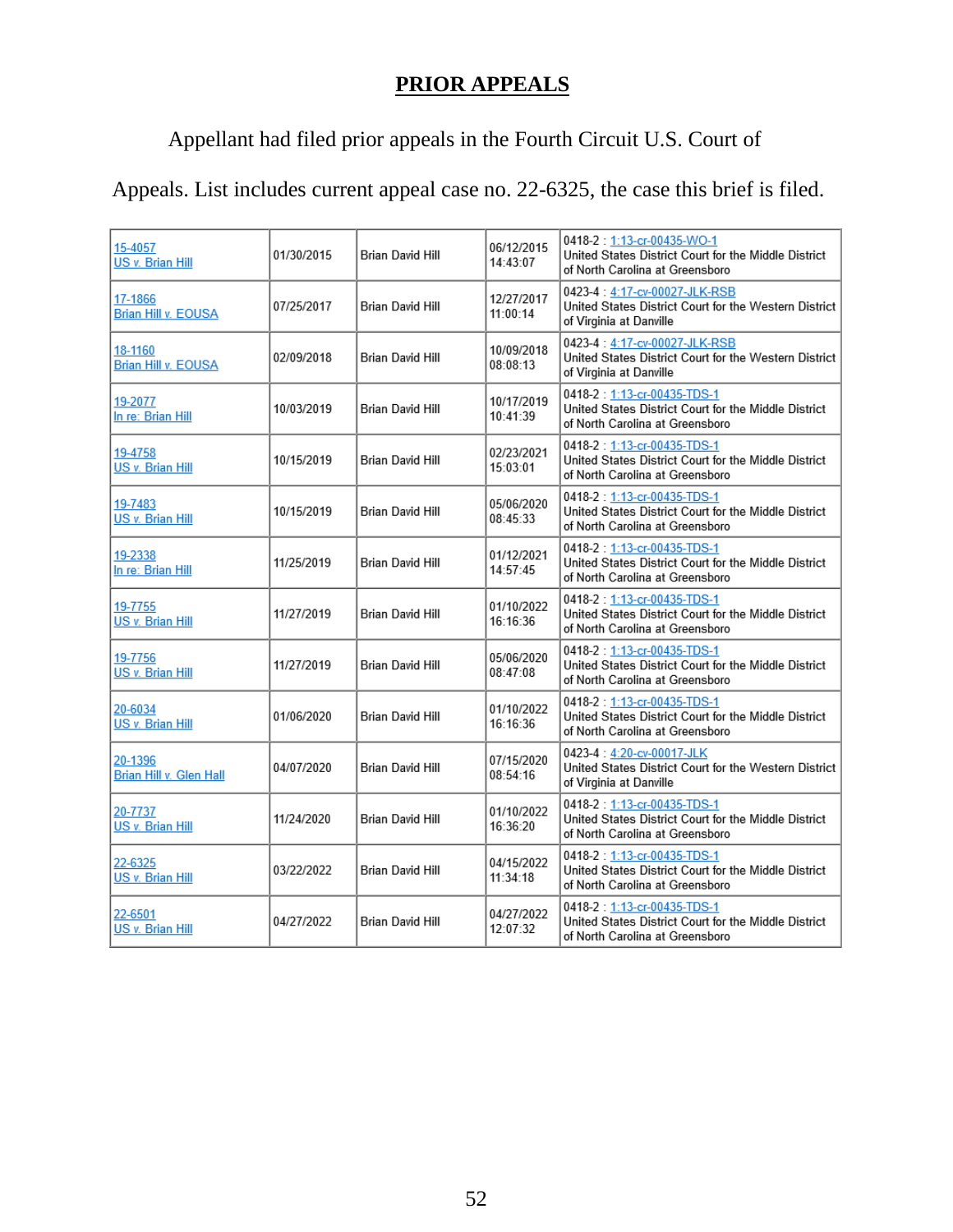### **VII. REQUEST FOR ORAL ARGUMENT**

As this appeal raises important constitutional and statutory interpretation issues, the Appellant requests oral argument. Appellant also requests that counsel be appointed to represent Appellant for oral argument if necessary.

> Respectfully Submitted, This the 29th day of April,

**BRIAN DAVID HILL Pro Se**

Brian D. Hill

Brian David Hill – Ally of Qanon Founder of USWGO Alternative **News** 310 Forest Street, Apt. 2 Martinsville, Virginia 24112 (276) 790-3505 *Pro Se Appellant*

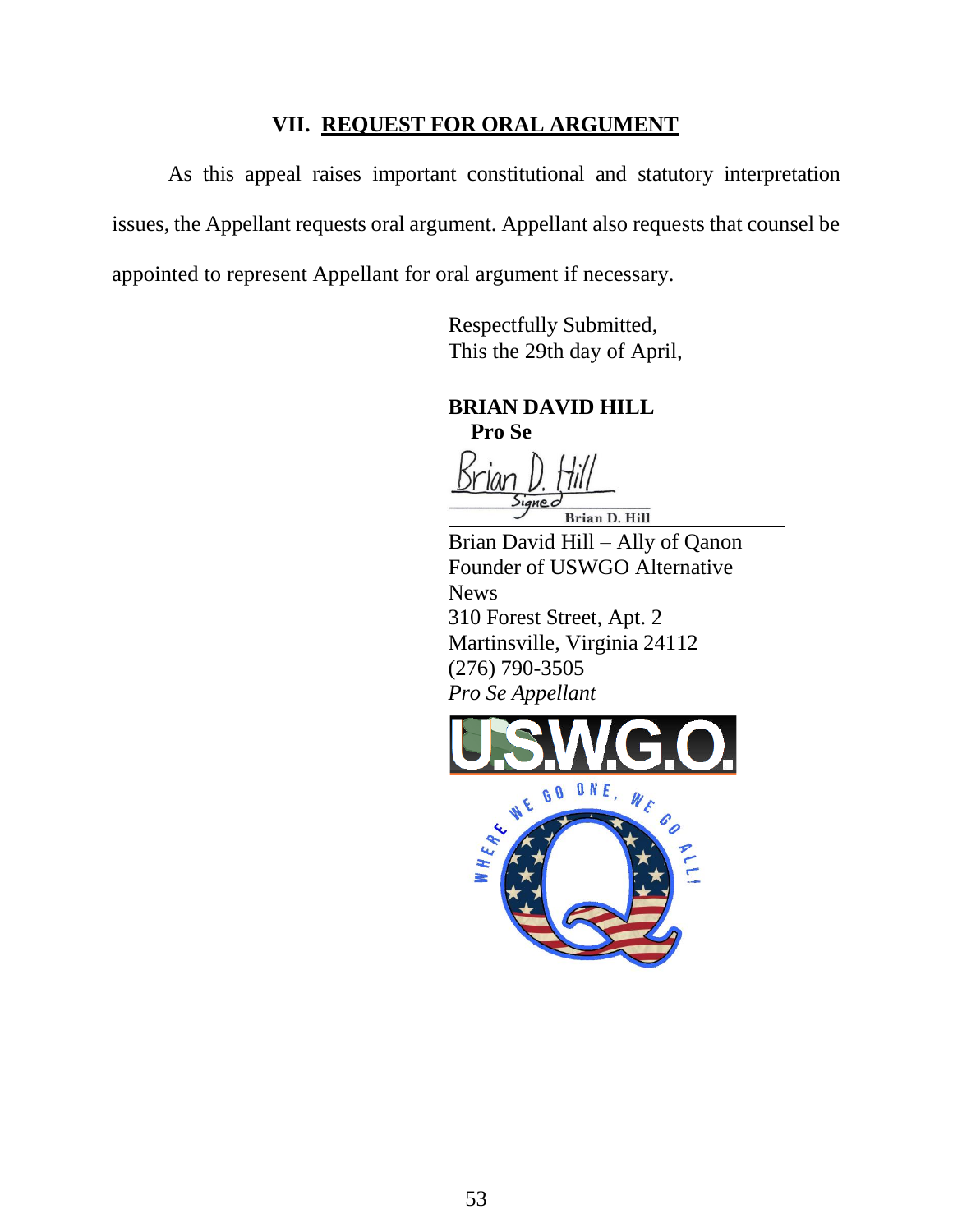## **CERTIFICATE OF COMPLIANCE**

1. This brief complies with type-volume limits (contains no more than 13,000 words) because, excluding the parts of the document exempted by Fed. R. App. P. 32(f) (cover page, disclosure statement, table of contents, table of citations, statement regarding oral argument, signature block, certificates of counsel, addendum, attachments):

[ X ] this brief contains [*12,997*] words.

[ ] this brief uses a monospaced type and contains [*state the number of*] lines of text.

2. This brief complies with the typeface and type style requirements because:

 $[X]$  this brief has been prepared in a proportionally spaced typeface using [*Microsoft Word 2013*] in [*14pt Times New Roman*]; *or*

[ ] this brief has been prepared in a monospaced typeface using [*state name and version of word processing program*] with [*state number of characters per inch and name of type style*].

Dated: April 29, 2022



Brian David Hill – Ally of Qanon Founder of USWGO Alternative News 310 Forest Street, Apt. 2 Martinsville, Virginia 24112 (276) 790-3505

*Pro Se Appellant*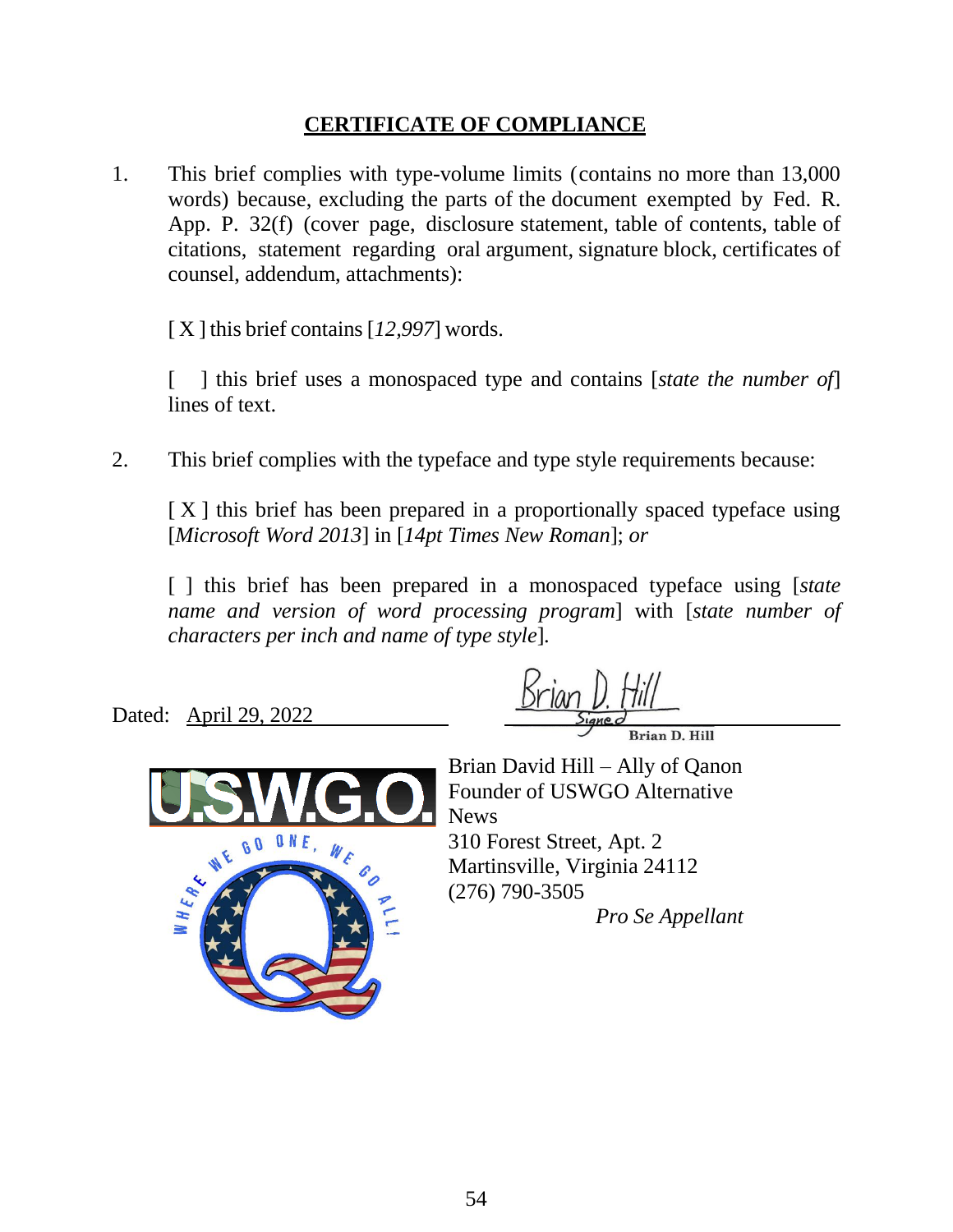### **CERTIFICATE OF FILING AND SERVICE**

I hereby certify that on this 29th day of April, 2022, I caused this EMERGENCY Informal Opening Brief of Appellant to be filed with the Clerk of the Court by mailing the foregoing in a Priority Mail envelope with the Clerk of the Court then request that pursuant to 28 U.S.C. §1915(d) that the Clerk of the Court move to electronically file the foregoing using the CM/ECF system, which will send notice of such filing to the following registered CM/ECF users:

Anand P. Ramaswamy OFFICE OF THE U.S. ATTORNEY 101 South Edgewater Street, 4th Floor Greensboro, North Carolina 27401 (336) 333-5351 [Anand.Ramaswamy@usdoj.gov](mailto:Anand.Ramaswamy@usdoj.gov)

*Counsel for Appellee*

Angela Hewlett Miller U.S. Attorney Office 101 South Edgeworth Street, 4th Floor, Greensboro, NC 27401 (336) 333-5351 [angela.miller@usdoj.gov](mailto:angela.miller@usdoj.gov)

*Counsel for Appellee*

John M. Alsup U.S. Attorney Office 101 South Edgeworth Street, 4th Floor, Greensboro, NC 27401 (336) 333-5351 [john.alsup@usdoj.gov](mailto:john.alsup@usdoj.gov)

*Counsel for Appellee*